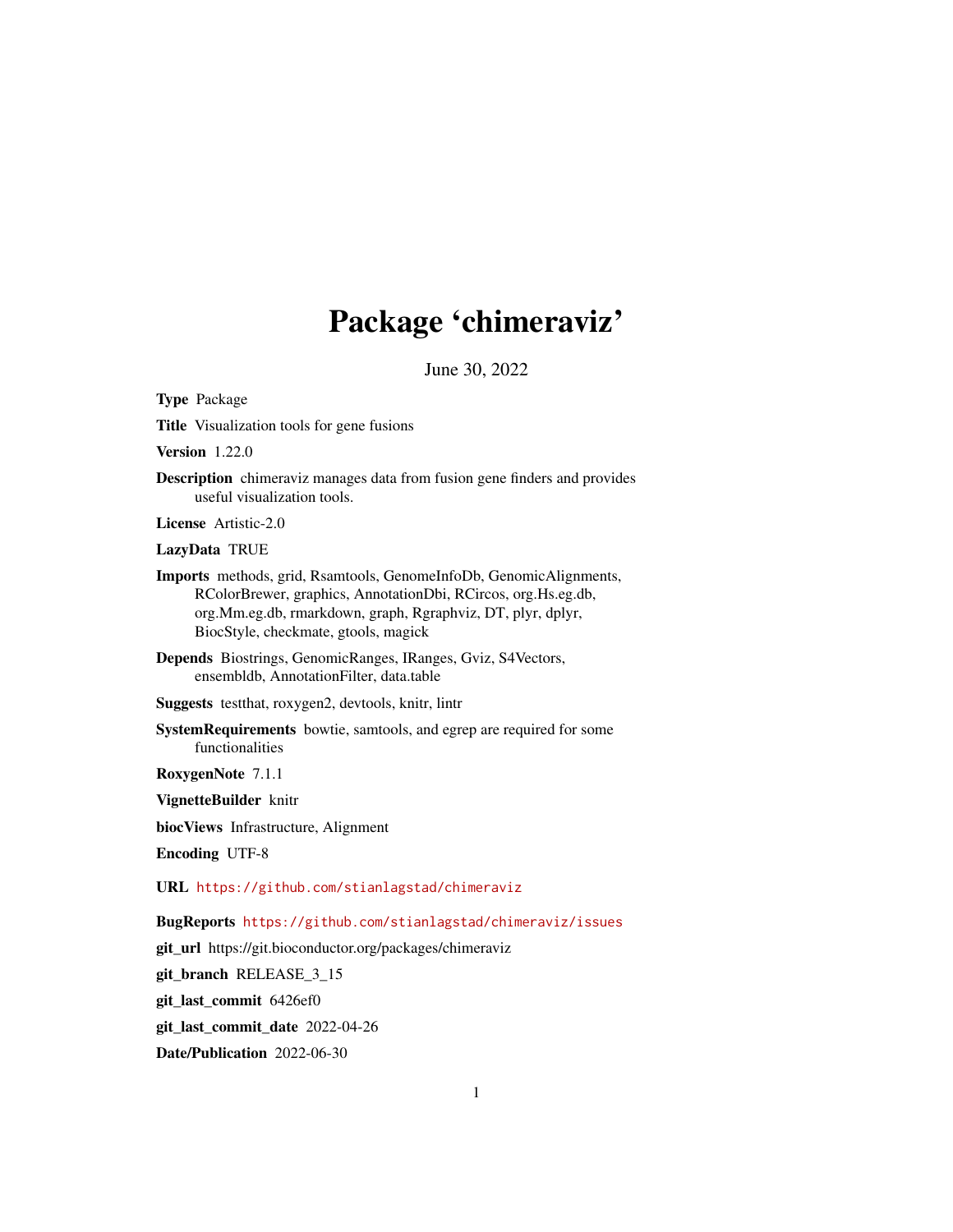Author Stian Lågstad [aut, cre], Sen Zhao [ctb], Andreas M. Hoff [ctb], Bjarne Johannessen [ctb], Ole Christian Lingjærde [ctb], Rolf Skotheim [ctb]

Maintainer Stian Lågstad <stianlagstad@gmail.com>

## R topics documented:

| 3                                                                                                                                                                                                                                                                                                                      |
|------------------------------------------------------------------------------------------------------------------------------------------------------------------------------------------------------------------------------------------------------------------------------------------------------------------------|
| $\overline{4}$                                                                                                                                                                                                                                                                                                         |
| $\overline{4}$                                                                                                                                                                                                                                                                                                         |
| 5                                                                                                                                                                                                                                                                                                                      |
| 6                                                                                                                                                                                                                                                                                                                      |
| 6                                                                                                                                                                                                                                                                                                                      |
| $\overline{7}$                                                                                                                                                                                                                                                                                                         |
| 8                                                                                                                                                                                                                                                                                                                      |
| 10                                                                                                                                                                                                                                                                                                                     |
| $fectc$ $\text{t}$ $\text{t}$ $\text{t}$ $\text{t}$ $\text{t}$ $\text{t}$ $\text{t}$ $\text{t}$ $\text{t}$ $\text{t}$ $\text{t}$ $\text{t}$ $\text{t}$ $\text{t}$ $\text{t}$ $\text{t}$ $\text{t}$ $\text{t}$ $\text{t}$ $\text{t}$ $\text{t}$ $\text{t}$ $\text{t}$ $\text{t}$ $\text{t}$ $\text{t}$ $\text{t}$<br>10 |
| 11                                                                                                                                                                                                                                                                                                                     |
| 12                                                                                                                                                                                                                                                                                                                     |
| 13                                                                                                                                                                                                                                                                                                                     |
|                                                                                                                                                                                                                                                                                                                        |
| 14                                                                                                                                                                                                                                                                                                                     |
| 15                                                                                                                                                                                                                                                                                                                     |
| 16                                                                                                                                                                                                                                                                                                                     |
| 17                                                                                                                                                                                                                                                                                                                     |
| 17                                                                                                                                                                                                                                                                                                                     |
| 18                                                                                                                                                                                                                                                                                                                     |
| 20                                                                                                                                                                                                                                                                                                                     |
| 20                                                                                                                                                                                                                                                                                                                     |
| 21                                                                                                                                                                                                                                                                                                                     |
| 22                                                                                                                                                                                                                                                                                                                     |
| 22                                                                                                                                                                                                                                                                                                                     |
| 23                                                                                                                                                                                                                                                                                                                     |
| 24                                                                                                                                                                                                                                                                                                                     |
| 24                                                                                                                                                                                                                                                                                                                     |
| 25                                                                                                                                                                                                                                                                                                                     |
| 26                                                                                                                                                                                                                                                                                                                     |
| 27                                                                                                                                                                                                                                                                                                                     |
| 27                                                                                                                                                                                                                                                                                                                     |
| 28                                                                                                                                                                                                                                                                                                                     |
| 29                                                                                                                                                                                                                                                                                                                     |
|                                                                                                                                                                                                                                                                                                                        |
|                                                                                                                                                                                                                                                                                                                        |
|                                                                                                                                                                                                                                                                                                                        |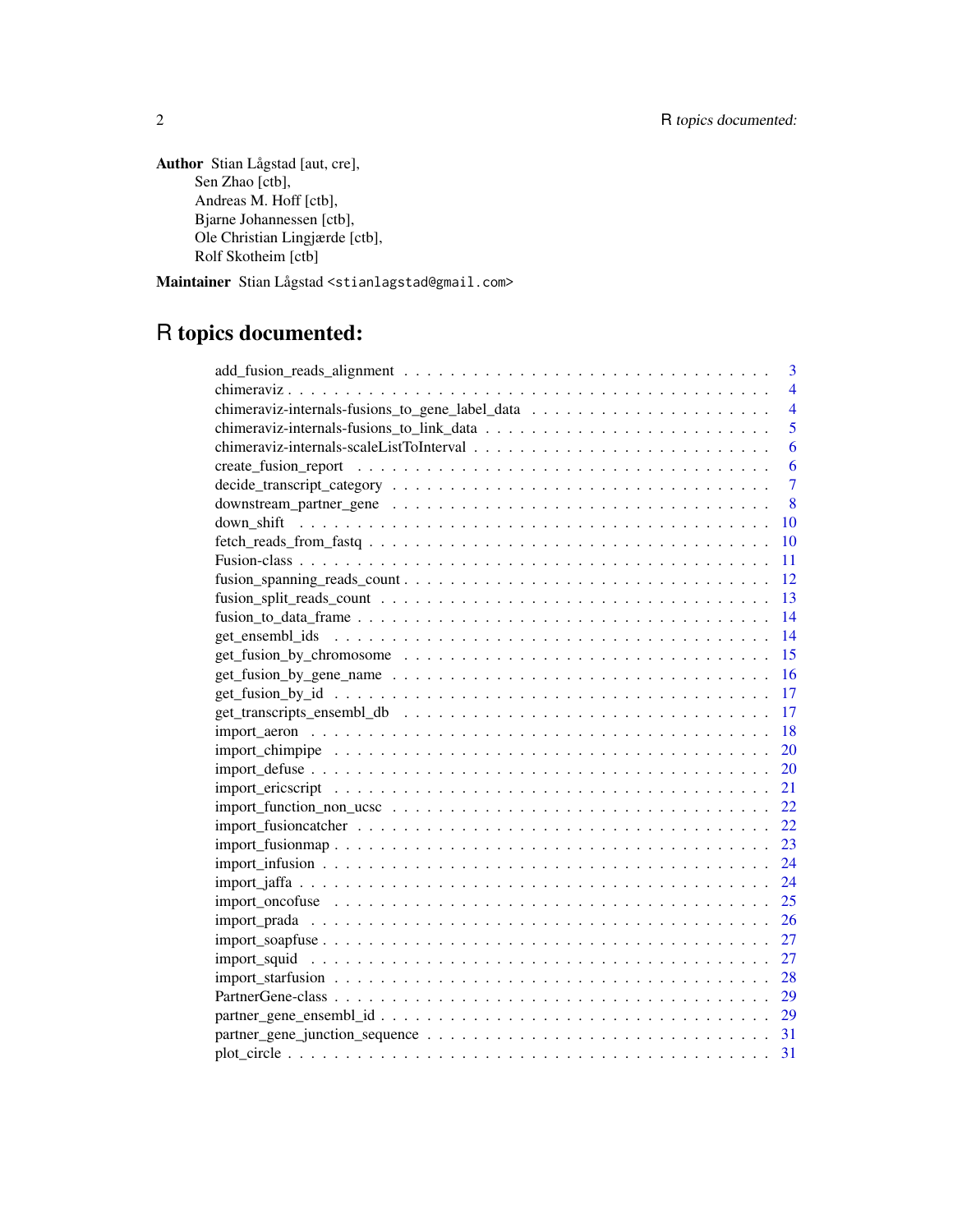<span id="page-2-0"></span>

|       |                                                                                                                     | 40   |
|-------|---------------------------------------------------------------------------------------------------------------------|------|
|       |                                                                                                                     | 42   |
|       |                                                                                                                     | 44   |
|       |                                                                                                                     | 45   |
|       |                                                                                                                     | 45   |
|       |                                                                                                                     | 46   |
|       |                                                                                                                     | -46  |
|       |                                                                                                                     | 47   |
|       |                                                                                                                     | 47   |
|       |                                                                                                                     | 48   |
|       |                                                                                                                     | 48   |
|       |                                                                                                                     | 48   |
|       |                                                                                                                     | 49   |
|       |                                                                                                                     | 49   |
|       |                                                                                                                     | 50   |
|       |                                                                                                                     | 50   |
|       |                                                                                                                     | 50   |
|       |                                                                                                                     | 50   |
|       |                                                                                                                     | 51   |
|       |                                                                                                                     | 51   |
|       | show, Fusion-method $\ldots \ldots \ldots \ldots \ldots \ldots \ldots \ldots \ldots \ldots \ldots \ldots \ldots 52$ |      |
|       |                                                                                                                     | 53   |
|       |                                                                                                                     | 53   |
|       |                                                                                                                     | - 54 |
|       |                                                                                                                     |      |
|       |                                                                                                                     |      |
| Index |                                                                                                                     | 57   |

add\_fusion\_reads\_alignment

*Add fusion reads alignment to fusion object*

### Description

This function lets you add a fusion read alignment file to a fusion object. If you've mapped the reads supporting a fusion against the fusion junction sequence, and have the resulting bamfile, use this function to add the information (as a Gviz::GAlignmentPairs object) to the fusion object.

### Usage

add\_fusion\_reads\_alignment(fusion, bamfile)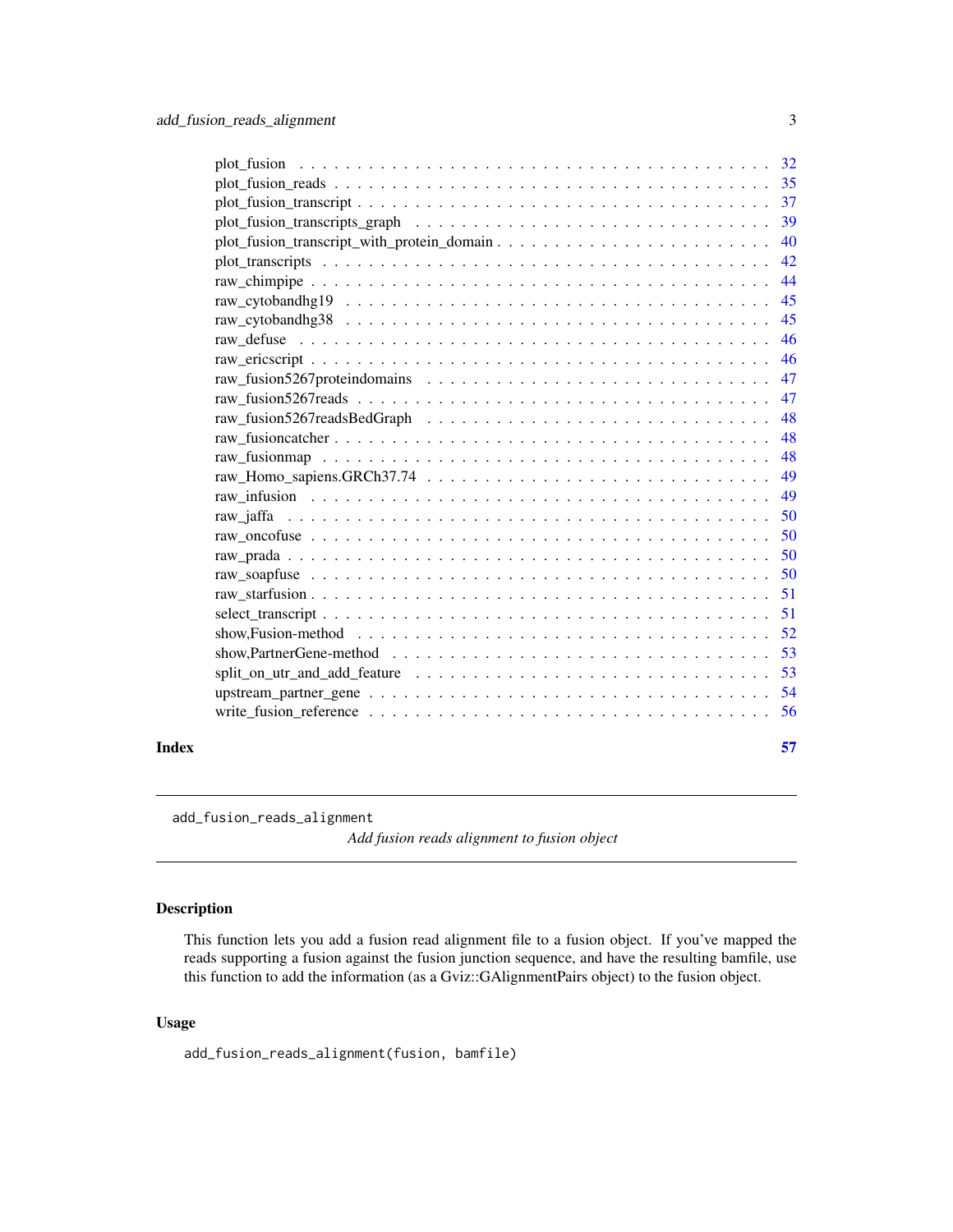### <span id="page-3-0"></span>**Arguments**

| fusion  | The fusion object to add a genomic alignment to.                         |
|---------|--------------------------------------------------------------------------|
| bamfile | The bam file containing the fusion reads plotted to the fusion sequence. |

#### Value

An updated fusion object with fusion@fusion\_reads\_alignment set.

### Examples

```
# Load data
defuse833ke <- system.file(
  "extdata",
  "defuse_833ke_results.filtered.tsv",
  package="chimeraviz")
fusions <- import_defuse(defuse833ke, "hg19", 1)
# Find the specific fusion we have aligned reads for
fusion <- get_fusion_by_id(fusions, 5267)
# Get reference to the bamfile with the alignment data
bamfile5267 <- system.file(
  "extdata",
  "5267readsAligned.bam",
  package="chimeraviz")
# Add the bam file of aligned fusion reads to the fusion object
fusion <- add_fusion_reads_alignment(fusion, bamfile5267)
```

| chimeraviz |  |  |  |  |  |
|------------|--|--|--|--|--|
|            |  |  |  |  |  |
|            |  |  |  |  |  |

chimeraviz *chimeraviz: A package for working with and visualizing fusion genes.*

#### Description

chimeraviz manages data from fusion gene finders and provides useful visualization tools.

chimeraviz-internals-fusions\_to\_gene\_label\_data *Create gene label data for RCircos from the given fusions.*

### **Description**

This function takes a list of Fusion objects and creates a data frame in the format that RCircos.Gene.Name.Plot() expects for gene label data.

### Usage

.fusions\_to\_gene\_label\_data(fusion\_list)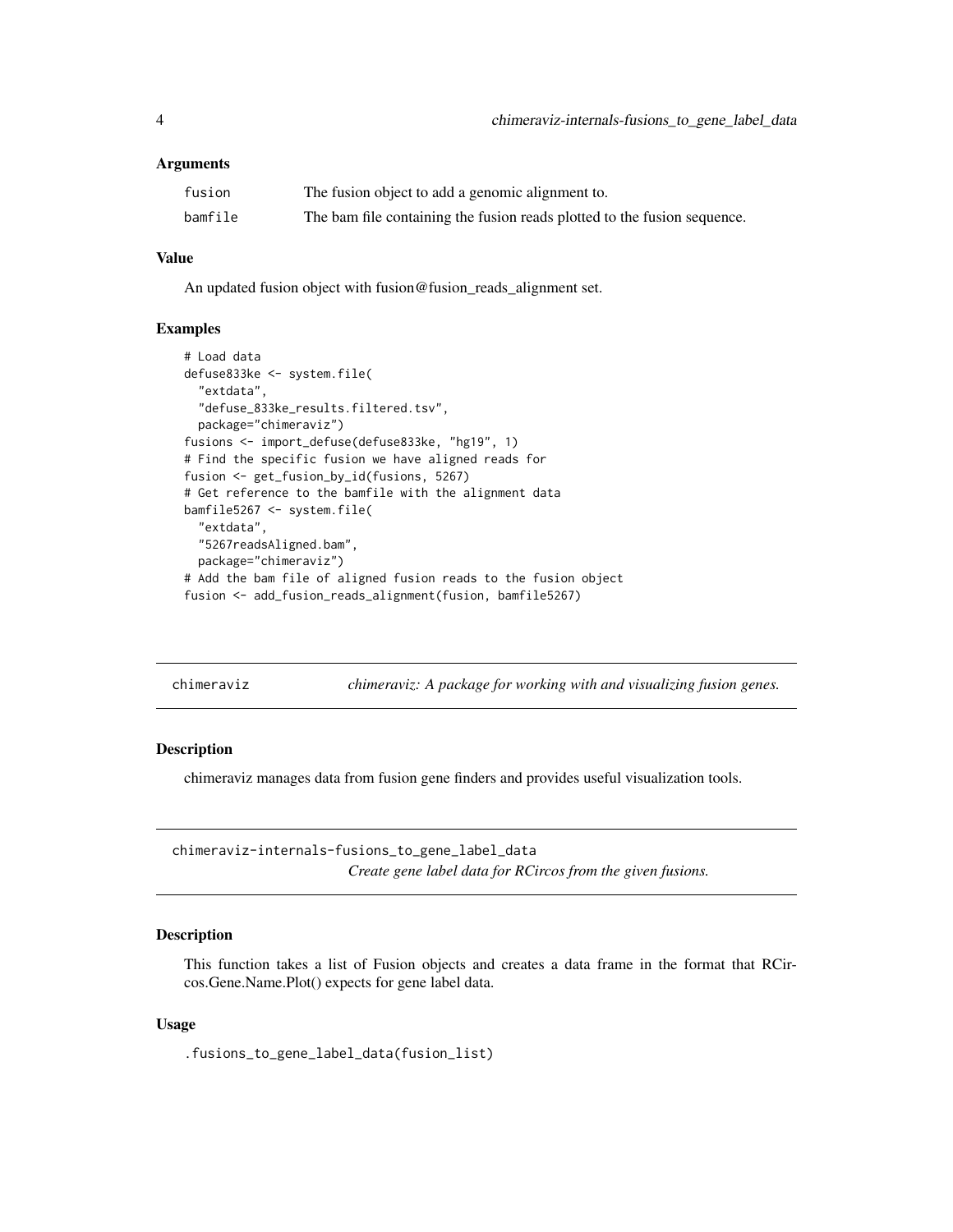### <span id="page-4-0"></span>Arguments

fusion\_list A list of Fusion objects.

### Value

A data frame with fusion gene label data compatible with RCircos.Gene.Name.Plot()

# @examples # Apparently examples shouldn't be set on private functions defuse833ke <- system.file("extdata", "defuse\_833ke\_results.filtered.tsv", package="chimeraviz") fusions <- import\_defuse(defuse833ke, "hg19", 3) labelData  $\lt$ - chimeraviz::.fusions to gene label data(fusions) # This labelData can be used with RCircos.Gene.Connector.Plot() and RCircos.Gene.Name.Plot()

chimeraviz-internals-fusions\_to\_link\_data *Create link data for RCircos from the given fusions.*

#### Description

This function takes a list of Fusion objects and creates a data frame in the format that RCircos::RCircos.Link.Plot() expects for link data.

### Usage

.fusions\_to\_link\_data(fusion\_list, min\_link\_width = 1, max\_link\_widt = 10)

#### Arguments

| fusion list | A list of Fusion objects.                                 |
|-------------|-----------------------------------------------------------|
|             | min link width The minimum link line width. Default $= 1$ |
|             | max link widt The maximum link line width. Default $= 10$ |

#### Value

A data frame with fusion link data compatible with RCircos::RCircos.Link.Plot()

# @examples # Apparently examples shouldn't be set on private functions defuse833ke <- system.file("extdata", "defuse\_833ke\_results.filtered.tsv", package="chimeraviz") fusions <- import\_defuse(defuse833ke, "hg19", 3) linkData <- chimeraviz::.fusions\_to\_link\_data(fusions) # This linkData can be used with RCircos::RCircos.Link.Plot()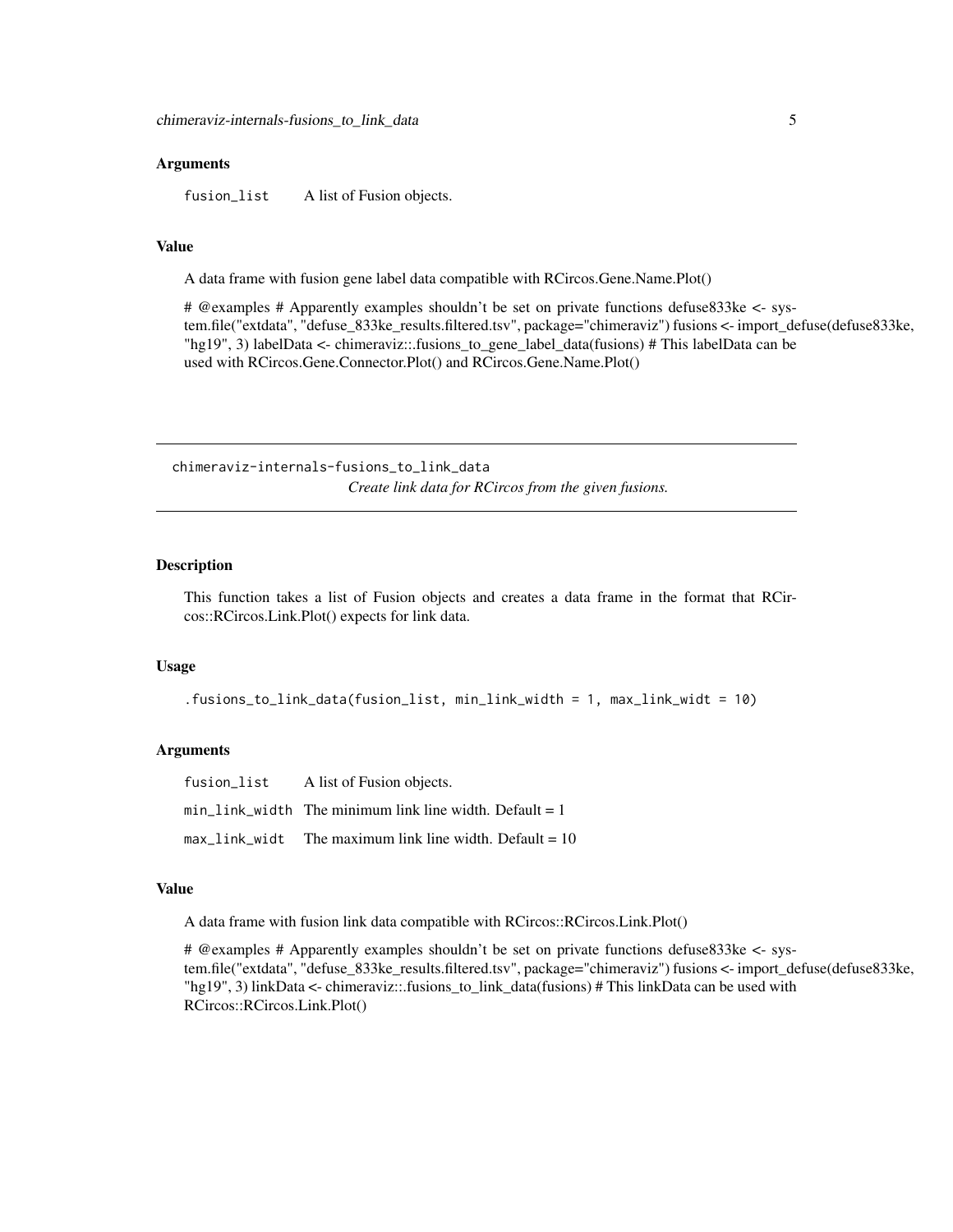<span id="page-5-0"></span>chimeraviz-internals-scaleListToInterval *Scale a vector of numeric values to an interval.*

### Description

This function takes a vector of numeric values as well as an interval [new\_min, new\_max] that the numeric values will be scaled (normalized) to.

### Usage

.scale\_list\_to\_interval(the\_list, new\_min, new\_max)

### Arguments

| the list | A vector of numeric values.         |
|----------|-------------------------------------|
| new min  | Minimum value for the new interval. |
| new max  | Maximum value for the new interval. |

### Value

A data frame with fusion link data compatible with RCircos::RCircos.Link.Plot()

# @examples # Apparently examples shouldn't be set on private functions list012 <-  $c(0,1,2)$ .scale\_list\_to\_interval(list012, 1, 3) # [1] 1 2 3

create\_fusion\_report *Create a Fusion Report*

### Description

This function will create a html report with an overplot and a sortable, searchable table with the fusion data.

### Usage

```
create_fusion_report(fusions, output_filename, quiet = TRUE)
```
### Arguments

| fusions         | A list of Fusion objects.                                     |
|-----------------|---------------------------------------------------------------|
| output_filename |                                                               |
|                 | Output html-file filename.                                    |
| quiet           | Parameter passed to rmarkdown::render() to toggle its output. |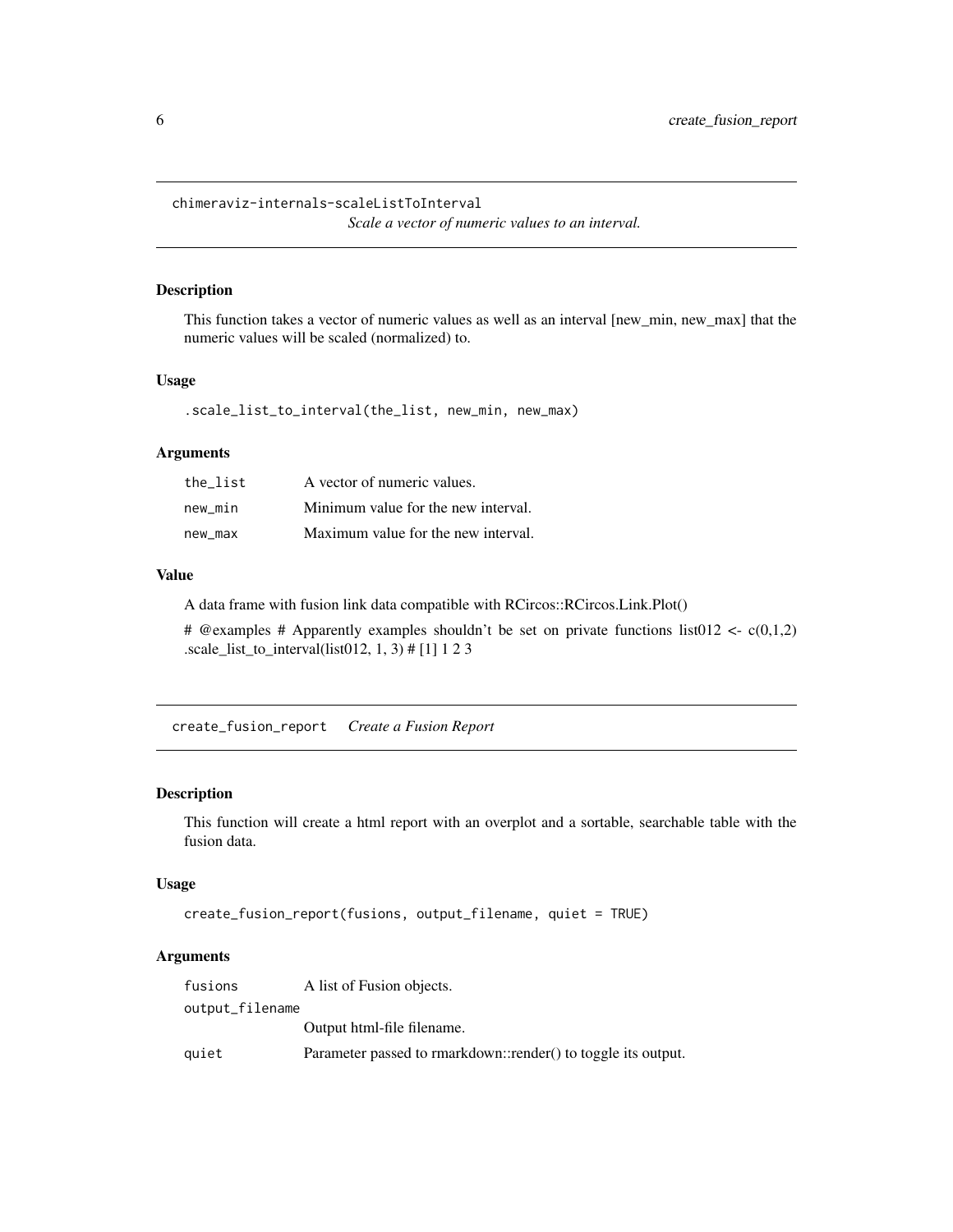<span id="page-6-0"></span>decide\_transcript\_category 7

### Value

Creates a html report with an overplot and a sortable, searchable table with the fusion data.

### Examples

```
# Load data
defuse833ke <- system.file(
  "extdata",
  "defuse_833ke_results.filtered.tsv",
  package="chimeraviz")
fusions <- import_defuse(defuse833ke, "hg19", 3)
# Temporary file to store the report
random_filename <- paste0(
  paste0(sample(LETTERS, 5, replace = TRUE), collapse=''),
  ".png"
\lambda# Create report
create_fusion_report(fusions, random_filename)
# Delete the file
file.remove(random_filename)
```
decide\_transcript\_category

*Retrieves transcripts for partner genes in a Fusion object using Ensembldb*

### Description

This function will check where in the transcript (the GRanges object) the fusion breakpoint is located, and return either "exonBoundary", "withinExon", "withinIntron", or "intergenic".

### Usage

```
decide_transcript_category(gr, fusion)
```
### Arguments

| gr     | The GRanges object containing the transcript to be checked. |
|--------|-------------------------------------------------------------|
| fusion | The fusion object used to check the transcript.             |

### Value

Either "exonBoundary", "withinExon", "withinIntron", or "intergenic" depending on where in the transcript the breakpoint hits.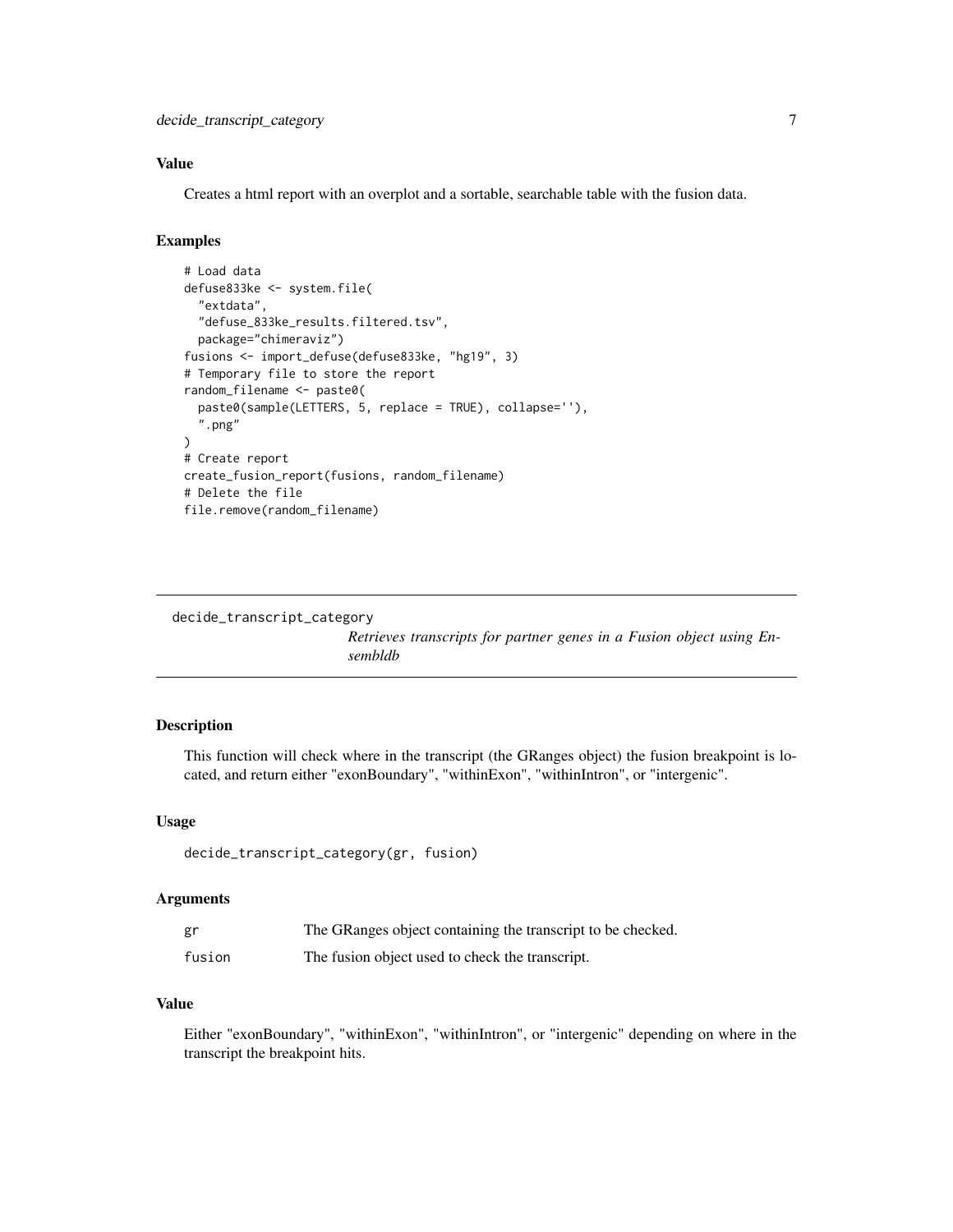### Examples

```
# Load fusion data and choose a fusion object:
defuseData <- system.file(
  "extdata",
 "defuse_833ke_results.filtered.tsv",
 package="chimeraviz")
fusions <- import_defuse(defuseData, "hg19", 1)
fusion <- get_fusion_by_id(fusions, 5267)
# Create edb object
edbSqliteFile <- system.file(
 "extdata",
 "Homo_sapiens.GRCh37.74.sqlite",
 package="chimeraviz")
edb <- ensembldb::EnsDb(edbSqliteFile)
# Get all exons for all transcripts in the genes in the fusion transcript
allTranscripts <- ensembldb::exonsBy(
 edb,
 filter = list(
   AnnotationFilter::GeneIdFilter(
     c(
        partner_gene_ensembl_id(upstream_partner_gene(fusion)),
       partner_gene_ensembl_id(downstream_partner_gene(fusion))))),
 column = c("gene_id",
    "gene_name",
    "tx_id",
    "tx_cds_seq_start",
    "tx_cds_seq_end",
    "exon_id"))
# Extract one of the GRanges objects
gr <- allTranscripts[[1]]
# Check where in the transcript the fusion breakpoint hits
decide_transcript_category(gr, fusion)
# "exonBoundary"
# Check another case
gr <- allTranscripts[[3]]
decide_transcript_category(gr, fusion)
# "withinIntron"
```
downstream\_partner\_gene

*Get the downstream fusion partner gene*

### Description

This getter retrieves the downstream PartnerGene object.

This sets the downstream PartnerGene object of a Fusion object

<span id="page-7-0"></span>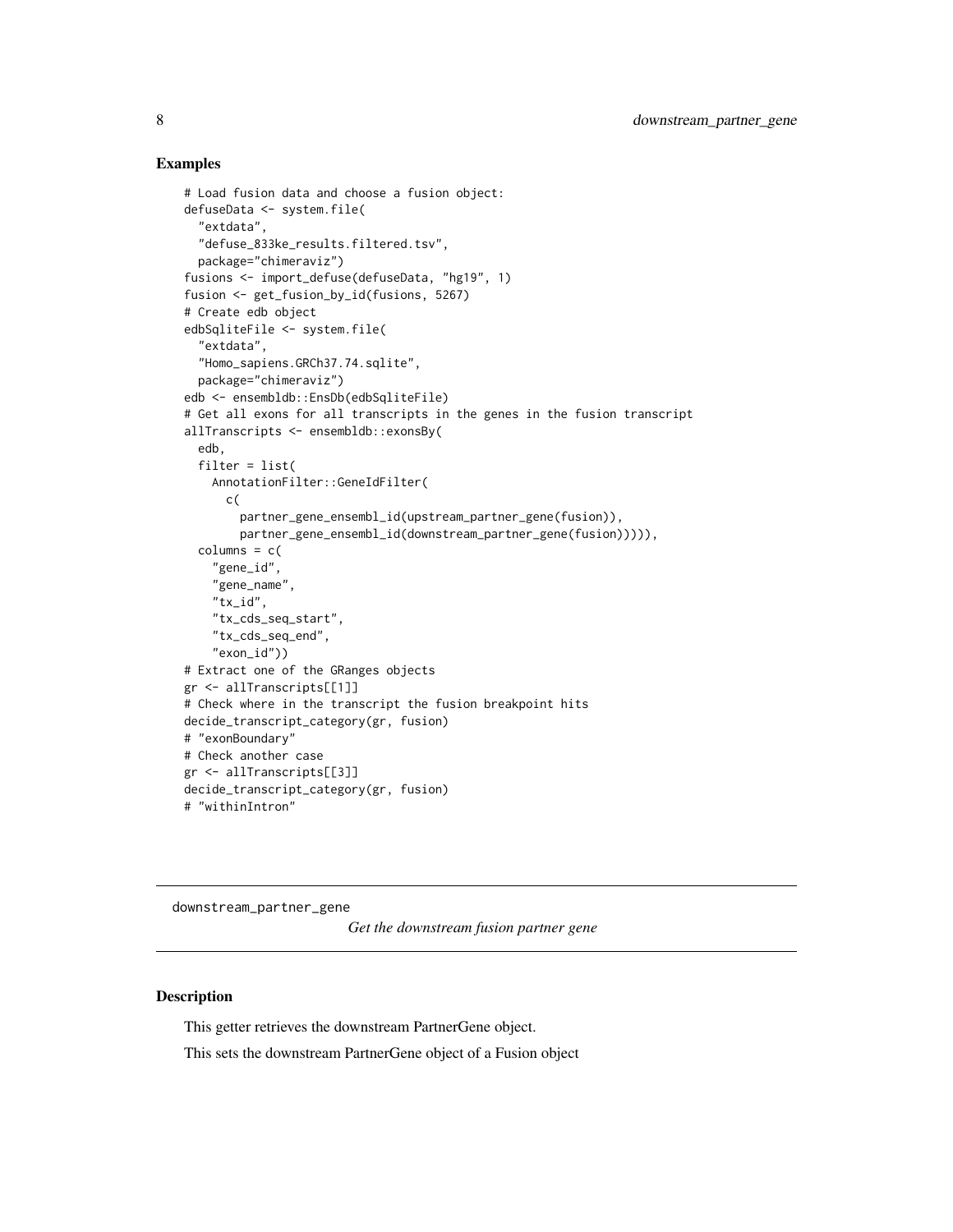### downstream\_partner\_gene 9

### Usage

```
downstream_partner_gene(x)
```
## S4 method for signature 'Fusion' downstream\_partner\_gene(x)

```
downstream_partner_gene(object) <- value
```
## S4 replacement method for signature 'Fusion' downstream\_partner\_gene(object) <- value

### Arguments

| X      | The Fusion object you wish to retrieve the downstream Partner Gene object for. |
|--------|--------------------------------------------------------------------------------|
| object | The Fusion object you wish to set a new downstream Partner Gene object for.    |
| value  | The new PartnerGene object.                                                    |

### Value

The downstream PartnerGene object.

```
# Load data
defuseData <- system.file(
  "extdata",
  "defuse_833ke_results.filtered.tsv",
  package="chimeraviz")
fusions <- import_defuse(defuseData, "hg19", 1)
fusion <- fusions[[1]]
# Get the downstream fusion partner gene
downstream_partner_gene(fusion)
# Load data
defuseData <- system.file(
  "extdata",
  "defuse_833ke_results.filtered.tsv",
 package="chimeraviz")
fusions <- import_defuse(defuseData, "hg19", 1)
fusion <- fusions[[1]]
# Set the downstream PartnerGene object to be the same as the upstream
# PartnerGene object
downstream_partner_gene(fusion) <- upstream_partner_gene(fusion)
```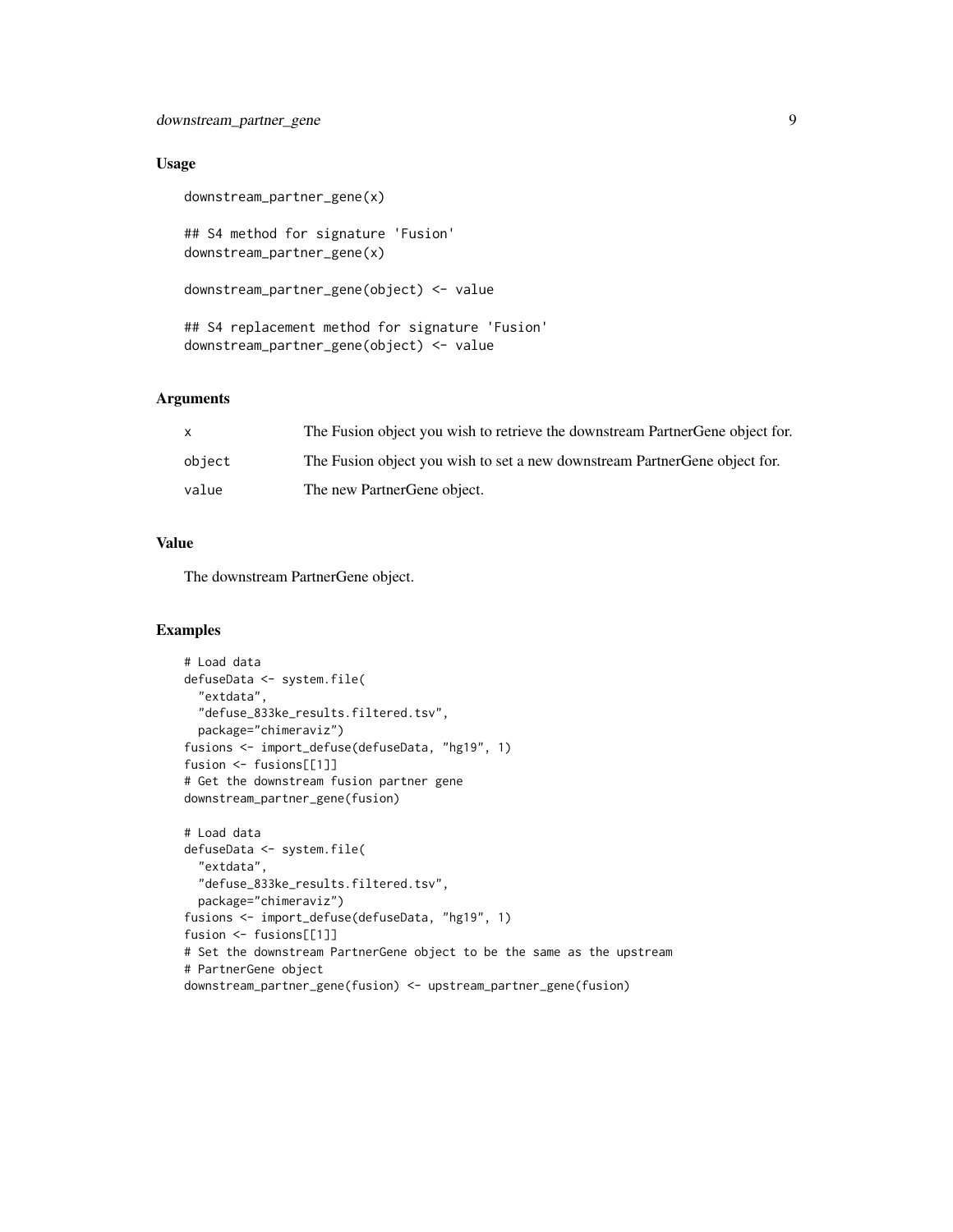<span id="page-9-0"></span>

#### Description

This function takes a GRanges object and moves each IRanges object within next to each other starting at 1. This effectively removes the introns from the GRanges object.

### Usage

```
down_shift(transcript)
```
#### Arguments

transcript The GRanges object to remove introns from.

### Value

A GRanges object with introns removed.

#### Examples

```
# Create a simple GRanges object:
gr <- IRanges::IRanges(
  start = c(13, 40, 100),
  end = c(20, 53, 110))
# Downshift it and see the introns are removed:
down_shift(gr)
```
fetch\_reads\_from\_fastq

*Fetch reads from fastq files*

#### Description

This function will fetch read sequences from fastq files and put them into new fastq files.

### Usage

```
fetch_reads_from_fastq(
  reads,
  fastq_file_in1,
  fastq_file_in2,
 fastq_file_out1,
  fastq_file_out2
)
```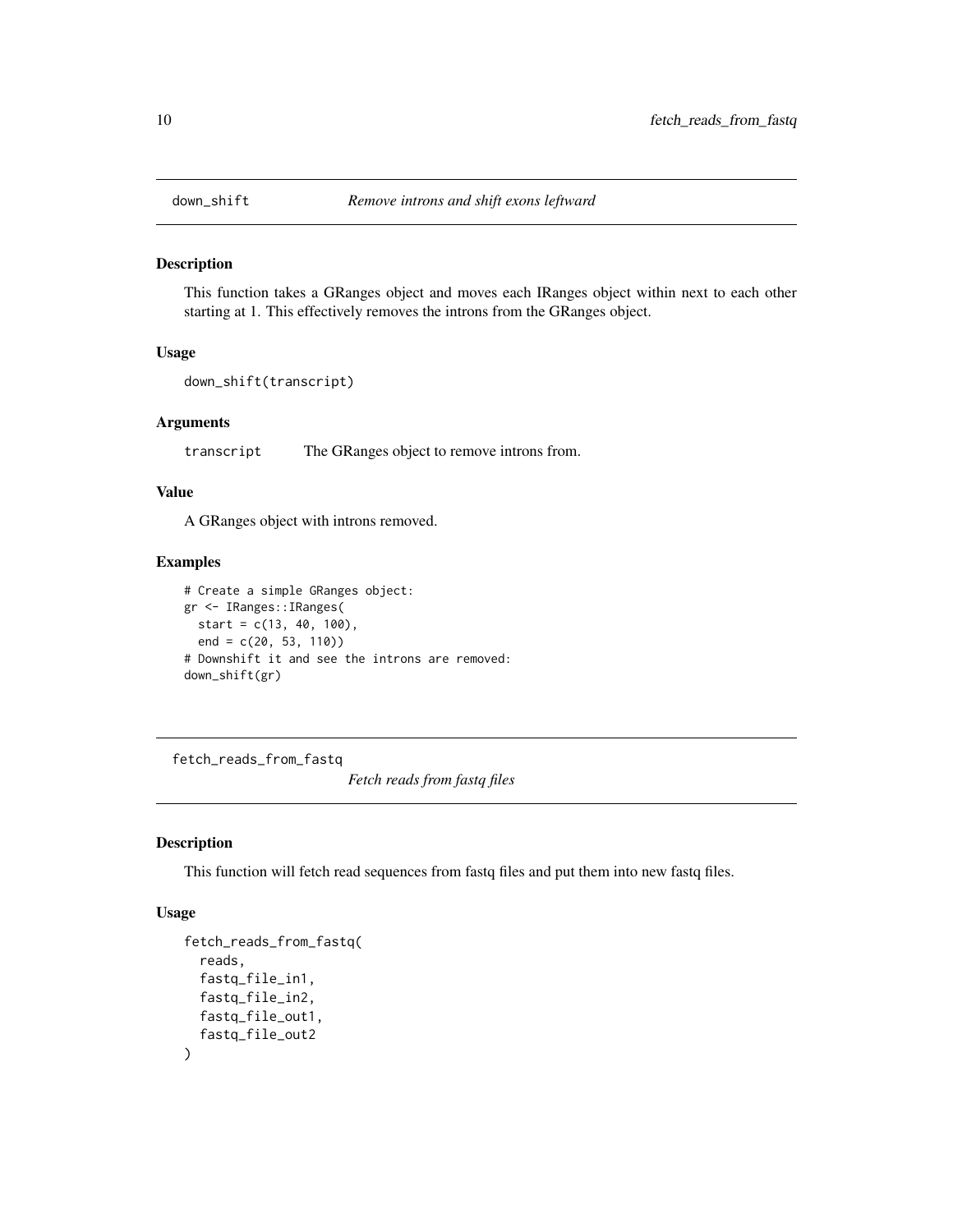#### <span id="page-10-0"></span>Fusion-class 11

#### **Arguments**

| reads           | List of read IDs that is to be fetched.       |
|-----------------|-----------------------------------------------|
|                 | fastq_file_in1 First fastq file to search in. |
|                 | fastg_file_in2 Second fastg file to seach in. |
| fastq_file_out1 |                                               |
|                 | First fast of file with results.              |
| fastg_file_out2 |                                               |
|                 | Second fast of file with results.             |

### Details

Note: This function runs (read only) bash commands on your system. Therefore the function will only work on a unix system.

### Value

The files fastqFileOut1 and fastqFileOut2 populated with the specified reads.

### Examples

```
## Not run:
# fastq files that has the supporting reads
fastq1 <- system.file("extdata", "reads.1.fq", package="chimeraviz")
fastq2 <- system.file("extdata", "reads.2.fq", package="chimeraviz")
# Which read ids to extract
reads <-c("13422259", "19375605", "29755061",
  "31632876", "32141428", "33857245")
# Extract the actual reads and put them in the tmp files "fastqFileOut1" and
# "fastqFileOut2"
fastqFileOut1 <- tempfile(pattern = "fq1", tmpdir = tempdir())
fastqFileOut2 <- tempfile(pattern = "fq2", tmpdir = tempdir())
fetch_reads_from_fastq(reads, fastq1, fastq2,
    fastqFileOut1, fastqFileOut2)
# We now have the reads supporting fusion 5267 in the two files.
## End(Not run)
```
Fusion-class *An S4 class to represent a fusion event.*

#### Description

The Fusion class represents a fusion event, holding data imported from a fusion tool.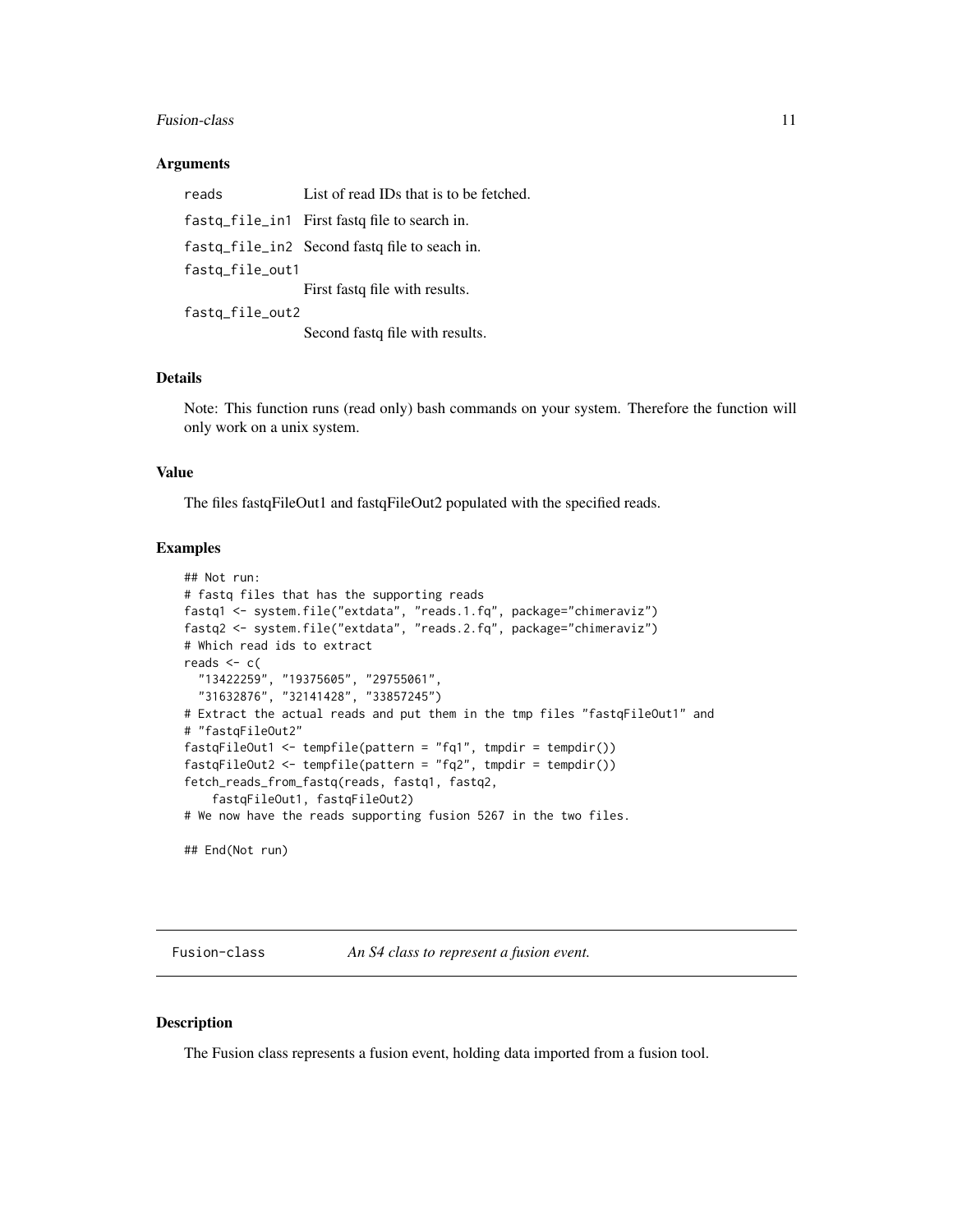### <span id="page-11-0"></span>**Slots**

id A unique id representing a fusion event. For deFuse data this will be the cluster id.

fusion\_tool Name of the fusion tool.

genome\_version Name of the genome used to map reads.

spanning\_reads\_count The number of spanning reads supporting the fusion.

split\_reads\_count The number of split reads supporting the fusion.

- fusion\_reads\_alignment A Gviz::AlignmentsTrack object holding the fusion reads aligned to the fusion sequence.
- gene\_upstream A PartnerGene object holding information of the upstream fusion partner gene.
- gene\_downstream A PartnerGene object holding information of the downstream fusion partner gene.
- inframe A logical value indicating whether or not the downstream fusion partner gene is inframe or not. Not all fusion-finders report this.
- fusion\_tool\_specific\_data A list that will hold fields of importance for a specific fusion finder. This field is used because many fusion-finders report important values that are hard to fit into a standardized format. Examples of values that are added to this list is probability from deFuse and EricScore from EricScript.

fusion\_spanning\_reads\_count

*Get the spanning reads count from a Fusion object*

### Description

This getter retrieves the spanning reads count from a Fusion object

#### Usage

fusion\_spanning\_reads\_count(x)

## S4 method for signature 'Fusion' fusion\_spanning\_reads\_count(x)

#### Arguments

x The Fusion object you wish to retrieve the spanning reads count for.

#### Value

The Fusion spanning reads count.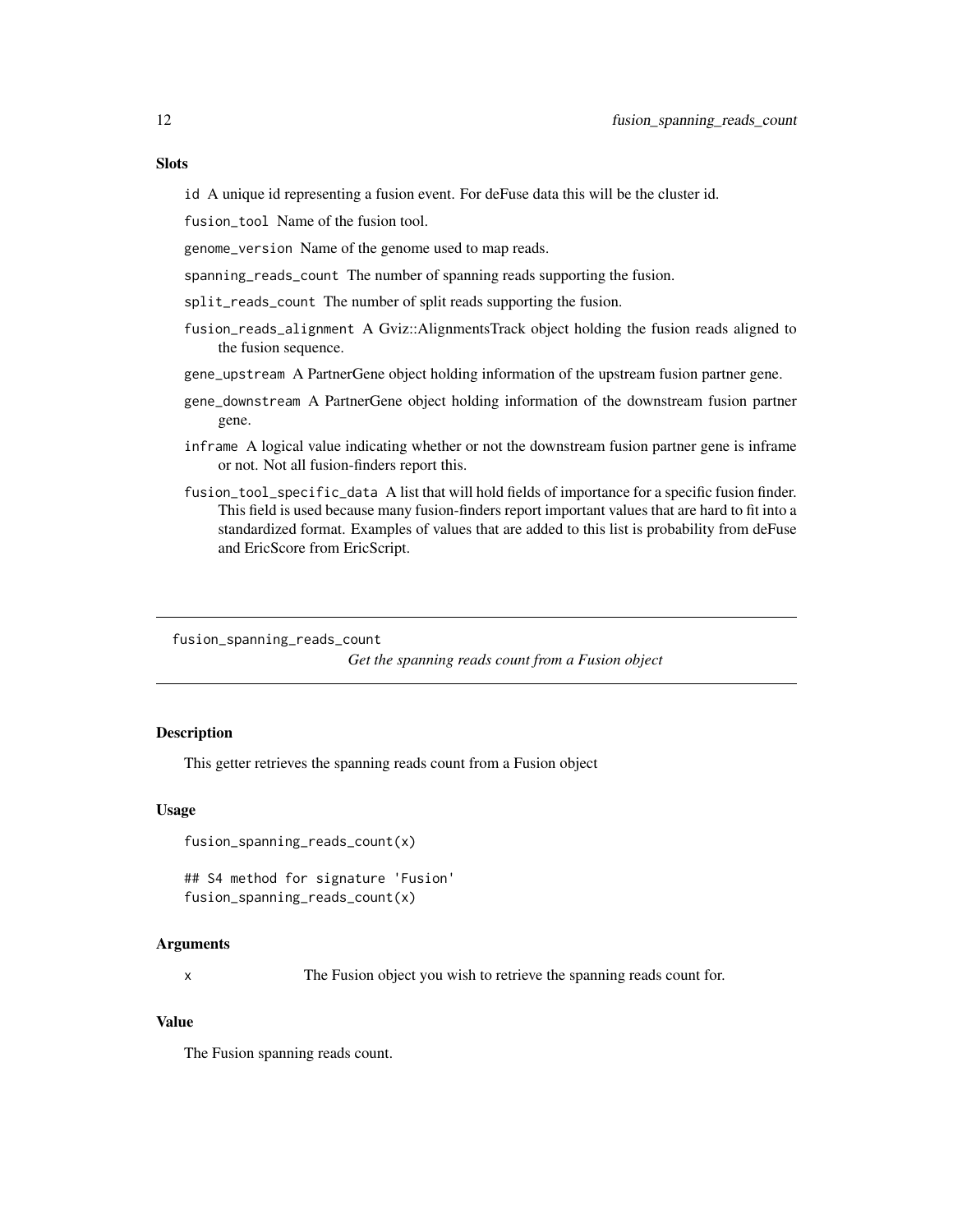### <span id="page-12-0"></span>fusion\_split\_reads\_count 13

### Examples

```
# Load data
defuseData <- system.file(
  "extdata",
  "defuse_833ke_results.filtered.tsv",
  package="chimeraviz")
fusions <- import_defuse(defuseData, "hg19", 1)
fusion <- fusions[[1]]
# Get the spanning reads count
fusion_spanning_reads_count(fusion)
```

```
fusion_split_reads_count
```
*Get the split reads count from a Fusion object*

### Description

This getter retrieves the split reads count from a Fusion object

### Usage

```
fusion_split_reads_count(x)
```
## S4 method for signature 'Fusion' fusion\_split\_reads\_count(x)

### Arguments

x The Fusion object you wish to retrieve the split reads count for.

### Value

The Fusion split reads count.

```
# Load data
defuseData <- system.file(
 "extdata",
 "defuse_833ke_results.filtered.tsv",
 package="chimeraviz")
fusions <- import_defuse(defuseData, "hg19", 1)
fusion <- fusions[[1]]
# Get the split reads count
fusion_split_reads_count(fusion)
```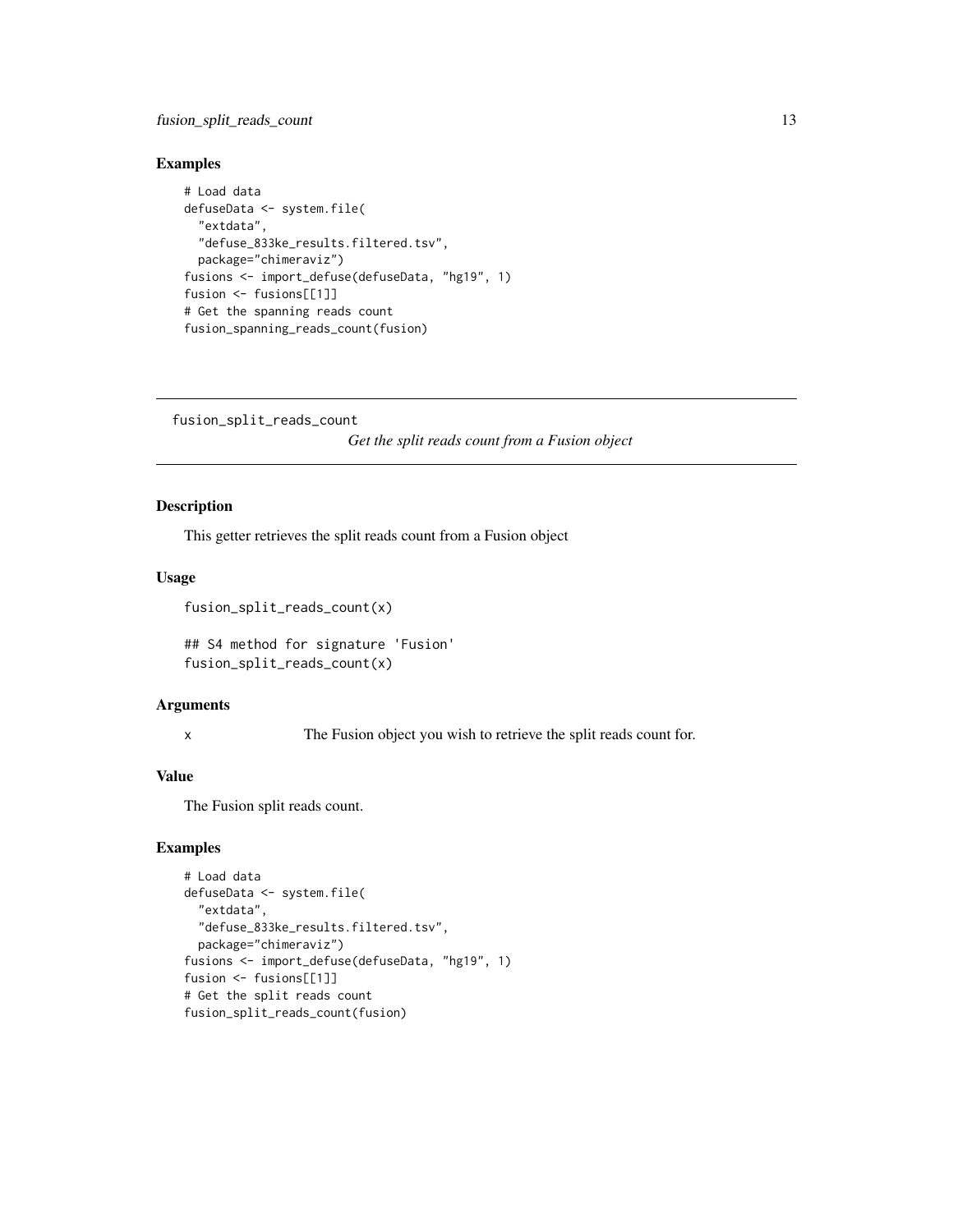<span id="page-13-0"></span>fusion\_to\_data\_frame *Coerce Fusion object to data.frame*

#### Description

This function is used in create\_fusion\_report() to convert Fusion objects to a data.frame-format.

#### Usage

```
fusion_to_data_frame(fusion)
```
### Arguments

fusion The Fusion object to coerce.

### Value

A data.frame with the fusion object.

### See Also

create\_fusion\_report

#### Examples

```
# Load data
defuse833ke <- system.file(
  "extdata",
  "defuse_833ke_results.filtered.tsv",
  package="chimeraviz")
fusions <- import_defuse(defuse833ke, "hg19", 1)
# Find the fusion object to create a data frame from
fusion <- get_fusion_by_id(fusions, 5267)
# Create the data frame
dfFusion <- fusion_to_data_frame(fusion)
```
get\_ensembl\_ids *Get ensembl ids for a fusion object*

### Description

This function will get the ensembl ids from the org.Hs.eg.db/org.Mm.eg.db package given the gene names of the fusion event.

#### Usage

get\_ensembl\_ids(fusion)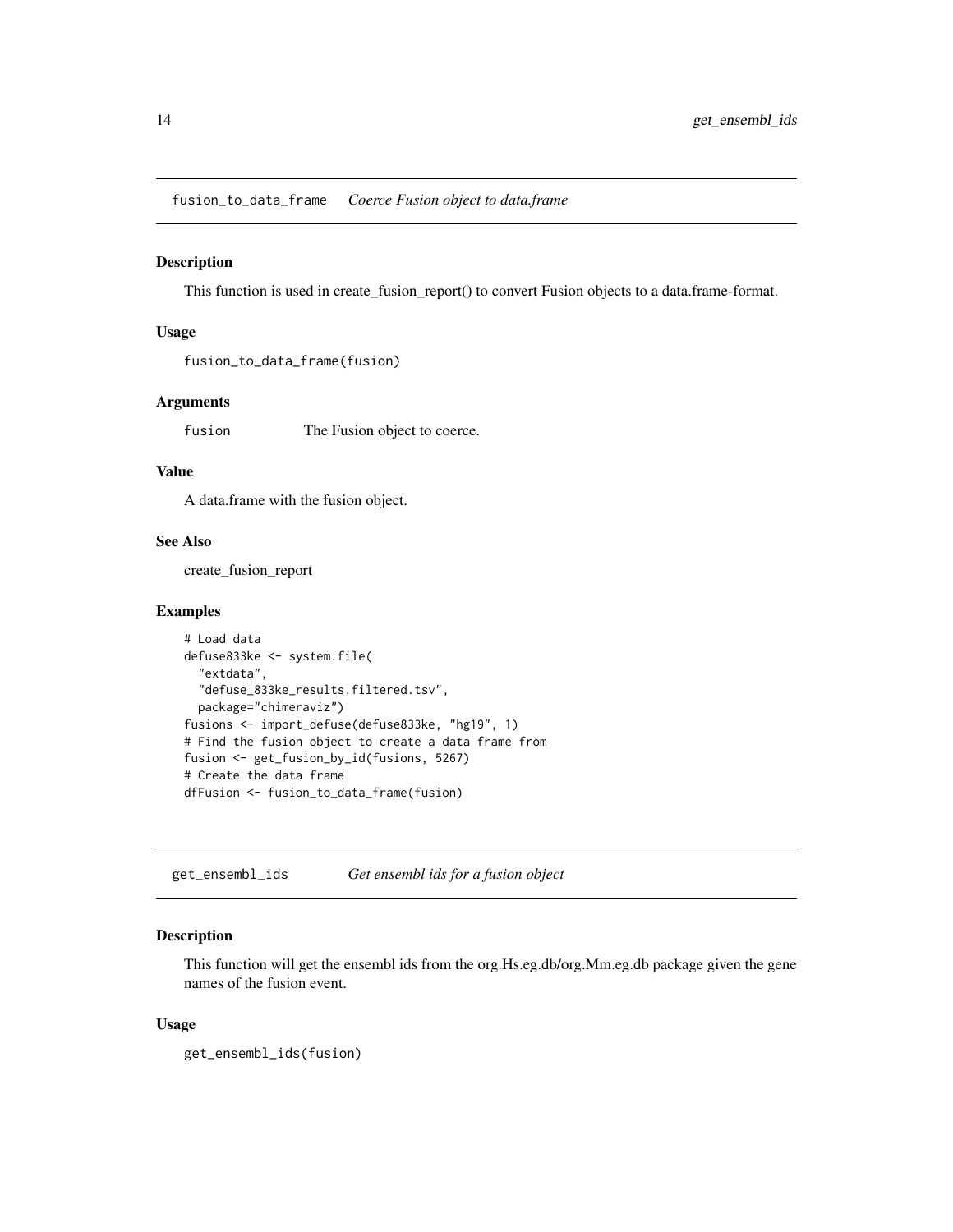### <span id="page-14-0"></span>**Arguments**

fusion The Fusion object we want to get ensembl ids for.

#### Value

The Fusion object with Ensembl ids set.

### Examples

```
# Import the filtered defuse results
defuse833keFiltered <- system.file(
  "extdata",
  "defuse_833ke_results.filtered.tsv",
  package="chimeraviz")
fusions <- import_defuse(defuse833keFiltered, "hg19", 1)
# Get a specific fusion
fusion <- get_fusion_by_id(fusions, 5267)
# See the ensembl ids:
partner_gene_ensembl_id(upstream_partner_gene(fusion))
# [1] "ENSG00000180198"
partner_gene_ensembl_id(downstream_partner_gene(fusion))
# [1] "ENSG00000162639"
# Reset the fusion objects ensembl ids
partner_gene_ensembl_id(upstream_partner_gene(fusion)) <- ""
partner_gene_ensembl_id(downstream_partner_gene(fusion)) <- ""
# Get the ensembl ids
fusion <- get_ensembl_ids(fusion)
# See that we now have the same ensembl ids again:
partner_gene_ensembl_id(upstream_partner_gene(fusion))
# [1] "ENSG00000180198"
partner_gene_ensembl_id(downstream_partner_gene(fusion))
# [1] "ENSG00000162639"
```
get\_fusion\_by\_chromosome

*Find fusions that involves genes in the given chromosome.*

### Description

Helper function to retrieve the Fusion objects that involves genes in the given chromosome name.

#### Usage

get\_fusion\_by\_chromosome(fusion\_list, chr)

### Arguments

| fusion_list | A list of Fusion objects.                         |
|-------------|---------------------------------------------------|
| chr         | The chromosome name we're looking for fusions in. |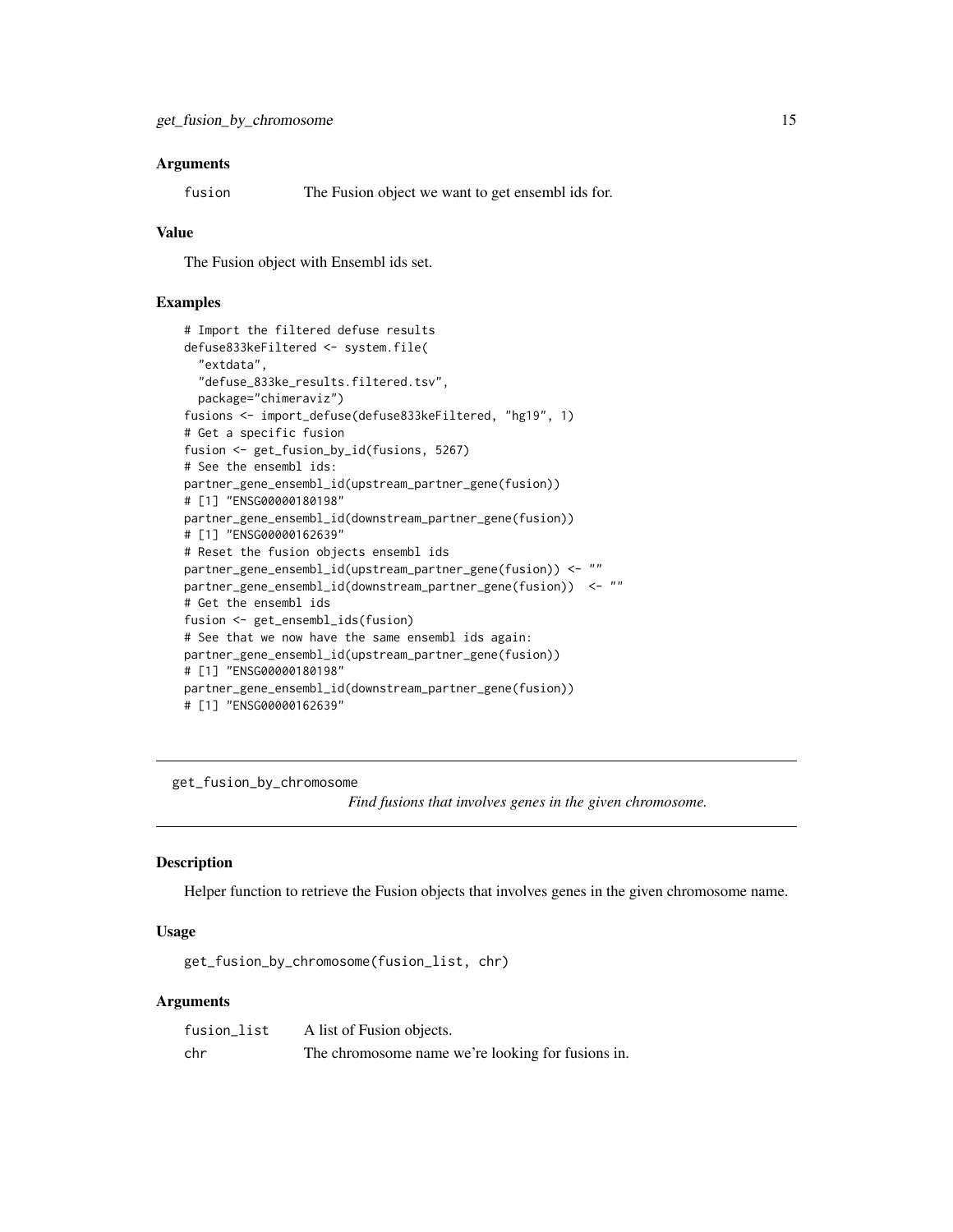### Value

A list of Fusion objects.

### Examples

```
defuse833ke <- system.file(
 "extdata",
 "defuse_833ke_results.filtered.tsv",
 package="chimeraviz")
fusions <- import_defuse(defuse833ke, "hg19", 1)
length(get_fusion_by_chromosome(fusions, "chr1"))
# [1] 1
```
get\_fusion\_by\_gene\_name

*Find fusions that includes the given gene.*

### Description

Helper function to retrieve the Fusion objects that has geneName as one of the partner genes.

#### Usage

```
get_fusion_by_gene_name(fusion_list, gene_name)
```
### Arguments

| fusion_list | A list of Fusion objects.        |
|-------------|----------------------------------|
| gene_name   | The gene name we're looking for. |

#### Details

Note: get\_fusion\_by\_gene\_name(fusionList, "MT") will match both MT-ND5 and MT-ND4.

#### Value

A list of Fusion objects.

```
defuse833ke <- system.file(
  "extdata",
  "defuse_833ke_results.filtered.tsv",
  package="chimeraviz")
fusions <- import_defuse(defuse833ke, "hg19", 1)
length(get_fusion_by_gene_name(fusions, "RCC1"))
# [1] 1
```
<span id="page-15-0"></span>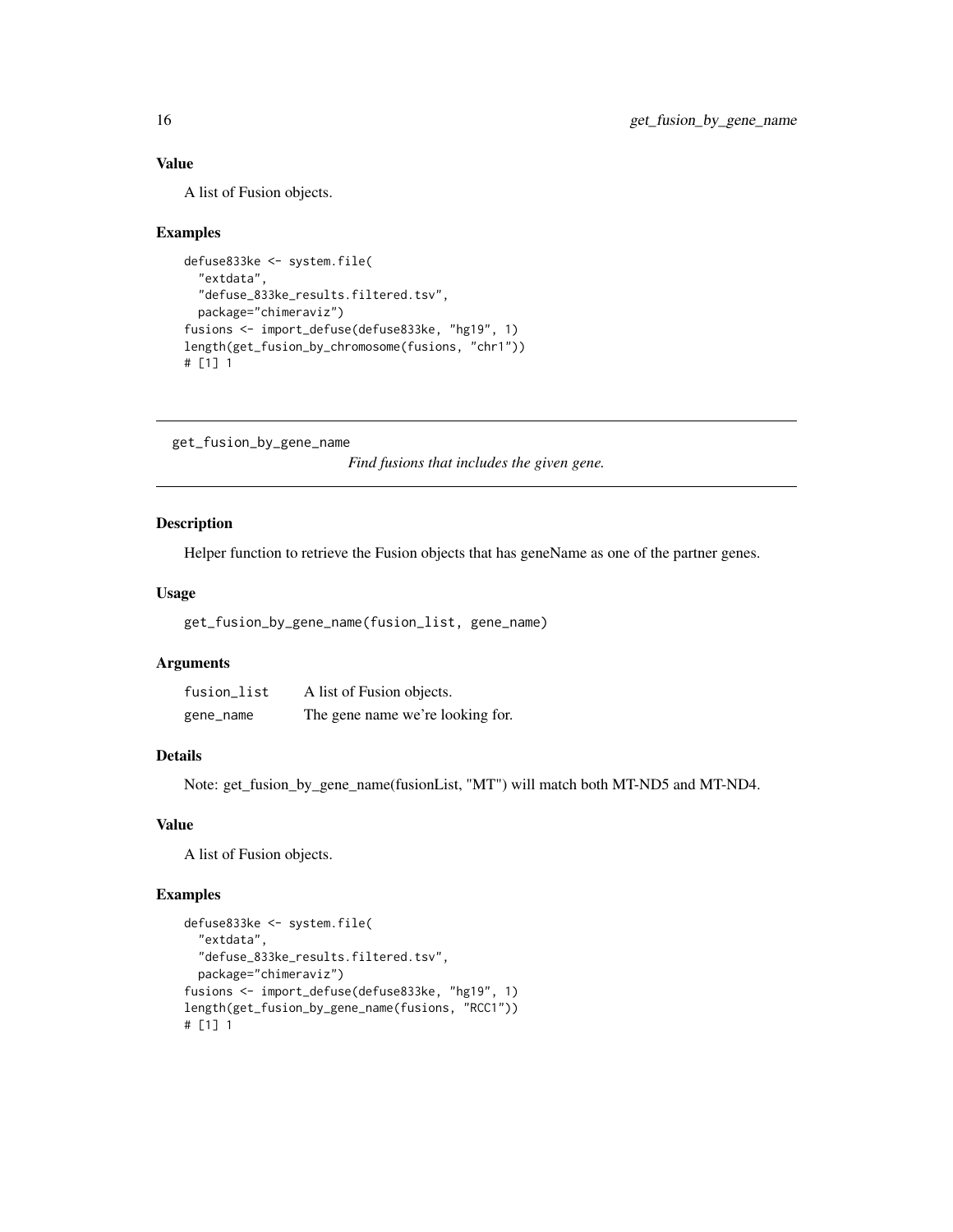<span id="page-16-0"></span>get\_fusion\_by\_id *Find a specific fusion object in a list by id*

### Description

Helper function to retrieve the Fusion object with the given id.

#### Usage

```
get_fusion_by_id(fusion_list, id)
```
#### Arguments

| fusion_list | A list of Fusion objects.                                         |
|-------------|-------------------------------------------------------------------|
| id          | The id (e.g. the cluster_id from a deFuse run) we're looking for. |

#### Value

A Fusion object.

#### Examples

```
defuse833ke <- system.file(
  "extdata",
  "defuse_833ke_results.filtered.tsv",
  package="chimeraviz")
fusions <- import_defuse(defuse833ke, "hg19", 1)
fusion <- get_fusion_by_id(fusions, 5267)
# This should be the Fusion object:
fusion
# [1] "Fusion object"
# [1] "id: 5267"
# [1] "Fusion tool: defuse"
# [1] "Genome version: hg19"
# [1] "Gene names: RCC1-HENMT1"
# [1] "Chromosomes: chr1-chr1"
# [1] "Strands: +,-"
```
get\_transcripts\_ensembl\_db

*Retrieves transcripts for partner genes in a Fusion object using Ensembldb*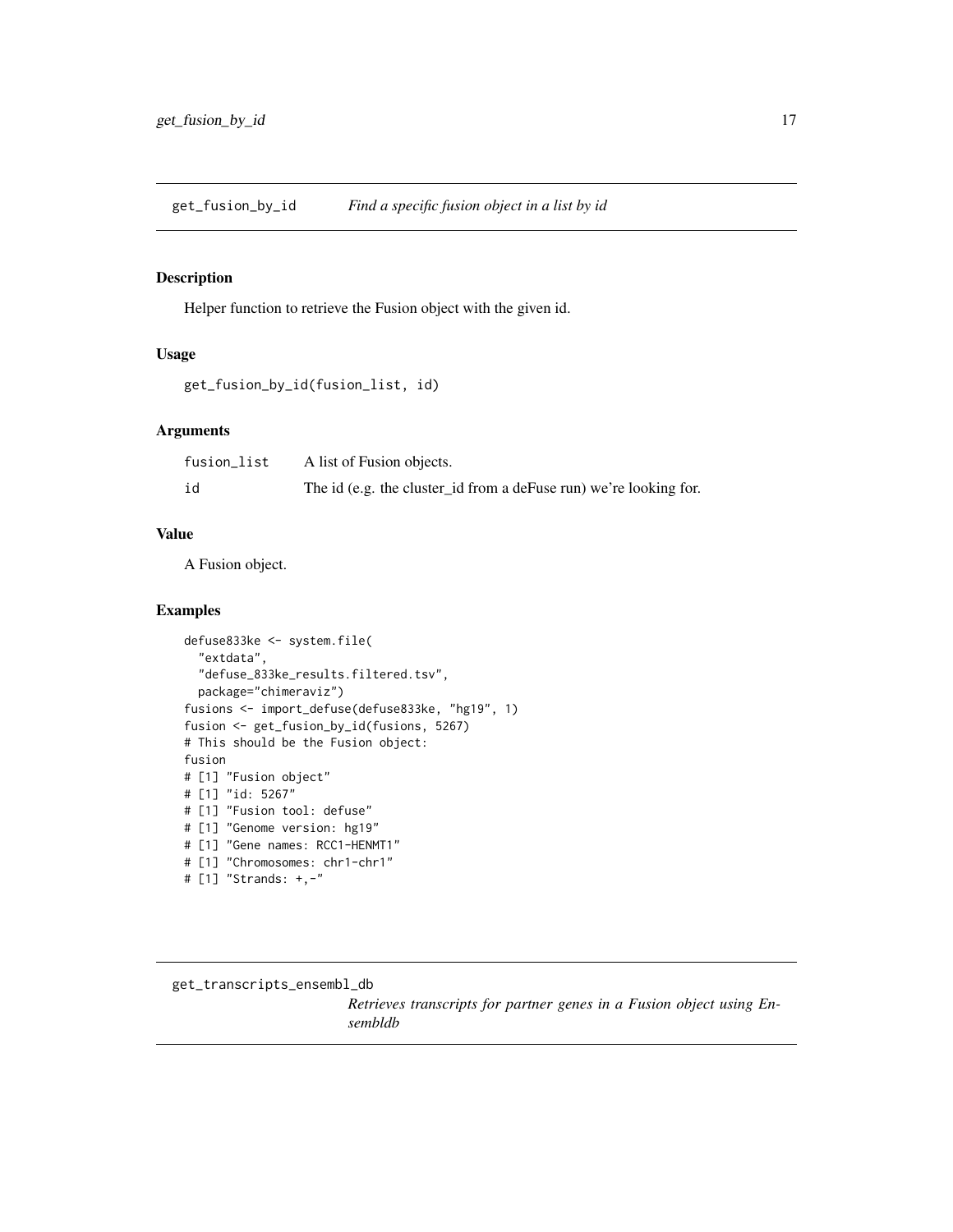#### <span id="page-17-0"></span>Description

This function will retrieve transcripts for both genes in a fusion. It will check all transcripts and decide for each transcript if the fusion breakpoint happens at 1) an exon boundary, 2) within an exon, or 3) within an intron. This is done because fusions happening at exon boundaries are more likely to produce biologically interesting gene products. The function returns an updated Fusion object, where the fusion@gene\_upstream@transcriptsX slots are set with transcript information.

### Usage

get\_transcripts\_ensembl\_db(fusion, edb)

#### Arguments

| fusion | The fusion object to find transcripts for. |
|--------|--------------------------------------------|
| edb    | The edb object used to fetch data from.    |

#### Value

An updated fusion object with transcript data stored.

#### Examples

```
# Load fusion data and choose a fusion object:
defuseData <- system.file(
  "extdata",
 "defuse_833ke_results.filtered.tsv",
 package="chimeraviz")
fusions <- import_defuse(defuseData, "hg19", 1)
fusion <- get_fusion_by_id(fusions, 5267)
# Create edb object
edbSqliteFile <- system.file(
  "extdata",
  "Homo_sapiens.GRCh37.74.sqlite",
 package="chimeraviz")
edb <- ensembldb::EnsDb(edbSqliteFile)
# Add transcripts data to fusion object
fusion <- get_transcripts_ensembl_db(fusion, edb)
# The transcripts are now accessible through fusion@gene_upstream@transcripts and
# fusion@gene_downstream@transcripts .
```
import\_aeron *Import results from an Aeron run into a list of Fusion objects.*

#### Description

A function that imports the results from an Aeron run into a list of Fusion objects.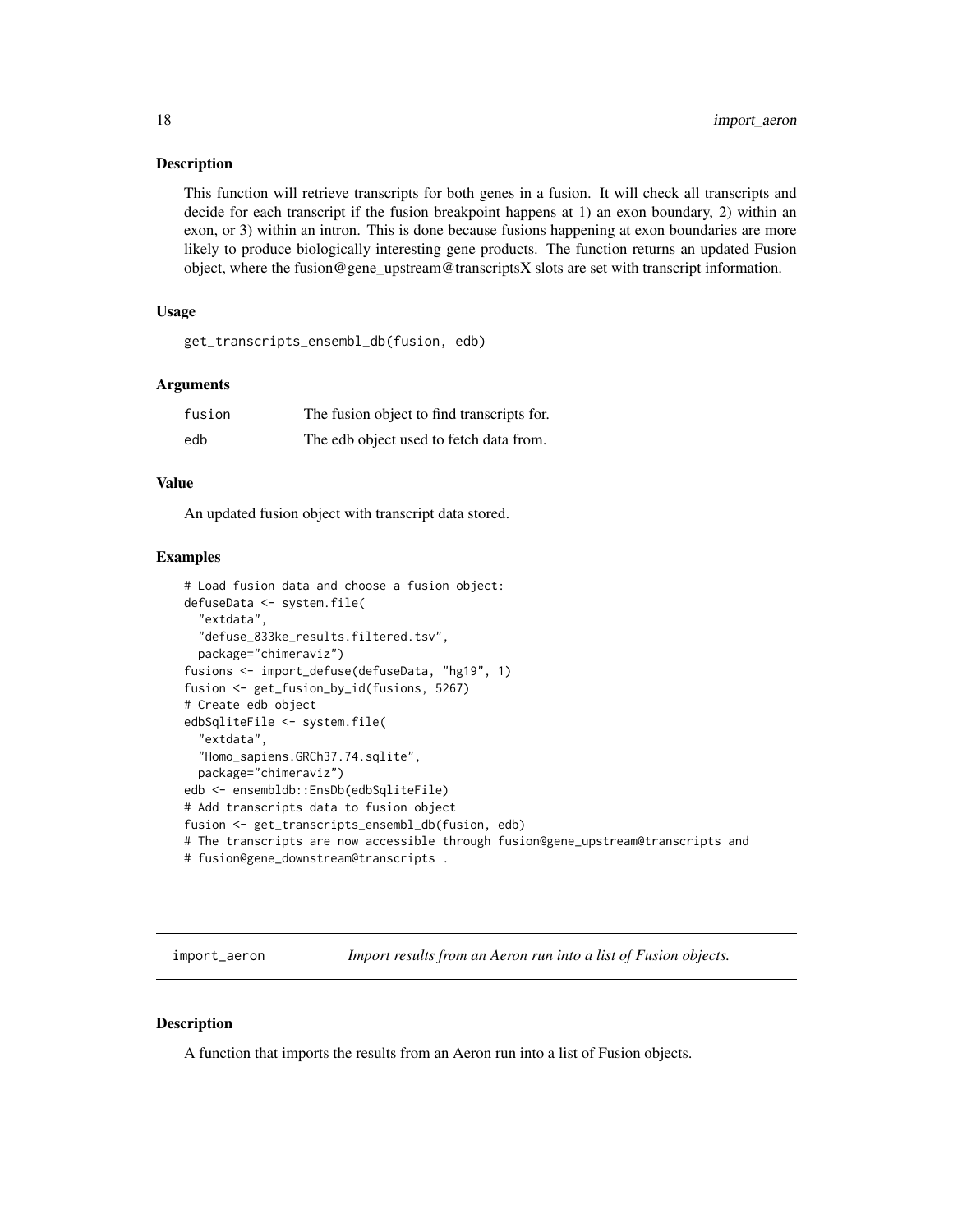import\_aeron 19

### Usage

```
import_aeron(
  filename_fusion_support,
  filename_fusion_transcript,
 genome_version,
 limit
)
```
### Arguments

| filename_fusion_support    |                                                                       |  |
|----------------------------|-----------------------------------------------------------------------|--|
|                            | Filename for the Aeron result file fusion_supporttxt.                 |  |
| filename_fusion_transcript |                                                                       |  |
|                            | Filename for the Aeron result file fusion_transcriptstxt.             |  |
|                            | genome_version Which genome was used in mapping $(hg19, hg38, etc.).$ |  |
| limit                      | A limit on how many lines to read.                                    |  |

### Details

Note that the strands and breakpoint positions are not included in the result files from Aeron. These have to be retrieved manually, using the ensembl identifiers (which are included in the result files, and will be available in the Fusion objects after importing).

### Value

A list of Fusion objects.

```
aeronfusionsupportfile <- system.file(
 "extdata",
 "aeron_fusion_support.txt",
 package="chimeraviz")
aeronfusiontranscriptfile <- system.file(
 "extdata",
 "aeron_fusion_transcripts.fa",
 package="chimeraviz")
fusions <- import_aeron(
 aeronfusionsupportfile,
 aeronfusiontranscriptfile,
  "hg19",
 3)
# This should import a list of 3 fusions described in Fusion objects.
```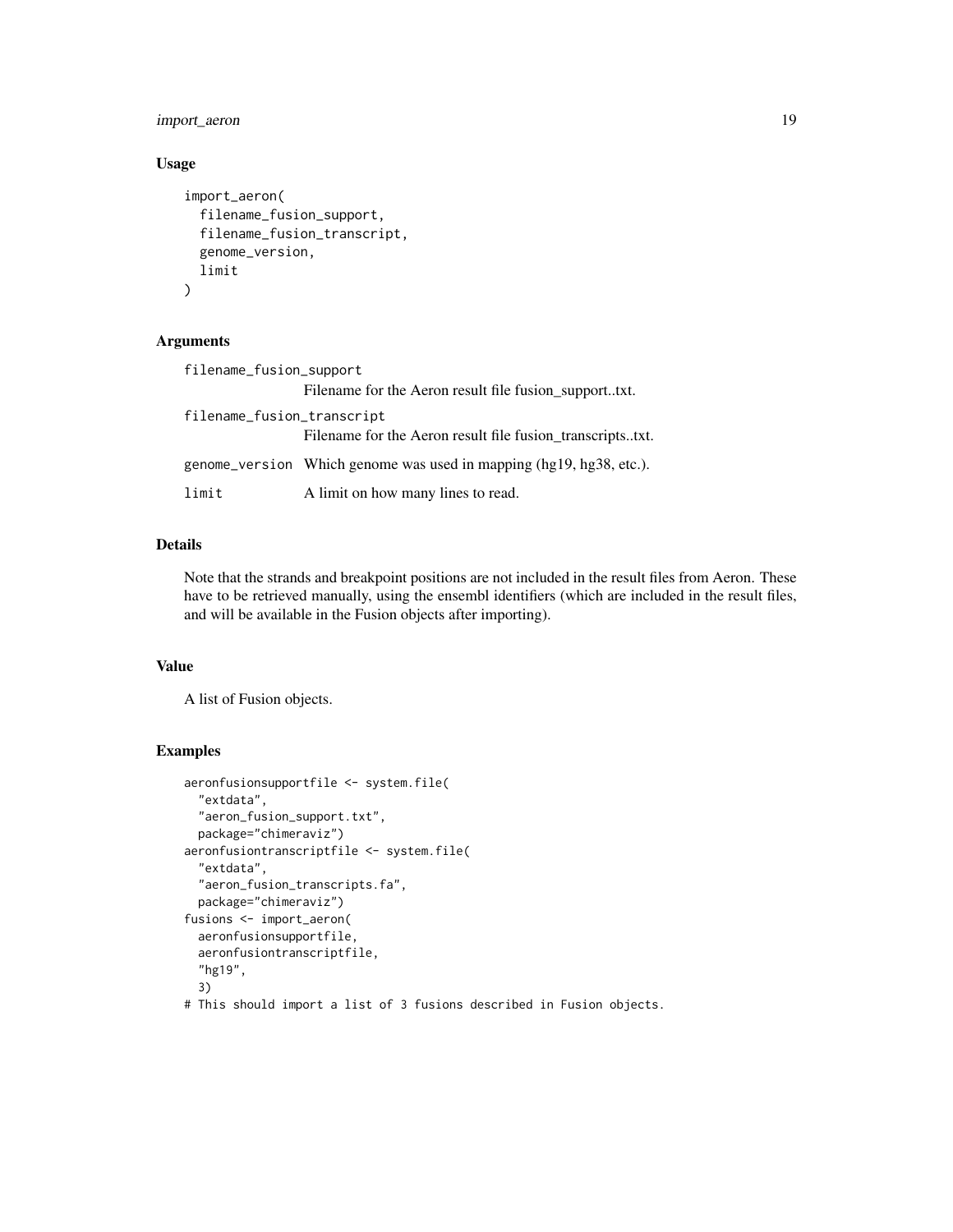<span id="page-19-0"></span>

### Description

A function that imports the results from a ChimPipe run, typically from a chimericJunctions\_.txt file, into a list of Fusion objects.

#### Usage

import\_chimpipe(filename, genome\_version, limit)

### Arguments

| filename | Filename for the ChimPipe results.                                  |
|----------|---------------------------------------------------------------------|
|          | genome_version Which genome was used in mapping (hg19, hg38, etc.). |
| limit    | A limit on how many lines to read.                                  |

### Value

A list of Fusion objects.

### Examples

```
chimpipefile <- system.file(
 "extdata",
 "chimericJunctions_MCF-7.txt",
 package="chimeraviz")
fusions <- import_chimpipe(chimpipefile, "hg19", 3)
# This should import a list of 3 fusions described in Fusion objects.
```
import\_defuse *Import results from a deFuse run into a list of Fusion objects.*

### Description

A function that imports the results from a deFuse run, typically from a results.filtered.tsv file, into a list of Fusion objects.

### Usage

import\_defuse(filename, genome\_version, limit)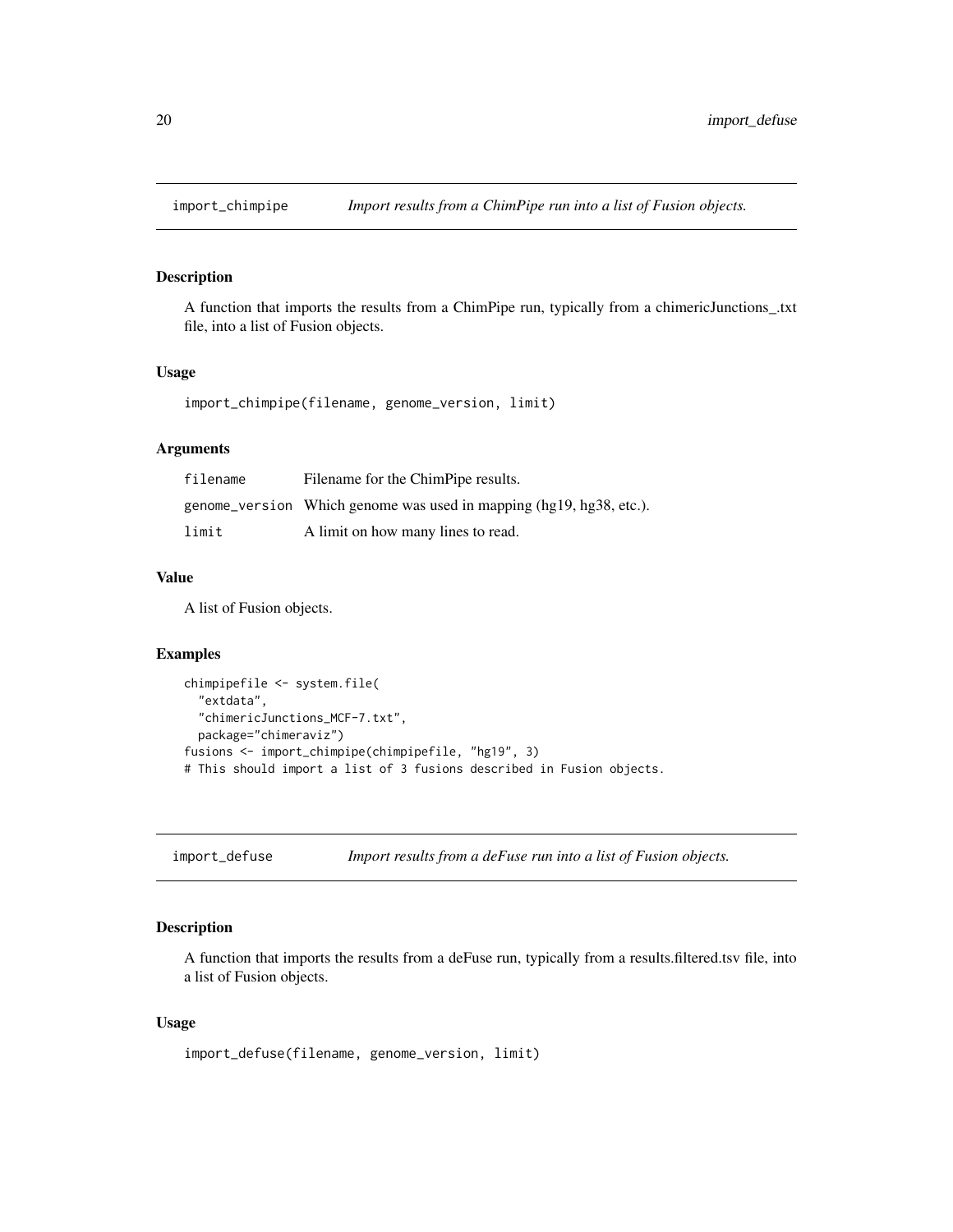### <span id="page-20-0"></span>import\_ericscript 21

### Arguments

| filename | Filename for the deFuse results tsv file.                           |
|----------|---------------------------------------------------------------------|
|          | genome_version Which genome was used in mapping (hg19, hg38, etc.). |
| limit    | A limit on how many lines to read.                                  |

#### Value

A list of Fusion objects.

### Examples

```
defuse833ke <- system.file(
  "extdata",
 "defuse_833ke_results.filtered.tsv",
 package="chimeraviz")
fusions <- import_defuse(defuse833ke, "hg19", 3)
# This should import a list of 3 fusions described in Fusion objects.
```
import\_ericscript *Import results from a EricScript run into a list of Fusion objects.*

#### Description

A function that imports the results from a EricScript run into a list of Fusion objects.

#### Usage

```
import_ericscript(filename, genome_version, limit)
```
### Arguments

| filename | Filename for the EricScript results file.                             |
|----------|-----------------------------------------------------------------------|
|          | genome_version Which genome was used in mapping $(hg19, hg38, etc.).$ |
| limit    | A limit on how many lines to read.                                    |

#### Value

A list of Fusion objects.

```
ericscriptData <- system.file(
 "extdata",
 "ericscript_SRR1657556.results.total.tsv",
 package = "chimeraviz")
fusions <- import_ericscript(ericscriptData, "hg19", 3)
# This should import a list of 3 fusions described in Fusion objects.
```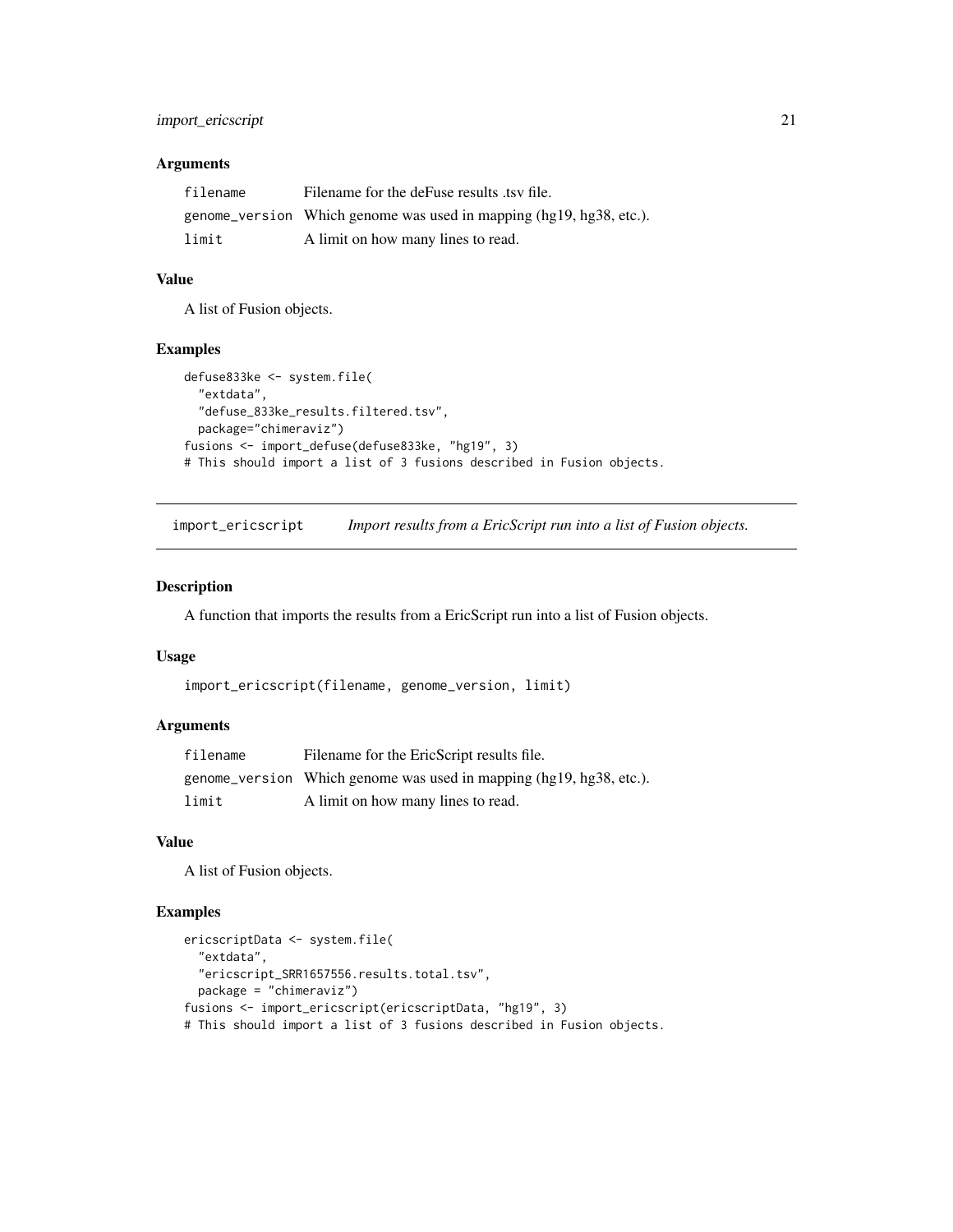```
import_function_non_ucsc
```
*Alternative import function for Gviz::AlignmentsTrack*

### Description

This alternative import function for use with Gviz::AlignmentsTrack imports a bamfile with non-UCSC chromosome names.

### Usage

```
import_function_non_ucsc(file, selection)
```
### Arguments

| file      | The bamfile.                           |
|-----------|----------------------------------------|
| selection | Which regions to get from the bamfile. |

### Value

A GRanges object with coverage data for the selection.

import\_fusioncatcher *Import results from a Fusioncatcher run into a list of Fusion objects.*

### Description

A function that imports the results from a Fusioncatcher run, typically from a final-list-candidatefusion-genes.txt file, into a list of Fusion objects.

### Usage

```
import_fusioncatcher(filename, genome_version, limit)
```
### Arguments

| filename | Filename for the Fusion eater final-list-candidate-fusion-genes.txt results file. |
|----------|-----------------------------------------------------------------------------------|
|          | genome_version Which genome was used in mapping (hg19, hg38, etc.).               |
| limit    | A limit on how many lines to read.                                                |

### Value

A list of Fusion objects.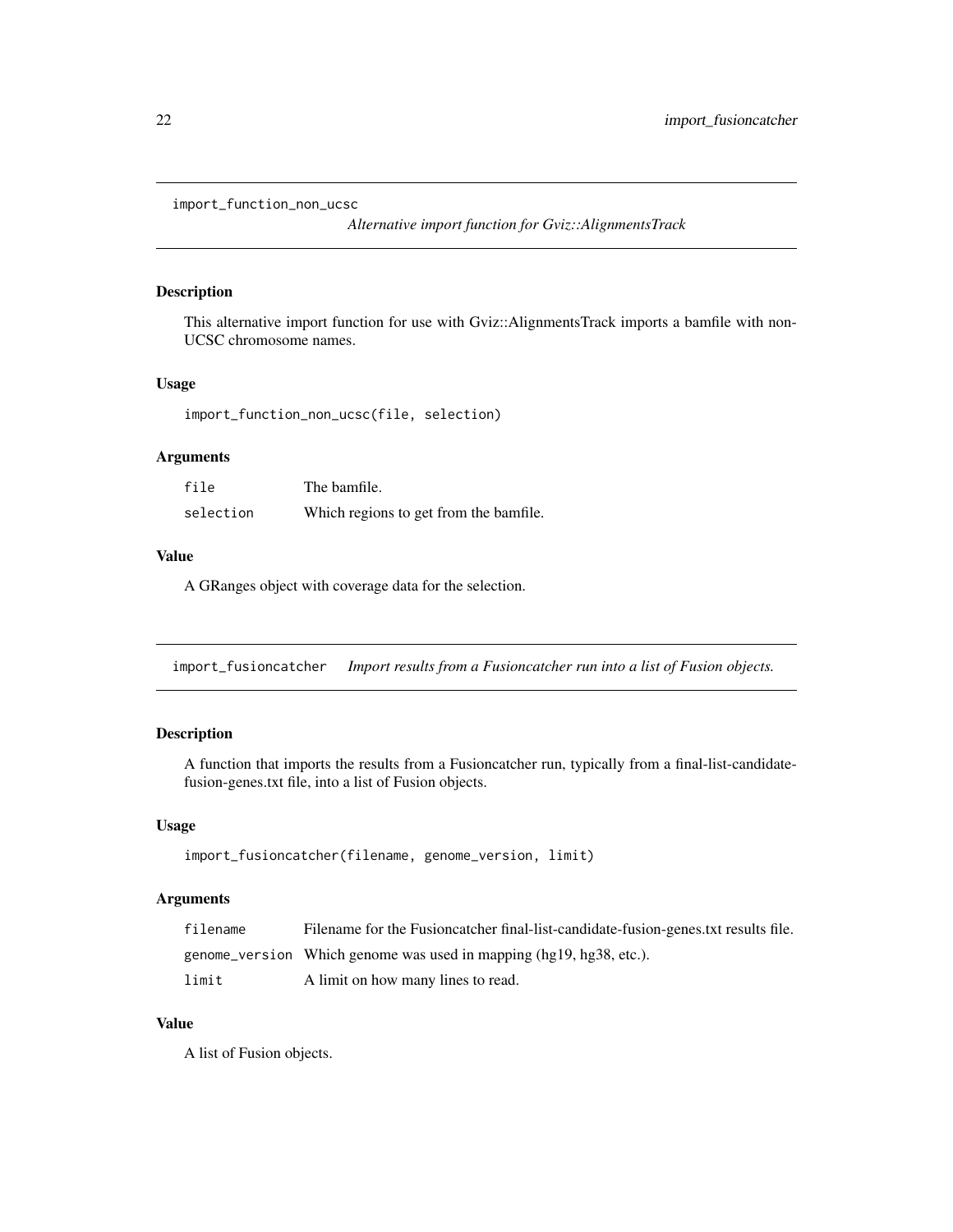### <span id="page-22-0"></span>import\_fusionmap 23

### Examples

```
fusioncatcher833ke <- system.file(
 "extdata",
 "fusioncatcher_833ke_final-list-candidate-fusion-genes.txt",
 package = "chimeraviz")
fusions <- import_fusioncatcher(fusioncatcher833ke, "hg38", 3)
# This should import a list of 3 fusions described in Fusion objects.
```
import\_fusionmap *Import results from a FusionMap run into a list of Fusion objects.*

### Description

A function that imports the results from a FusionMap run, typically from a InputFastq.FusionReport.txt file, into a list of Fusion objects.

#### Usage

import\_fusionmap(filename, genome\_version, limit)

### Arguments

| filename | Filename for the FusionMap PairedEndFusionReport.txt results file.  |
|----------|---------------------------------------------------------------------|
|          | genome_version Which genome was used in mapping (hg19, hg38, etc.). |
| limit    | A limit on how many lines to read.                                  |

### Value

A list of Fusion objects.

```
fusionmapData <- system.file(
  "extdata",
 "FusionMap_01_TestDataset_InputFastq.FusionReport.txt",
 package = "chimeraviz")
fusions <- import_fusionmap(fusionmapData, "hg19", 3)
# This should import a list of 3 fusions described in Fusion objects.
```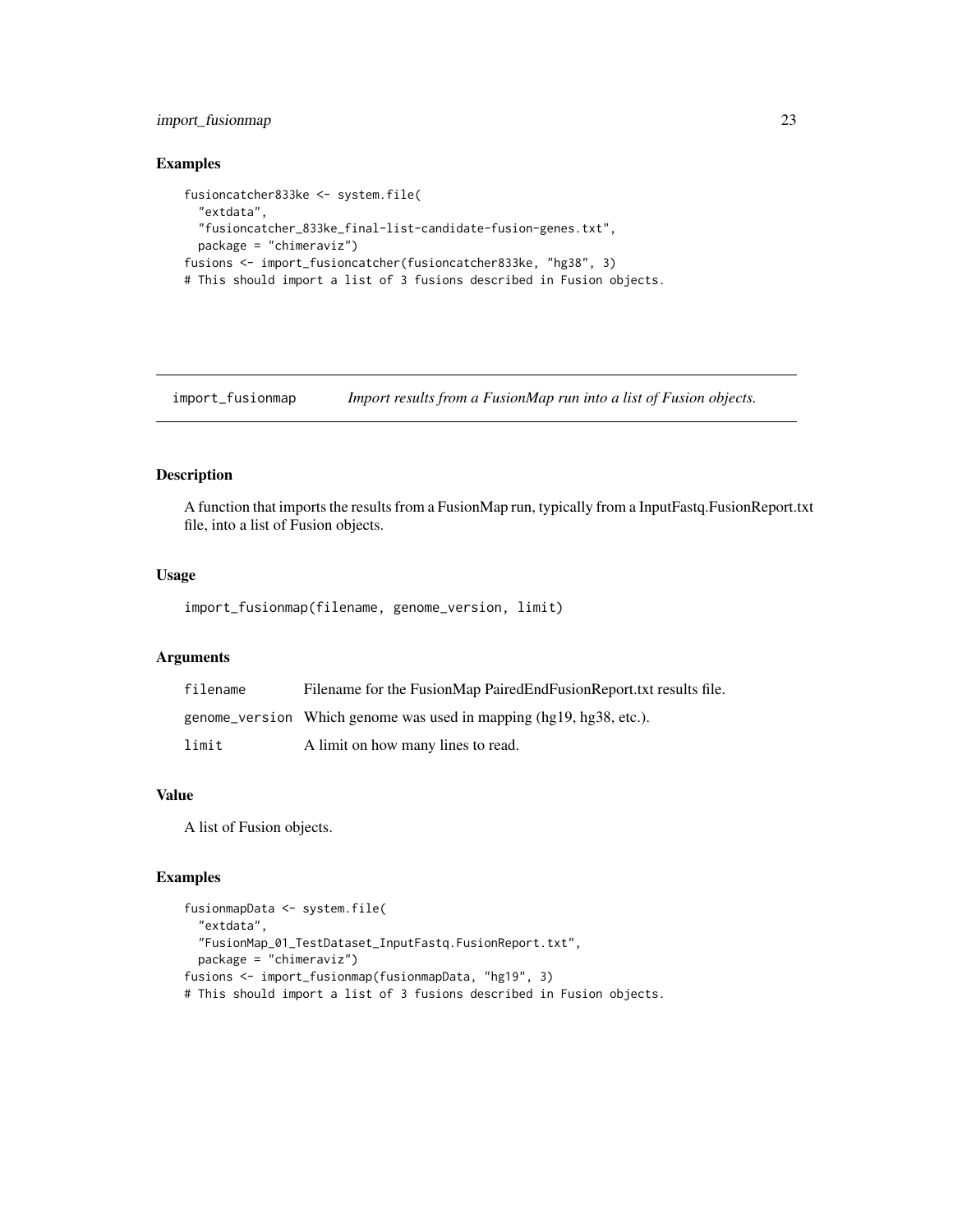<span id="page-23-0"></span>

### Description

A function that imports the results from an InFusion run nto a list of Fusion objects.

#### Usage

import\_infusion(filename, genome\_version, limit)

#### Arguments

| filename | Filename for the jaffa_results.csv file.                              |
|----------|-----------------------------------------------------------------------|
|          | genome_version Which genome was used in mapping $(hg19, hg38, etc.).$ |
| limit    | A limit on how many lines to read.                                    |

### Value

A list of Fusion objects.

#### Examples

```
infusionData <- system.file(
  "extdata",
 "infusion_fusions.txt",
 package = "chimeraviz")
fusions <- import_infusion(infusionData, "hg19", 3)
# This should import a list of 3 fusions described in Fusion objects.
```
import\_jaffa *Import results from a JAFFA run into a list of Fusion objects.*

### Description

A function that imports the results from a JAFFA run, typically from a jaffa\_results.csv file, into a list of Fusion objects.

### Usage

import\_jaffa(filename, genome\_version, limit)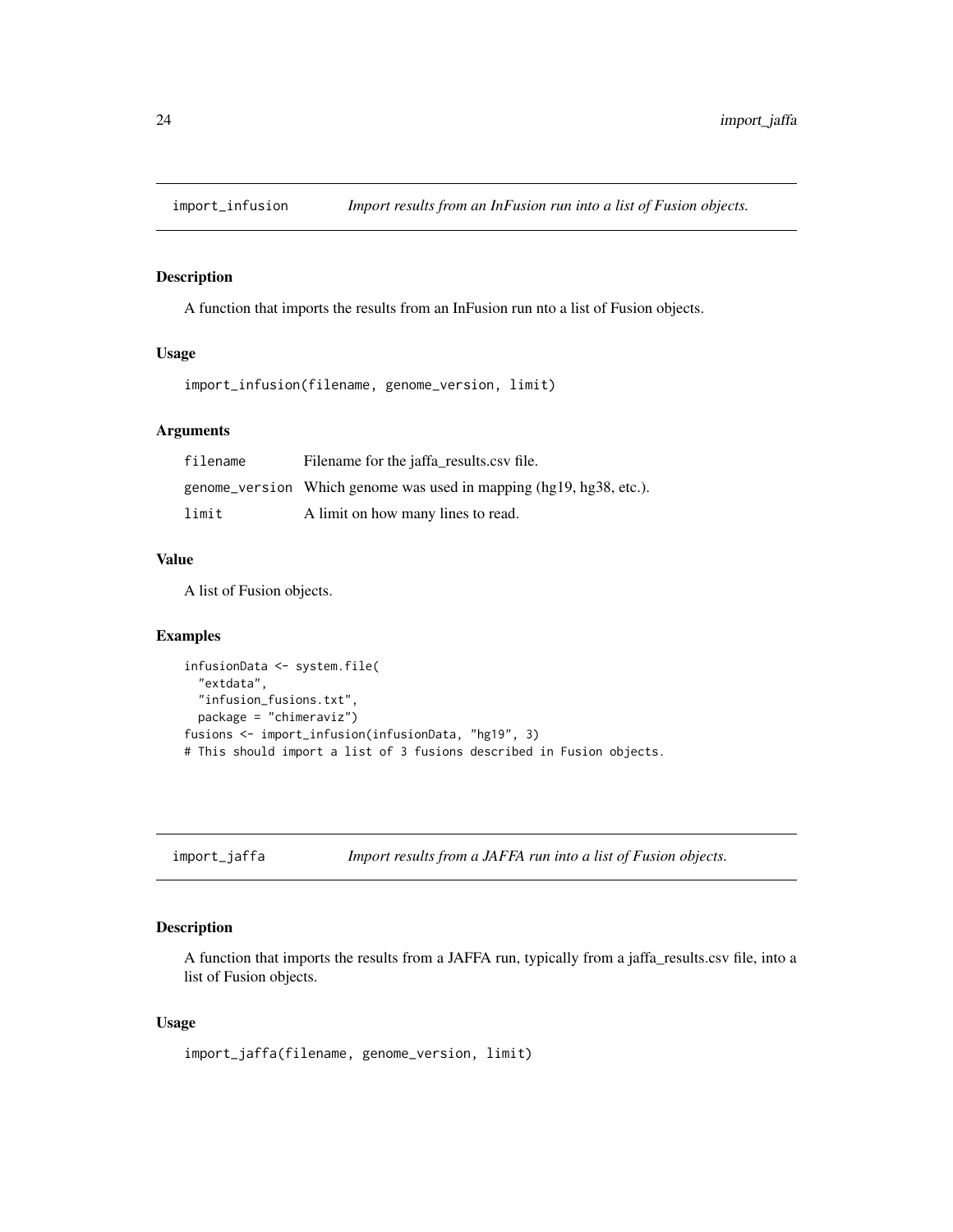### <span id="page-24-0"></span>import\_oncofuse 25

### Arguments

| filename | Filename for the jaffa_results.csv file.                            |
|----------|---------------------------------------------------------------------|
|          | genome_version Which genome was used in mapping (hg19, hg38, etc.). |
| limit    | A limit on how many lines to read.                                  |

### Value

A list of Fusion objects.

### Examples

```
jaffaData <- system.file(
 "extdata",
 "jaffa_results.csv",
 package = "chimeraviz")
fusions <- import_jaffa(jaffaData, "hg19", 3)
# This should import a list of 3 fusions described in Fusion objects.
```
import\_oncofuse *Import results from a oncofuse run into a list of Fusion objects.*

### Description

A function that imports the results from a oncofuse run, typically from a results.filtered.tsv file, into a list of Fusion objects.

### Usage

import\_oncofuse(filename, genome\_version, limit)

### Arguments

| filename | Filename for the oncofuse results tsy file.                         |
|----------|---------------------------------------------------------------------|
|          | genome_version Which genome was used in mapping (hg19, hg38, etc.). |
| limit    | A limit on how many lines to read.                                  |

### Details

This import function was contributed by Lavinia G, ref https://github.com/stianlagstad/chimeraviz/issues/47#issuecomment-409773158

### Value

A list of Fusion objects.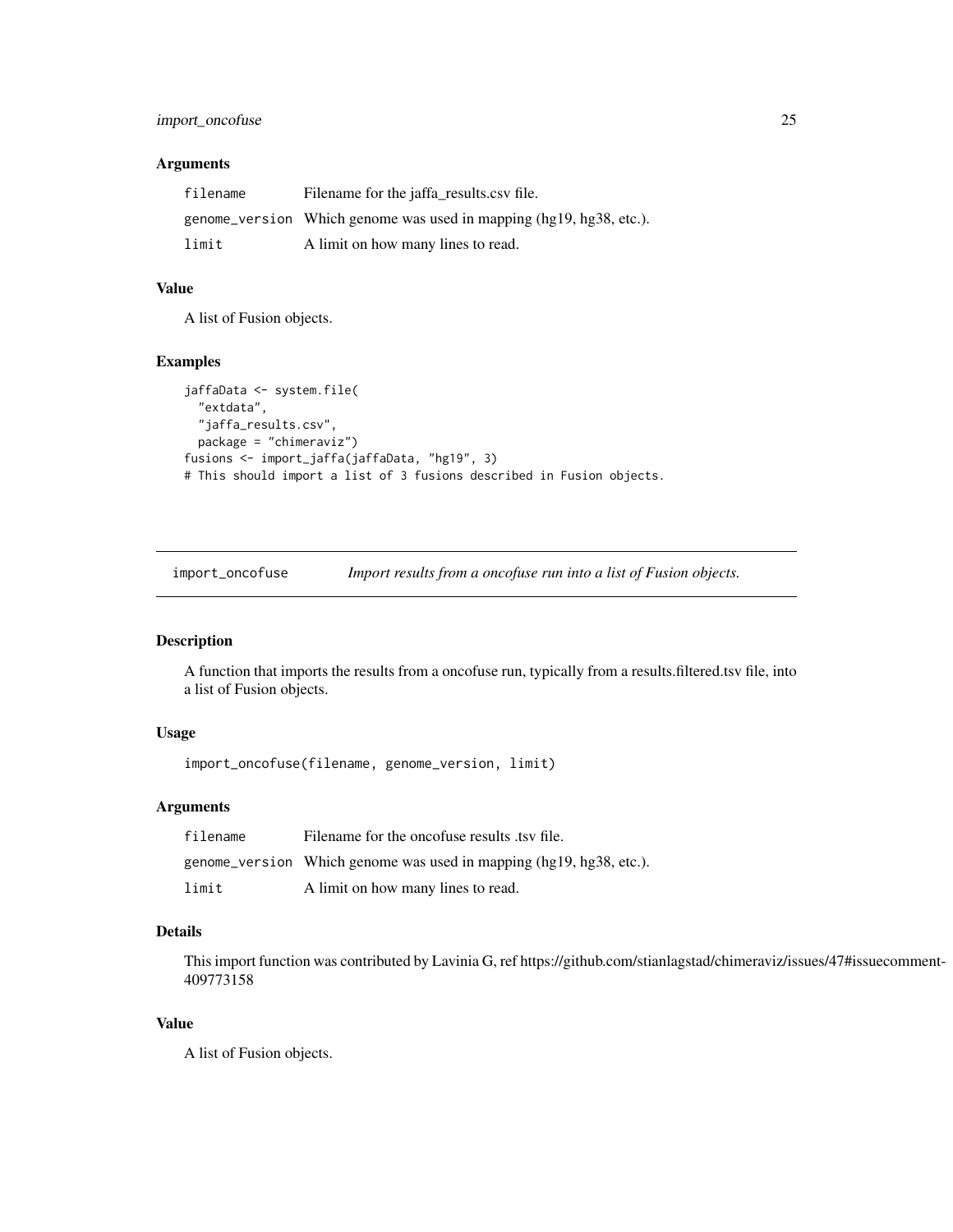### Examples

```
oncofuse833ke <- system.file(
  "extdata",
  "oncofuse.outfile",
  package="chimeraviz")
fusions <- import_oncofuse(oncofuse833ke, "hg19", 3)
# This should import a list of 3 fusions described in Fusion objects.
```

```
import_prada Import results from a PRADA run into a list of Fusion objects.
```
### Description

A function that imports the results from a PRADA run into a list of Fusion objects.

### Usage

import\_prada(filename, genome\_version, limit)

### Arguments

| filename | Filename for the PRADA results file.                                |
|----------|---------------------------------------------------------------------|
|          | genome_version Which genome was used in mapping (hg19, hg38, etc.). |
| limit    | A limit on how many lines to read.                                  |

### Value

A list of Fusion objects.

```
pradaData <- system.file(
 "extdata",
 "PRADA.acc.fusion.fq.TAF.tsv",
 package = "chimeraviz")
fusions <- import_prada(pradaData, "hg19", 3)
# This should import a list of 3 fusions described in Fusion objects.
```
<span id="page-25-0"></span>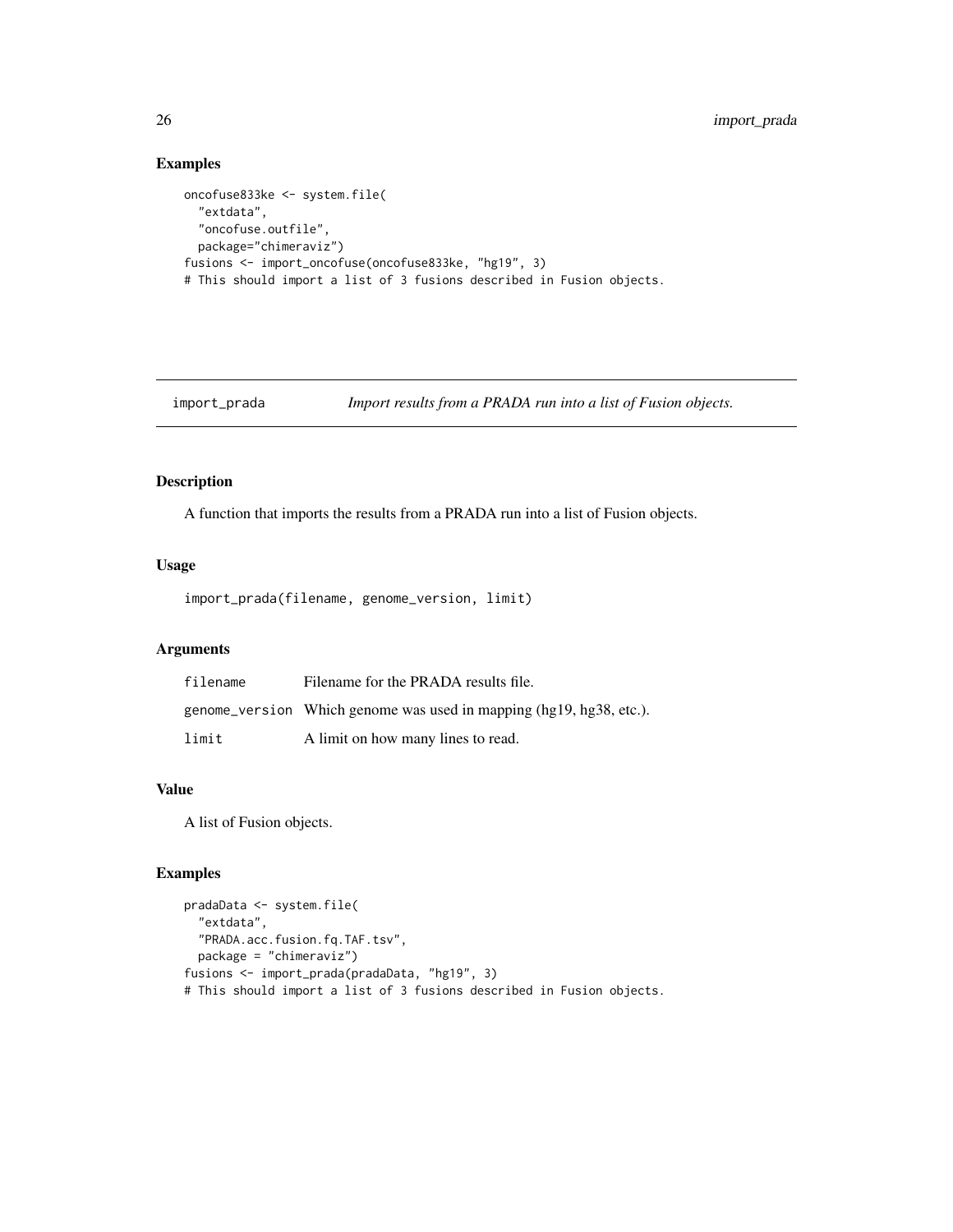<span id="page-26-0"></span>

### Description

A function that imports the results from a SOAPfuse run, typically from a final.Fusion.specific.for.genes file, into a list of Fusion objects.

#### Usage

import\_soapfuse(filename, genome\_version, limit)

### Arguments

| filename | Filename for the SOAPfuse final-list-candidate-fusion-genes.txt results file. |
|----------|-------------------------------------------------------------------------------|
|          | genome_version Which genome was used in mapping (hg19, hg38, etc.).           |
| limit    | A limit on how many lines to read.                                            |

#### Value

A list of Fusion objects.

#### Examples

```
soapfuse833ke <- system.file(
 "extdata",
 "soapfuse_833ke_final.Fusion.specific.for.genes",
 package = "chimeraviz")
fusions <- import_soapfuse(soapfuse833ke, "hg19", 3)
# This should import a list of 3 fusions described in Fusion objects.
```

| import_squid | Import results from a SQUID run into a list of Fusion objects. |  |
|--------------|----------------------------------------------------------------|--|
|              |                                                                |  |

### Description

A function that imports the results from a SQUID run into a list of Fusion objects.

### Usage

import\_squid(filename, genome\_version, limit)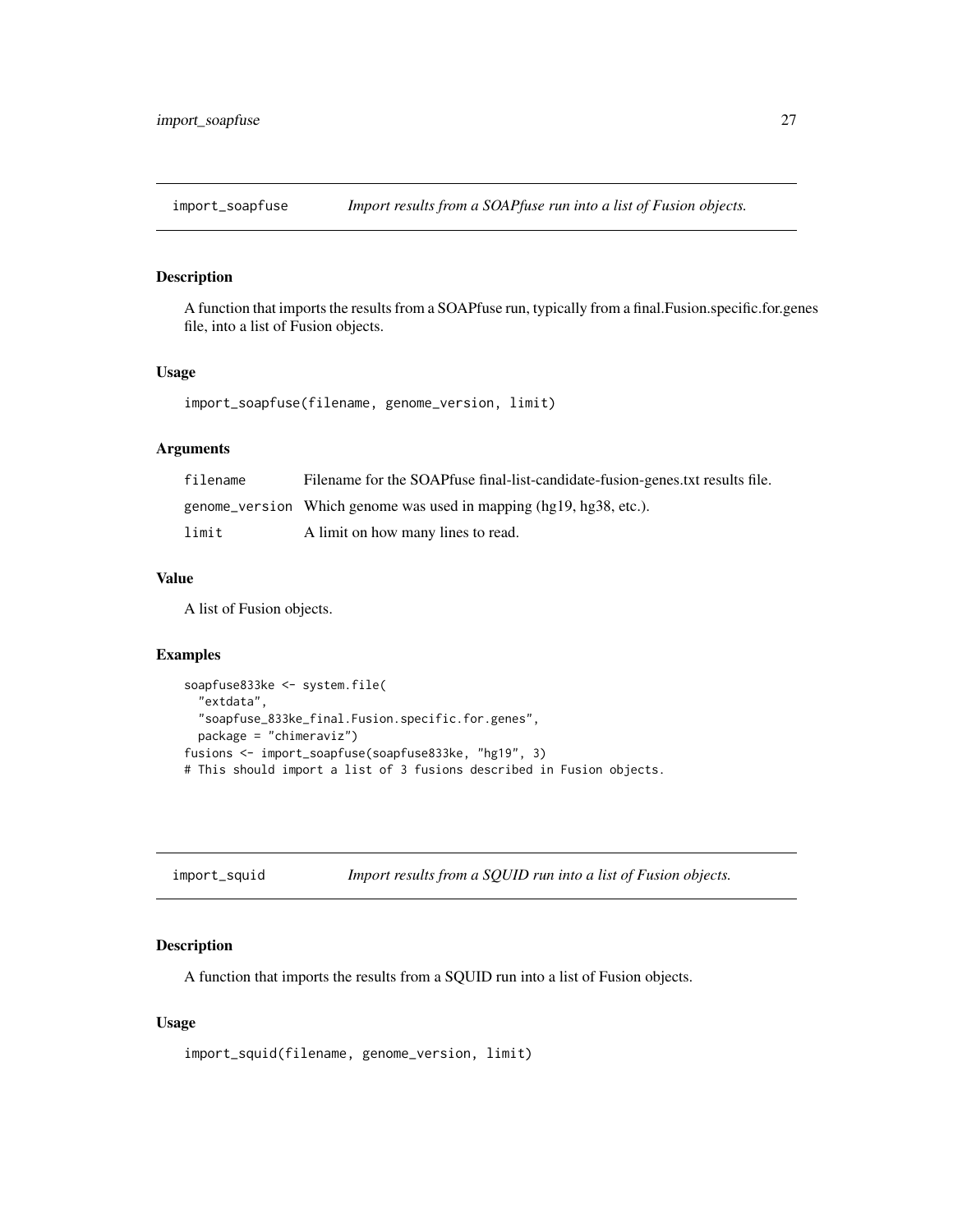### <span id="page-27-0"></span>Arguments

| filename | Filename for the SOUID results.                                     |
|----------|---------------------------------------------------------------------|
|          | genome_version Which genome was used in mapping (hg19, hg38, etc.). |
| limit    | A limit on how many lines to read.                                  |

### Value

A list of Fusion objects.

### Examples

```
squidfile <- system.file(
 "extdata",
 "squid_hcc1954_sv.txt",
 package="chimeraviz")
fusions <- import_squid(squidfile, "hg19", 3)
# This should import a list of 3 fusions described in Fusion objects.
```
import\_starfusion *Import results from a STAR-Fusion run into a list of Fusion objects.*

### Description

A function that imports the results from a STAR-Fusion run, typically from a star-fusion.fusion\_candidates.final.abridged file, into a list of Fusion objects.

### Usage

```
import_starfusion(filename, genome_version, limit)
```
### Arguments

| filename | Filename for the STAR-Fusion star-fusion.fusion candidates.final.abridged re-<br>sults file. |
|----------|----------------------------------------------------------------------------------------------|
|          | genome version Which genome was used in mapping (hg19, hg38, etc.).                          |
| limit    | A limit on how many lines to read.                                                           |

#### Value

A list of Fusion objects.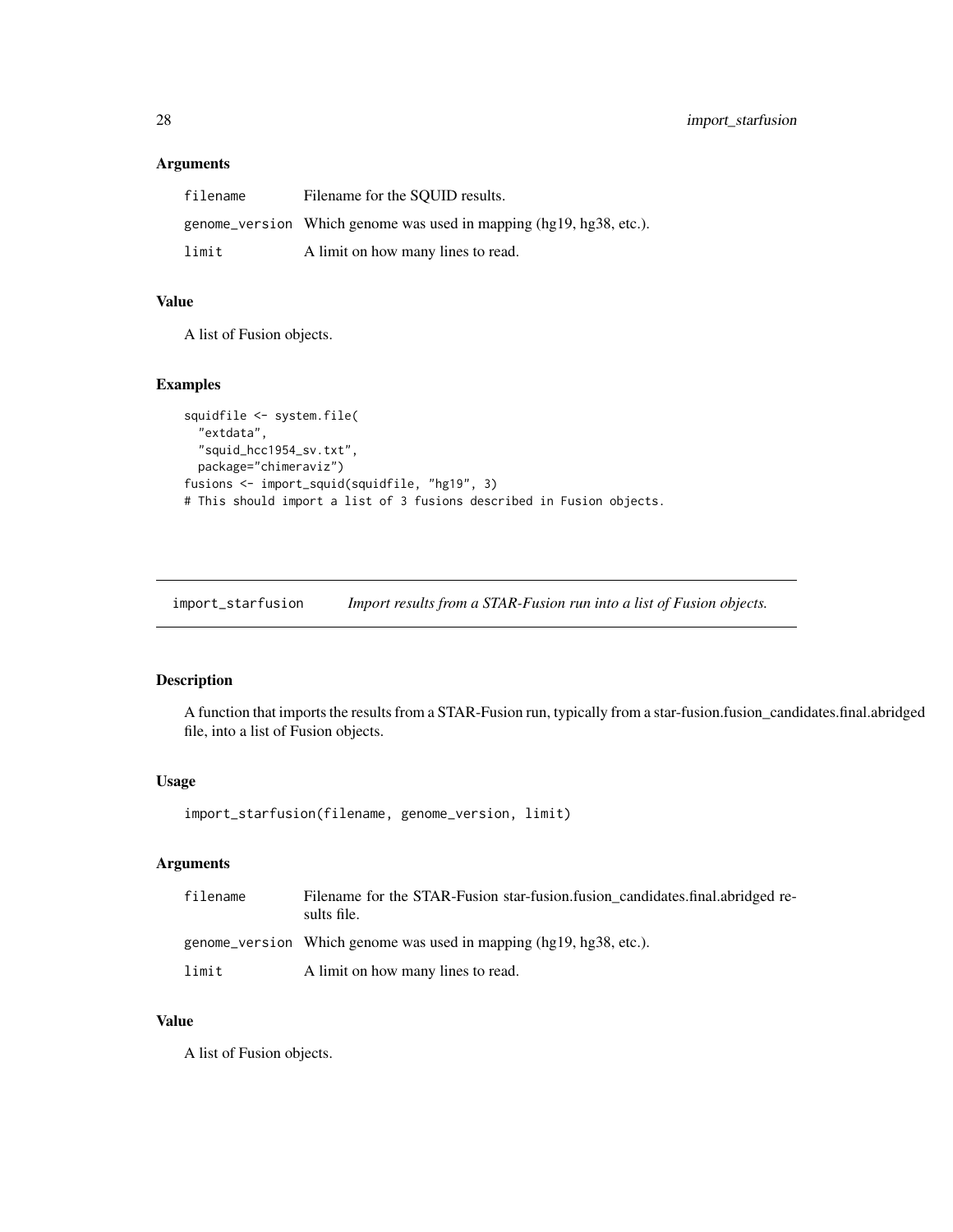### <span id="page-28-0"></span>PartnerGene-class 29

### Examples

```
starfusionData <- system.file(
  "extdata",
 "star-fusion.fusion_candidates.final.abridged.txt",
 package = "chimeraviz")
fusions <- import_starfusion(starfusionData, "hg19", 3)
# This should import a list of 3 fusions described in Fusion objects.
```
PartnerGene-class *An S4 class to represent a gene partner in a fusion*

### Description

The PartnerGene class represents one of the genes in a fusion event.

### **Slots**

name Character containing name of the gene.

ensembl\_id Character containing ensembl id for the gene.

chromosome Character containing chromosome name.

breakpoint Numeric containing the fusion breakpoint.

strand Character containing gene strand.

- junction\_sequence Biostrings::DNAString containing the sequence right before/after the fusion breakpoint.
- transcripts GenomicRanges::GRangesList containing three GenomicRanges::Granges() objects, one for each "transcript type". The transcript types are: 1) Transcripts where the fusion breakpoint hits an exon boundary, 2) transcripts where the fusion breakpoint is within an exon, 3) transcripts where the fusion breakpoint is within an intron.

partner\_gene\_ensembl\_id

*Get the Ensembl ID from a PartnerGene object*

### **Description**

This getter retrieves the Ensembl ID from a PartnerGene object

This sets the Ensembl ID of a PartnerGene object.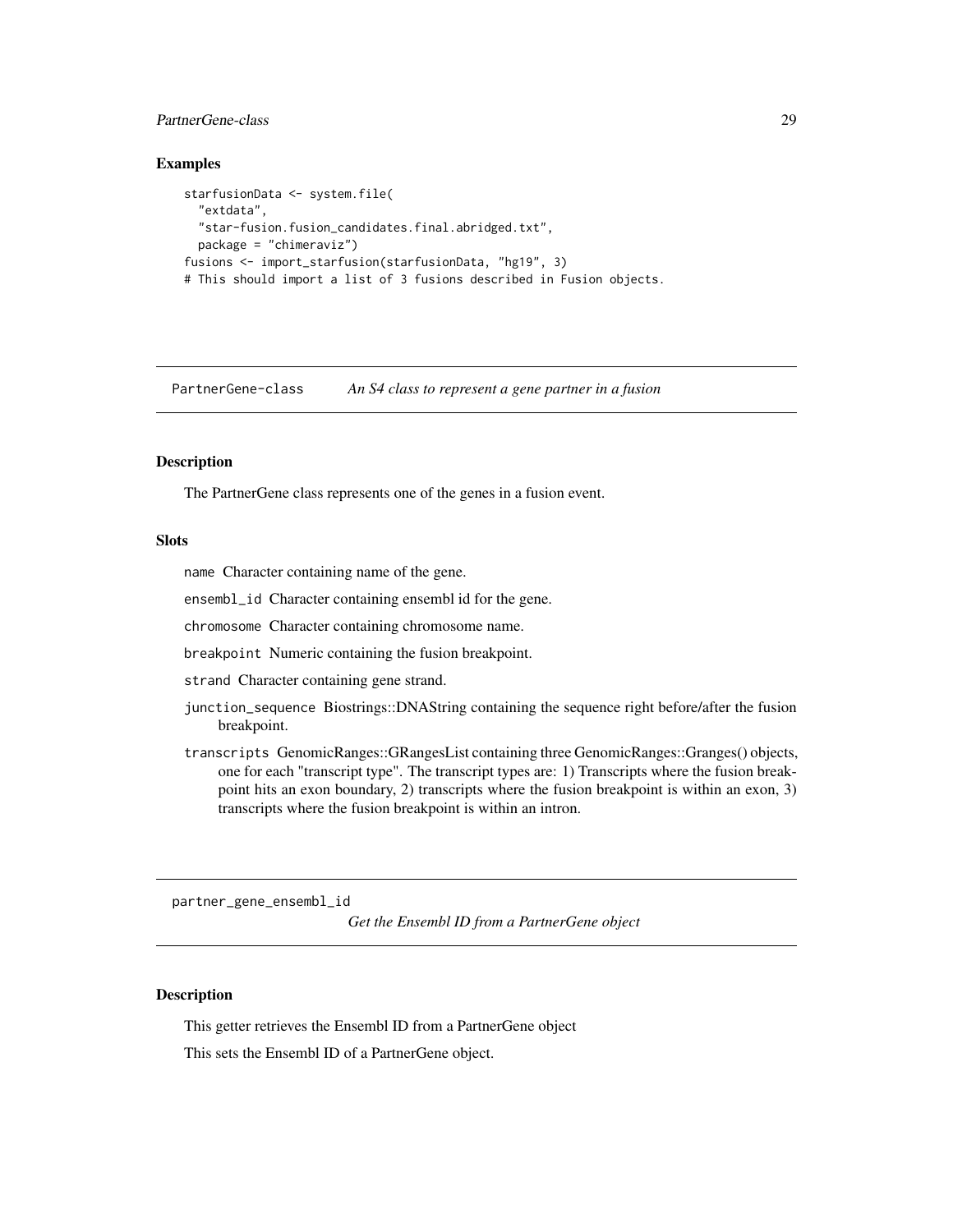### Usage

```
partner_gene_ensembl_id(x)
## S4 method for signature 'PartnerGene'
partner_gene_ensembl_id(x)
partner_gene_ensembl_id(object) <- value
## S4 replacement method for signature 'PartnerGene'
partner_gene_ensembl_id(object) <- value
```
### Arguments

| X      | The Partner Gene object you wish to retrieve the Ensembl ID for. |
|--------|------------------------------------------------------------------|
| object | The Partner Gene object you wish to set a new Ensembl ID for.    |
| value  | The new Ensembl ID.                                              |

### Value

The upstream fusion partner gene Ensembl ID.

```
# Load data
defuseData <- system.file(
  "extdata",
  "defuse_833ke_results.filtered.tsv",
  package="chimeraviz")
fusions <- import_defuse(defuseData, "hg19", 1)
fusion <- fusions[[1]]
# Get the Ensembl ID from the upstream fusion partner gene
partner_gene_ensembl_id(upstream_partner_gene(fusion))
# Load data
defuseData <- system.file(
  "extdata",
  "defuse_833ke_results.filtered.tsv",
 package="chimeraviz")
fusions <- import_defuse(defuseData, "hg19", 1)
fusion <- fusions[[1]]
# Set the downstream PartnerGene object to be the same as the upstream
# PartnerGene object
partner_gene_ensembl_id(upstream_partner_gene(fusion)) <- "test"
```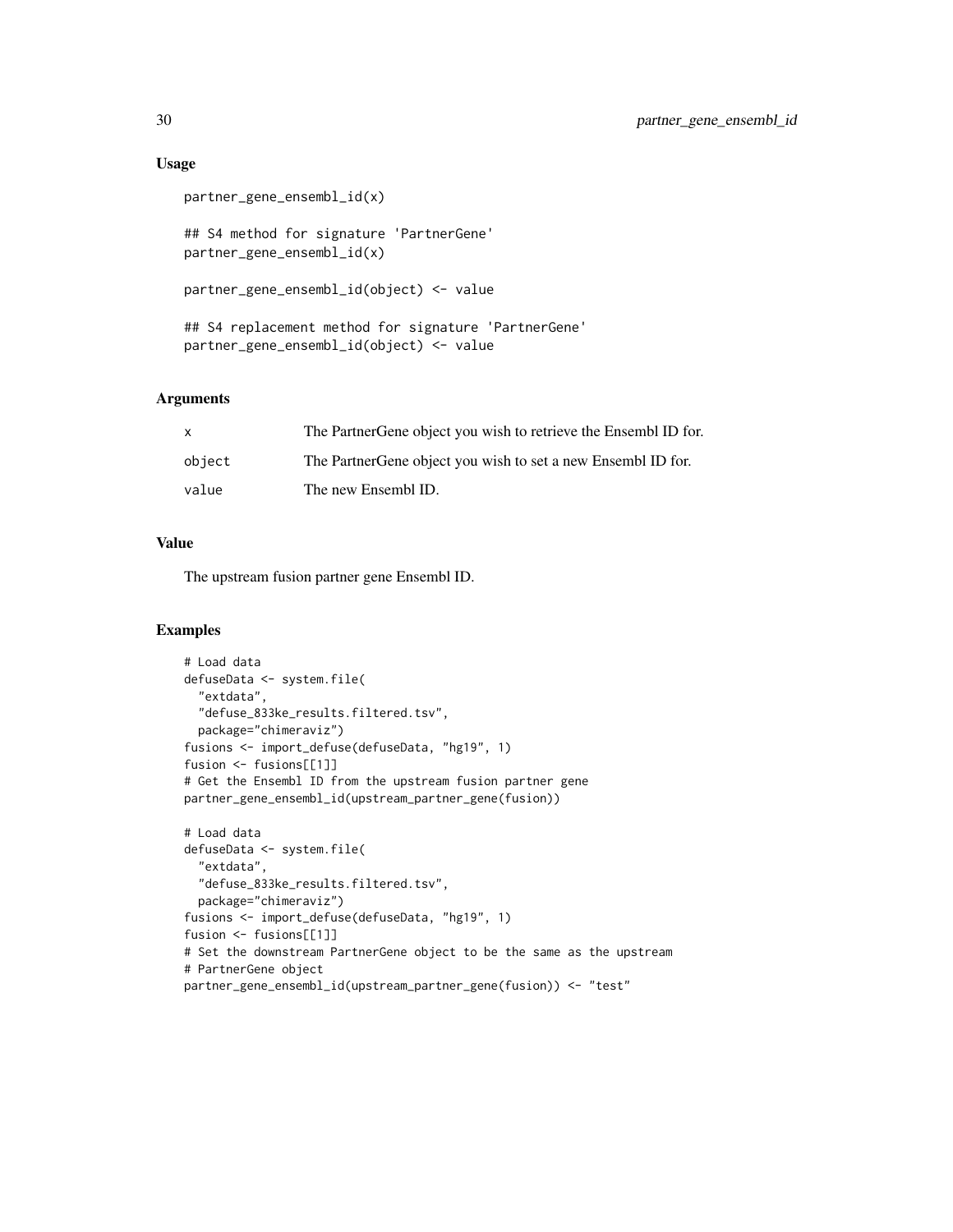<span id="page-30-0"></span>partner\_gene\_junction\_sequence

*Get the junction sequence from a PartnerGene object*

#### Description

This getter retrieves the junction sequence from a PartnerGene object

#### Usage

```
partner_gene_junction_sequence(x)
```
## S4 method for signature 'PartnerGene' partner\_gene\_junction\_sequence(x)

#### Arguments

x The PartnerGene object you wish to retrieve the junction sequence for.

### Value

The upstream fusion partner gene junction sequence.

#### Examples

```
# Load data
defuseData <- system.file(
  "extdata",
 "defuse_833ke_results.filtered.tsv",
 package="chimeraviz")
fusions <- import_defuse(defuseData, "hg19", 1)
fusion <- fusions[[1]]
# Get the junction sequence from the upstream fusion partner gene
partner_gene_junction_sequence(upstream_partner_gene(fusion))
```
plot\_circle *Create a circle plot of the given fusions.*

#### Description

This function takes a list of Fusion objects and creates a circle plot indicating which chromosomes the fusion genes in the list consists of.

#### Usage

```
plot_circle(fusion_list)
```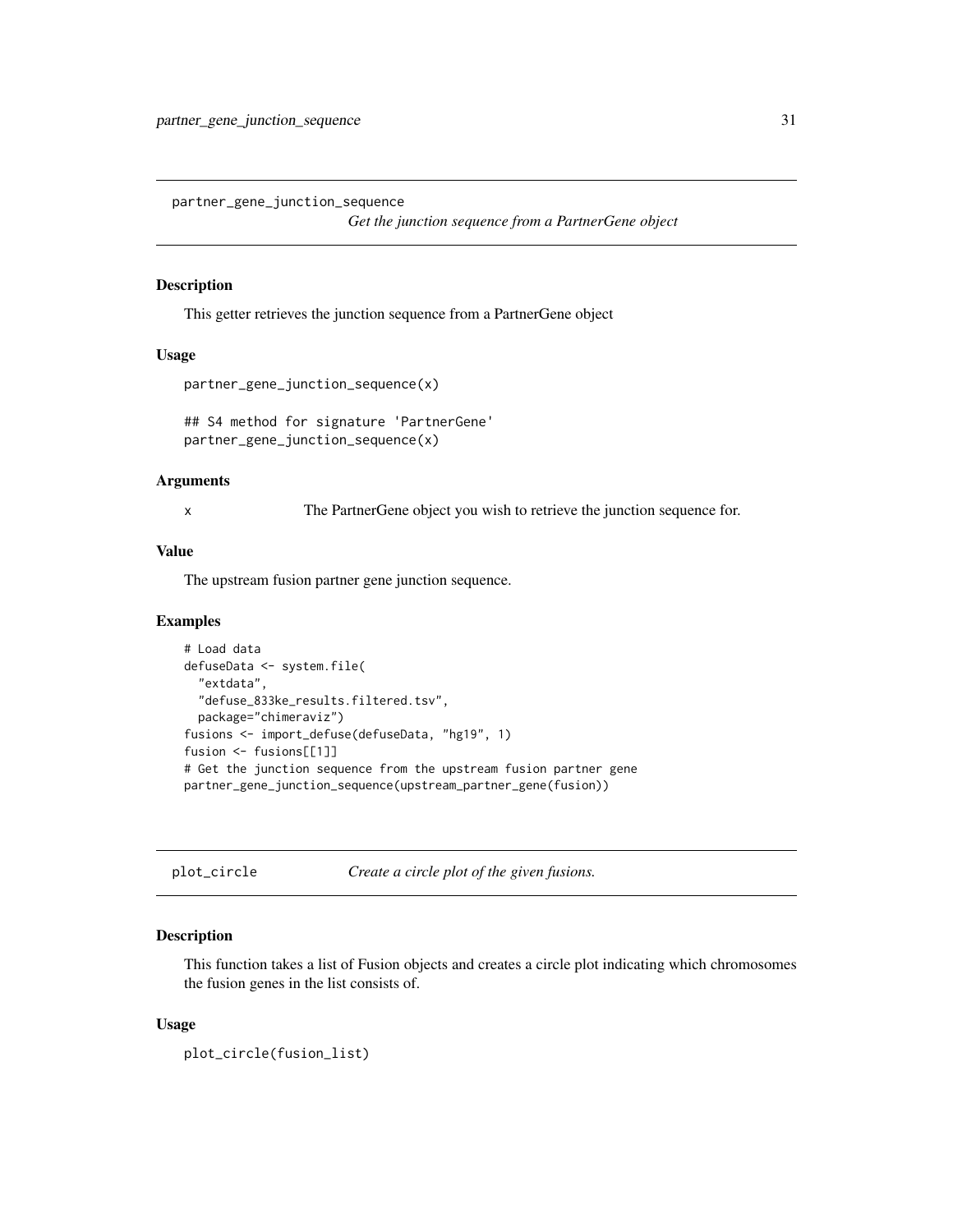#### <span id="page-31-0"></span>Arguments

fusion\_list A list of Fusion objects.

### Details

Note that only a limited number of gene names can be shown in the circle plot due to the limited resolution of the plot. RCircos will automatically limit the number of gene names shown if there are too many.

### Value

Creates a circle plot.

#### Examples

```
defuse833ke <- system.file(
  "extdata",
  "defuse_833ke_results.filtered.tsv",
  package="chimeraviz")
fusions <- import_defuse(defuse833ke, "hg19", 3)
# Temporary file to store the plot
pngFilename <- tempfile(
  pattern = "circlePlot",
  fileext = ".png",
  tmpdir = tempdir())
# Open device
png(pngFilename, width = 1000, height = 750)
# Plot!
plot_circle(fusions)
# Close device
dev.off()
```
plot\_fusion *Plot a fusion event with transcripts, coverage and ideograms.*

### Description

This function creates a plot with information about transcripts, coverage, location and more.

### Usage

```
plot_fusion(
  fusion,
  edb = NULL,bamfile = NULL,
 which_transcripts = "exonBoundary",
 ylim = c(0, 1000),
```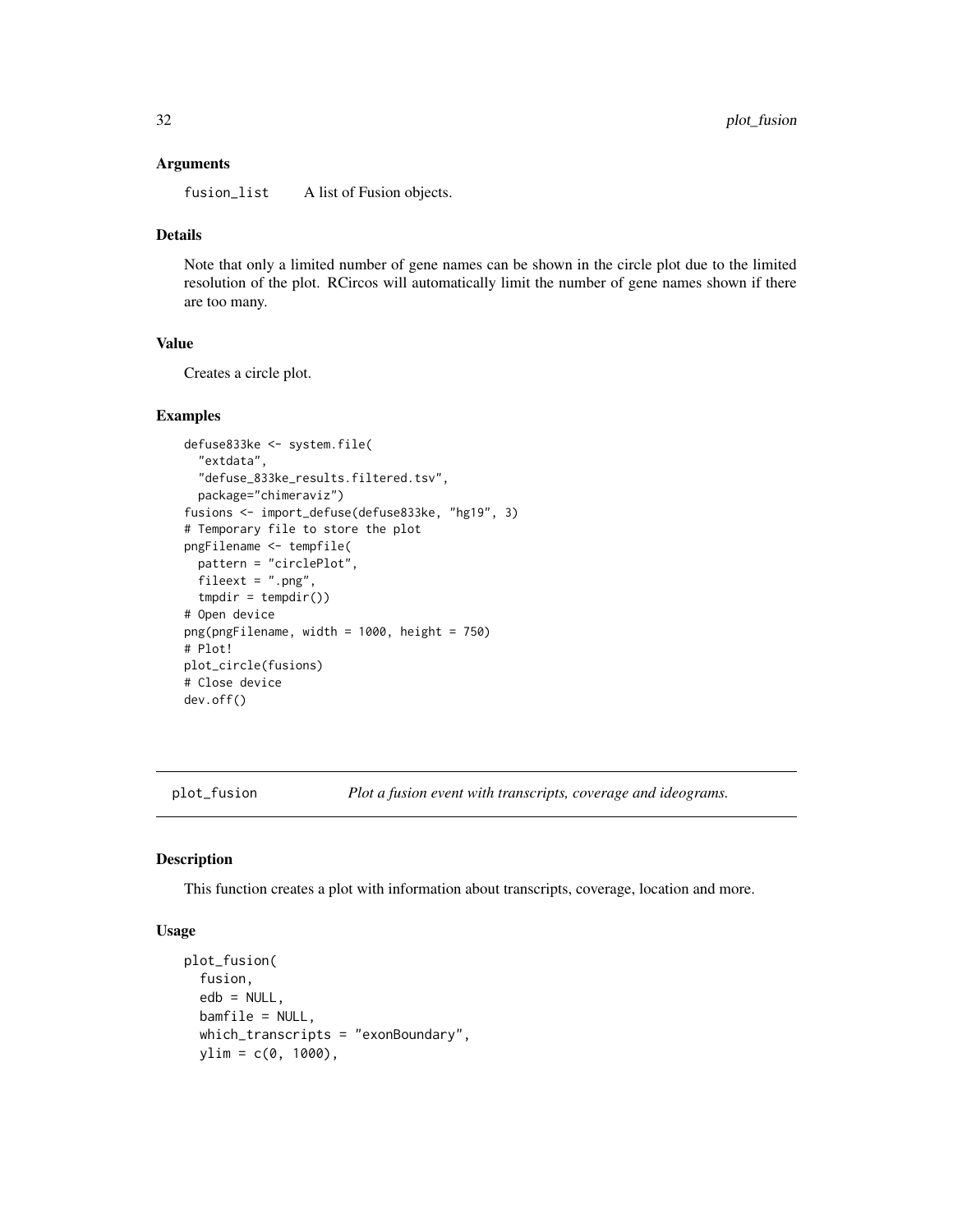### plot\_fusion 33

```
non_u csc = TRUE,reduce_transcripts = FALSE,
 bedgraphfile = NULL
\mathcal{L}plot_fusion_separate(
  fusion,
  edb,
 bamfile = NULL,
 which_transcripts = "exonBoundary",
 ylim = c(0, 1000),
 non_u csc = TRUE,reduce_transcripts = FALSE,
 bedgraphfile = NULL
)
plot_fusion_together(
  fusion,
  edb,
 bamfile = NULL,
 which_transcripts = "exonBoundary",
 ylim = c(0, 1000),
 non\_ucsc = TRUE,reduce_transcripts = FALSE,
 bedgraphfile = NULL
\mathcal{L}
```
## Arguments

| fusion             | The Fusion object to plot.                                                                                                                                                                                                                  |  |
|--------------------|---------------------------------------------------------------------------------------------------------------------------------------------------------------------------------------------------------------------------------------------|--|
| edb                | The ensemble object that will be used to fetch data.                                                                                                                                                                                        |  |
| bamfile            | The bamfile with RNA-seq data.                                                                                                                                                                                                              |  |
| which_transcripts  |                                                                                                                                                                                                                                             |  |
|                    | This character vector decides which transcripts are to be plotted. Can be "ex-<br>onBoundary", "withinExon", "withinIntron", "intergenic", or a character vector<br>with specific transcript ids. Default value is "exonBoundary".          |  |
| ylim               | Limits for the coverage y-axis.                                                                                                                                                                                                             |  |
| non_ucsc           | Boolean indicating whether or not the bamfile used has UCSC-styled chromo-<br>some names (i.e. with the "chr" prefix). Setting this to true lets you use a bamfile<br>with chromosome names like "1" and "X", instead of "chr1" and "chrX". |  |
| reduce_transcripts |                                                                                                                                                                                                                                             |  |
|                    | Boolean indicating whether or not to reduce all transcripts into a single transcript<br>for each partner gene.                                                                                                                              |  |
| bedgraphfile       | A bedGraph file to use instead of the bamfile to plot coverage.                                                                                                                                                                             |  |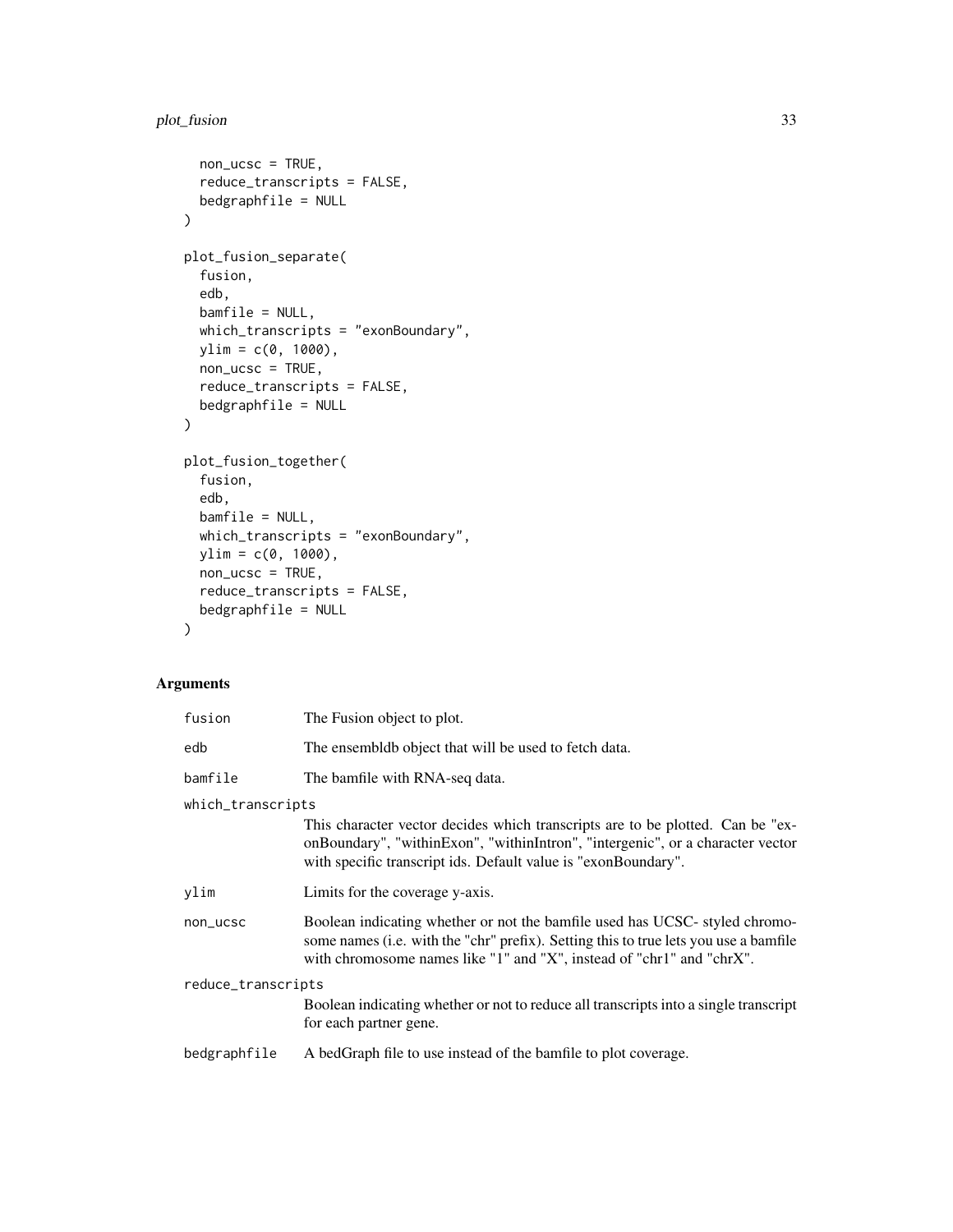#### Details

plot fusion() will dispatch to either plot fusion separate() or plot fusion together(). plot fusion separate() will plot the fusion gene partners in separate graphs shown next to each other, while plot\_fusion\_together() will plot the fusion gene partners in the same graph with the same x-axis. plot\_fusion() will dispatch to plot\_fusion\_together() if the fusion gene partners are on the same strand, same chromosome and are close together (<=50,000 bp apart).

### Value

Creates a fusion plot.

```
# Load data and example fusion event
defuse833ke <- system.file(
  "extdata",
  "defuse_833ke_results.filtered.tsv",
  package="chimeraviz")
fusions <- import_defuse(defuse833ke, "hg19", 1)
fusion <- get_fusion_by_id(fusions, 5267)
# Load edb
edbSqliteFile <- system.file(
  "extdata",
  "Homo_sapiens.GRCh37.74.sqlite",
  package="chimeraviz")
edb <- ensembldb::EnsDb(edbSqliteFile)
# bamfile with reads in the regions of this fusion event
bamfile5267 <- system.file(
  "extdata",
  "fusion5267and11759reads.bam",
  package="chimeraviz")
# Temporary file to store the plot
pngFilename <- tempfile(
  pattern = "fusionPlot",
  fileext = ".png",
  tmpdir = tempdir()# Open device
png(pngFilename, width = 1000, height = 750)
# Plot!
plot_fusion(
  fusion = fusion,
 bamfile = bamfile5267,
  edb = edb,
  non_ucsc = TRUE)
# Close device
dev.off()
# Example using a .bedGraph file instead of a .bam file:
# Load data and example fusion event
defuse833ke <- system.file(
  "extdata",
  "defuse_833ke_results.filtered.tsv",
```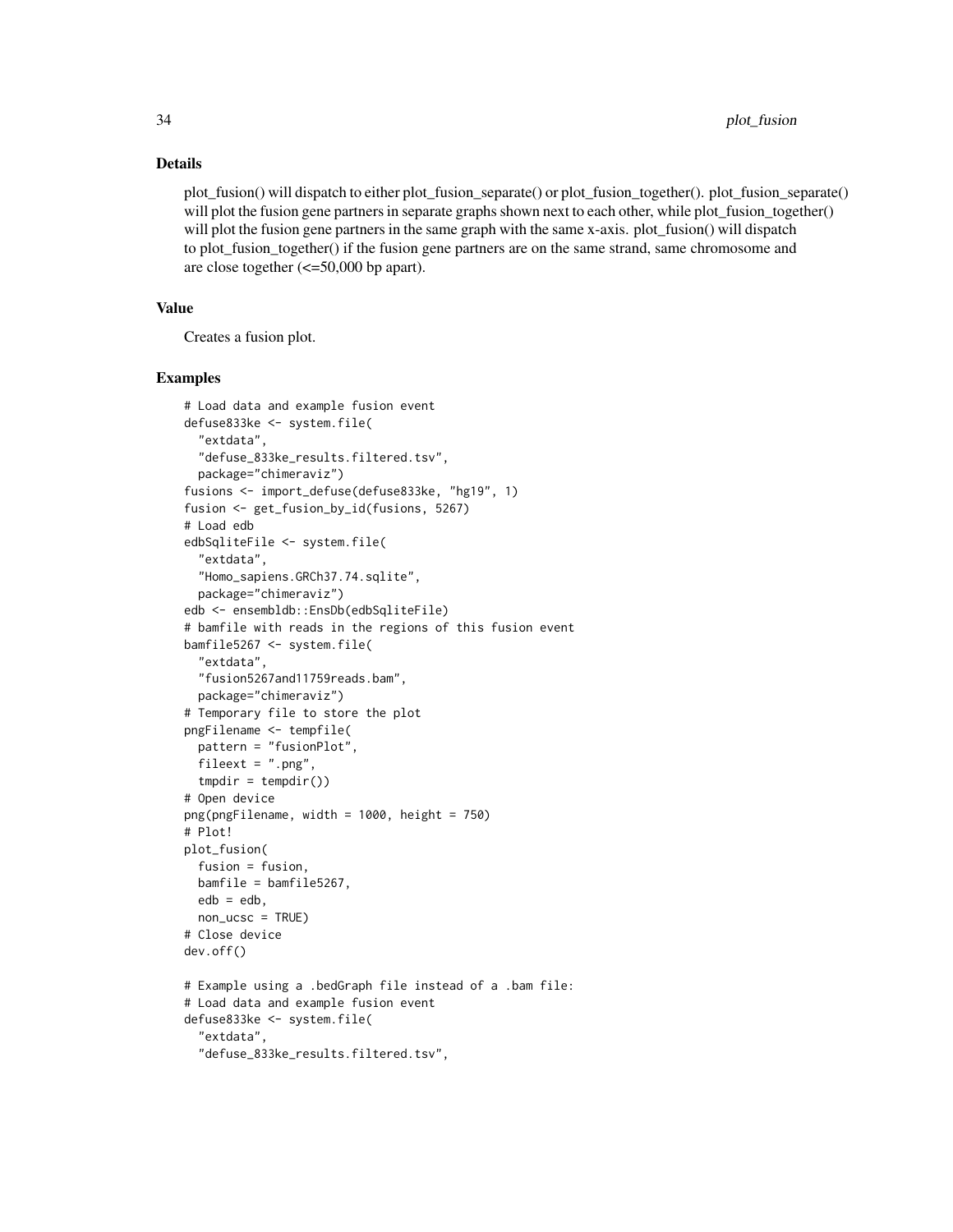```
package="chimeraviz")
fusions <- import_defuse(defuse833ke, "hg19", 1)
fusion <- get_fusion_by_id(fusions, 5267)
# Load edb
edbSqliteFile <- system.file(
  "extdata",
  "Homo_sapiens.GRCh37.74.sqlite",
  package="chimeraviz")
edb <- ensembldb::EnsDb(edbSqliteFile)
# bedgraphfile with coverage data from the regions of this fusion event
bedgraphfile <- system.file(
  "extdata",
  "fusion5267and11759reads.bedGraph",
  package="chimeraviz")
# Temporary file to store the plot
pngFilename <- tempfile(
  pattern = "fusionPlot",
  fileext = ".png",
  tmpdir = tempdir())# Open device
png(pngFilename, width = 1000, height = 750)
# Plot!
plot_fusion(
  fusion = fusion,
  bedgraphfile = bedgraphfile,
  edb = edb,
  non_ucsc = TRUE)
# Close device
dev.off()
```
plot\_fusion\_reads *Create a plot of the reads supporting the given fusion.*

### Description

This function takes a Fusion object and plots the reads supporting the fusion on top of the fusion sequence (fusion@junction\_sequence), provided that add\_fusion\_reads\_alignment() has been run earlier in order to add fusion reads alignment data to the fusion object.

#### Usage

plot\_fusion\_reads(fusion, show\_all\_nucleotides = TRUE, nucleotide\_amount = 10)

#### Arguments

fusion The Fusion object to plot.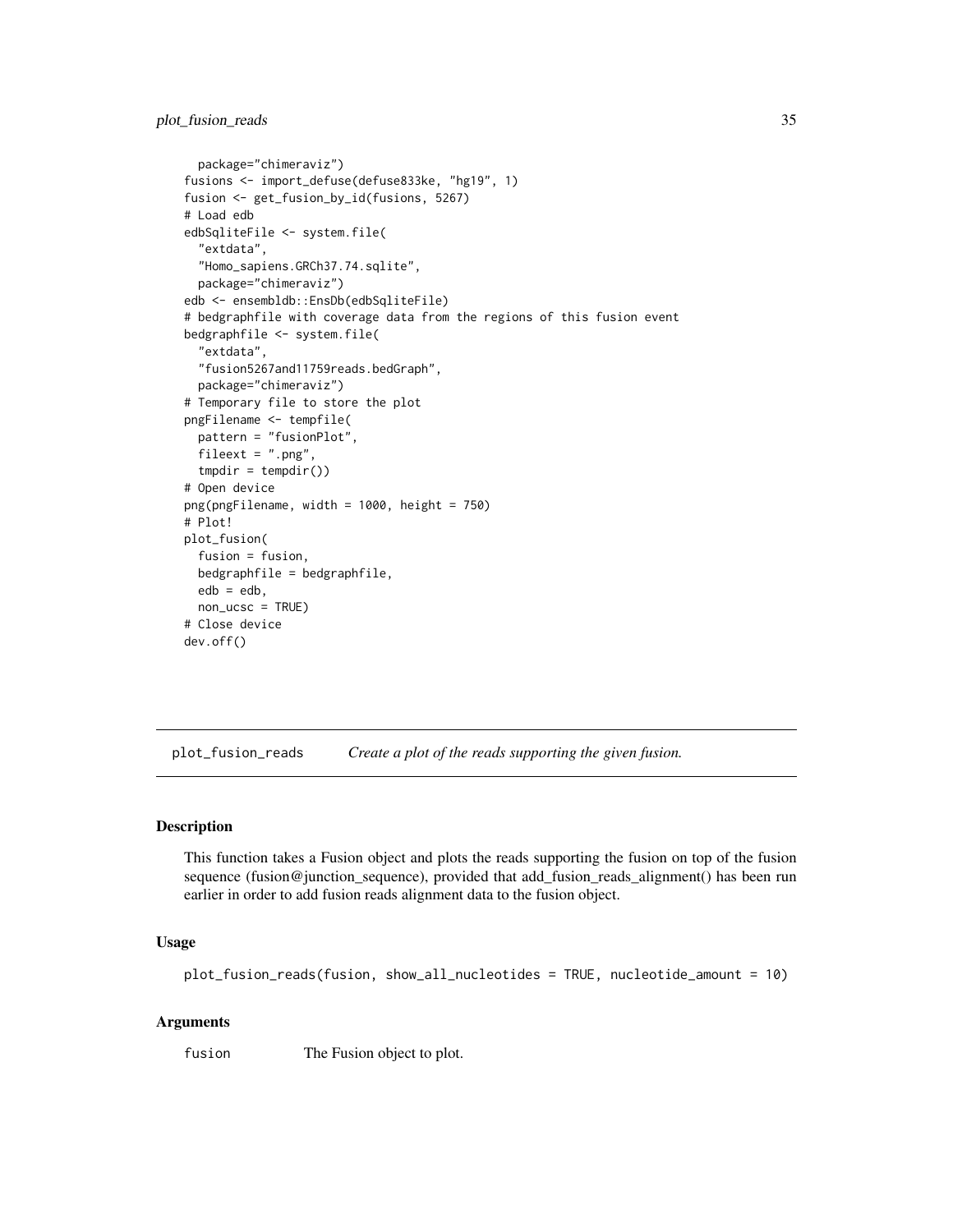#### show\_all\_nucleotides

Boolean indicating whether or not to show all nucleotides. If FALSE, then only nucleotide\_amount amount of nucleotides will be shown on each end of the fusion junction. If TRUE, then the whole fusion junction sequence will be shown.

#### nucleotide\_amount

The number of nucleotides to show on each end of the fusion junction sequence. Defaults to 10. Only applicable if show\_all\_nucleotides is set to TRUE.

### Details

Note that the package used for plotting, Gviz, is strict on chromosome names. If the plot produced doesn't show the reads, the problem might be solved by naming the fusion sequence "chrNA".

#### Value

Creates a fusion reads plot.

#### See Also

add\_fusion\_reads\_alignment

```
# Load data
defuseData <- system.file(
 "extdata",
 "defuse_833ke_results.filtered.tsv",
 package="chimeraviz")
fusions <- import_defuse(defuseData, "hg19", 1)
# Find the specific fusion we have aligned reads for
fusion <- get_fusion_by_id(fusions, 5267)
bamfile <- system.file(
 "extdata",
  "5267readsAligned.bam",
 package="chimeraviz")
# Add the bam file of aligned fusion reads to the fusion object
fusion <- add_fusion_reads_alignment(fusion, bamfile)
# Temporary file to store the plot
pngFilename <- tempfile(
 pattern = "fusionPlot",
 fileext = ".png",
 tmpdir = tempdir())# Calculate image size based on supporting reads and lenght of junction
# sequence.
imageWidth <- (nchar(partner_gene_junction_sequence(upstream_partner_gene(fusion))) +
 nchar(partner_gene_junction_sequence(downstream_partner_gene(fusion)))) * 15
imageHeight <- (fusion_split_reads_count(fusion)+fusion_spanning_reads_count(fusion)) * 20
# Open device
png(pngFilename, width = imageWidth, height = imageHeight)
# Now we can plot
plot_fusion_reads(fusion)
# Close device
```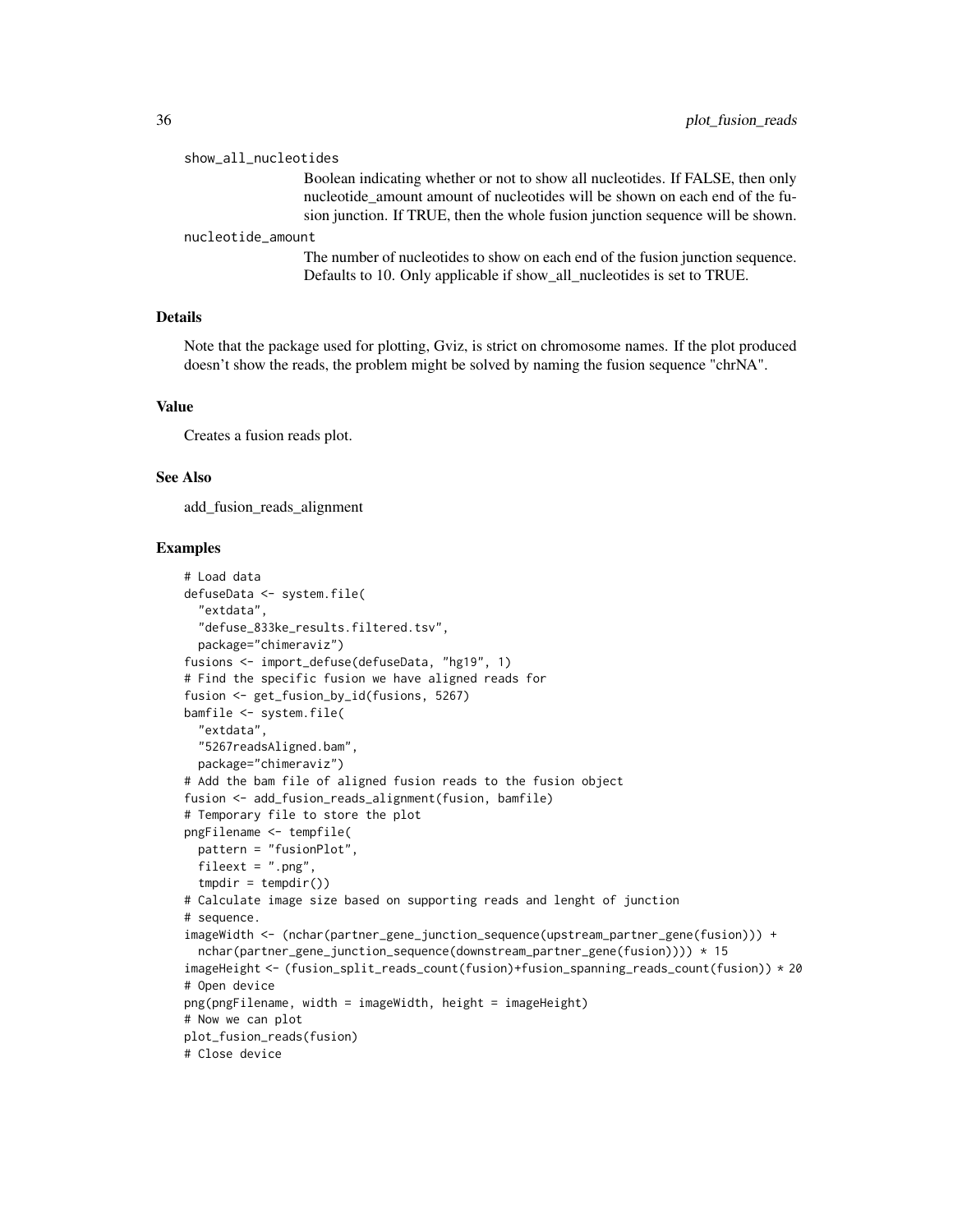<span id="page-36-0"></span>dev.off()

plot\_fusion\_transcript

*Plot possible fusion transcripts based on annotation.*

### Description

This function takes a fusion object and an ensembldb object and plots the reduced version of the fusion transcript. This transcript consist of the "mashed together" version of all possible fusion transcripts based on known annotations. If a bamfile is specified, the fusion transcript will be plotted with coverage information.

### Usage

```
plot_fusion_transcript(
  fusion,
  edb = NULL,
  bamfile = NULL,
  which_transcripts = "exonBoundary",
  bedgraphfile = NULL
)
```
### Arguments

| fusion            | The Fusion object to plot.                                                                                                                                                                                                         |
|-------------------|------------------------------------------------------------------------------------------------------------------------------------------------------------------------------------------------------------------------------------|
| edb               | The edb object that will be used to fetch data.                                                                                                                                                                                    |
| bamfile           | The bamfile with RNA-seq data.                                                                                                                                                                                                     |
| which_transcripts |                                                                                                                                                                                                                                    |
|                   | This character vector decides which transcripts are to be plotted. Can be "ex-<br>onBoundary", "withinExon", "withinIntron", "intergenic", or a character vector<br>with specific transcript ids. Default value is "exonBoundary". |
| bedgraphfile      | A bedGraph file to use instead of the bamfile to plot coverage.                                                                                                                                                                    |

### Details

Note that the transcript database used (the edb object) must have the same seqnames as any bamfile used. Otherwise the coverage data will be wrong.

#### Value

Creates a fusion transcript plot.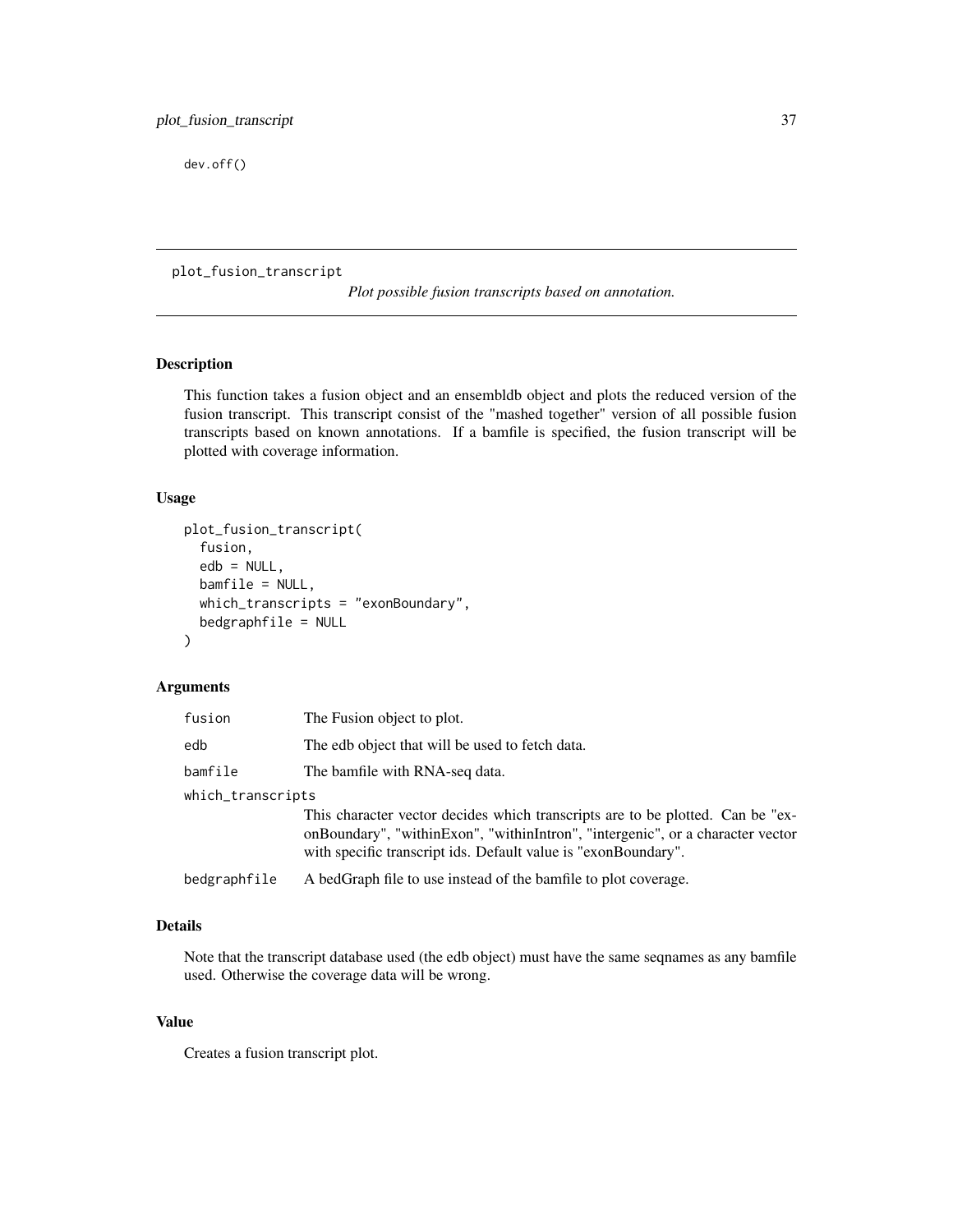```
# Load data and example fusion event
defuse833ke <- system.file(
  "extdata",
  "defuse_833ke_results.filtered.tsv",
  package="chimeraviz")
fusions <- import_defuse(defuse833ke, "hg19", 1)
fusion <- get_fusion_by_id(fusions, 5267)
# Load edb
edbSqliteFile <- system.file(
  "extdata",
  "Homo_sapiens.GRCh37.74.sqlite",
  package="chimeraviz")
edb <- ensembldb::EnsDb(edbSqliteFile)
# bamfile with reads in the regions of this fusion event
bamfile5267 <- system.file(
  "extdata",
  "fusion5267and11759reads.bam",
  package="chimeraviz")
# Temporary file to store the plot
pngFilename <- tempfile(
  pattern = "fusionPlot",
  fileext = ".png",
  tmpdir = tempdir())
# Open device
png(pngFilename, width = 500, height = 500)
# Plot!
plot_fusion_transcript(
  fusion = fusion,
  bamfile = bamfile5267,
  edb = edb)# Close device
dev.off()
# Example using a .bedGraph file instead of a .bam file:
# Load data and example fusion event
defuse833ke <- system.file(
  "extdata",
  "defuse_833ke_results.filtered.tsv",
  package="chimeraviz")
fusions <- import_defuse(defuse833ke, "hg19", 1)
fusion <- get_fusion_by_id(fusions, 5267)
# Load edb
edbSqliteFile <- system.file(
  "extdata",
  "Homo_sapiens.GRCh37.74.sqlite",
  package="chimeraviz")
edb <- ensembldb::EnsDb(edbSqliteFile)
# bedgraphfile with coverage data from the regions of this fusion event
bedgraphfile <- system.file(
  "extdata",
  "fusion5267and11759reads.bedGraph",
```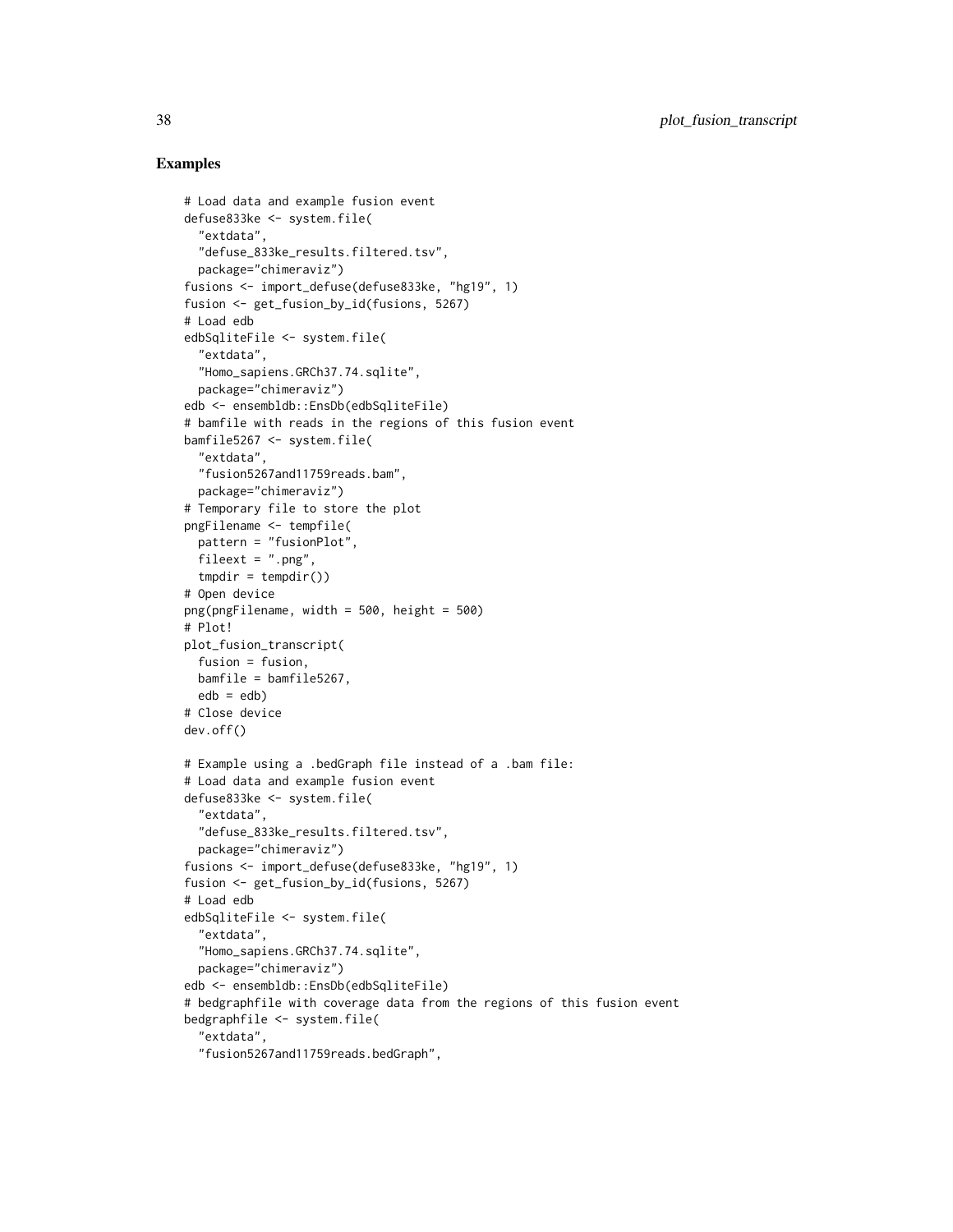```
package="chimeraviz")
# Temporary file to store the plot
pngFilename <- tempfile(
 pattern = "fusionPlot",
  fileext = ".png",
  tmpdir = tempdir())# Open device
png(pngFilename, width = 500, height = 500)
# Plot!
plot_fusion_transcript(
  fusion = fusion,
  bamfile = bamfile5267,
  edb = edb)# Close device
dev.off()
```
plot\_fusion\_transcripts\_graph *Graph plot of possible fusion transcripts.*

### Description

This function takes a fusion object and a TranscriptDb object and plots a graph showing the possible fusion transcripts.

### Usage

```
plot_fusion_transcripts_graph(
  fusion,
  edb = NULL,which_transcripts = "exonBoundary",
  rankdir = "TB"\lambda
```
#### Arguments

| fusion            | The Fusion object to plot.                                                                                                                                                                                                         |
|-------------------|------------------------------------------------------------------------------------------------------------------------------------------------------------------------------------------------------------------------------------|
| edb               | The edb object that will be used to fetch data.                                                                                                                                                                                    |
| which_transcripts |                                                                                                                                                                                                                                    |
|                   | This character vector decides which transcripts are to be plotted. Can be "ex-<br>onBoundary", "withinExon", "withinIntron", "intergenic", or a character vector<br>with specific transcript ids. Default value is "exonBoundary". |
| rankdir           | Choose whether the graph should be plotted from left to right ("LR"), or from<br>top to bottom ("TB"). This parameter is given to Rgraphviz::plot().                                                                               |

### Value

Creates a fusion transcripts graph plot.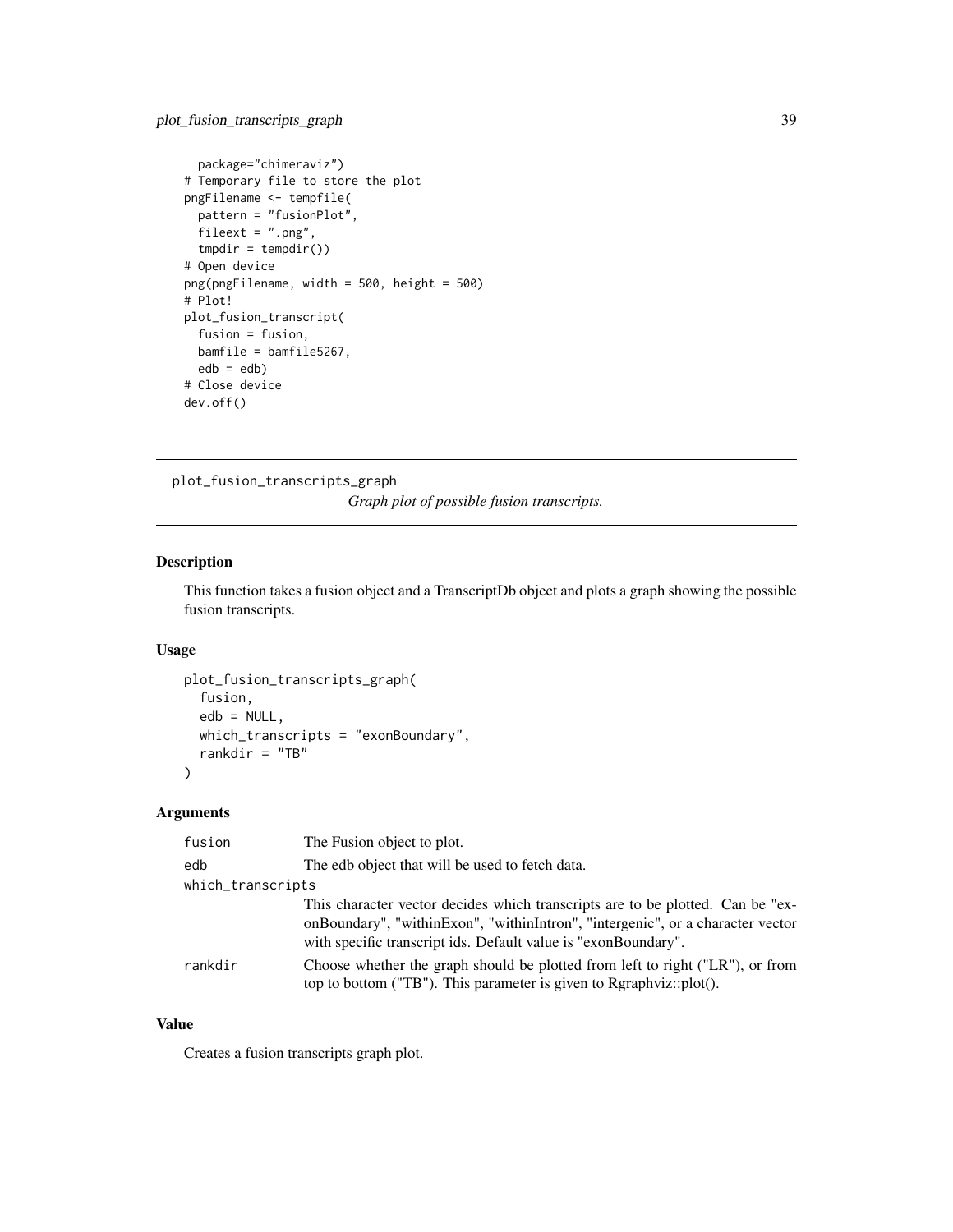### Examples

```
# Load data and example fusion event
defuse833ke <- system.file(
  "extdata",
 "defuse_833ke_results.filtered.tsv",
 package="chimeraviz")
fusions <- import_defuse(defuse833ke, "hg19", 1)
fusion <- get_fusion_by_id(fusions, 5267)
# Load edb
edbSqliteFile <- system.file(
 "extdata",
  "Homo_sapiens.GRCh37.74.sqlite",
 package="chimeraviz")
edb <- ensembldb::EnsDb(edbSqliteFile)
# Temporary file to store the plot
pngFilename <- tempfile(
 pattern = "fusionPlot",
 fileext = ".png",
 tmpdir = tempdir())# Open device
png(pngFilename, width = 500, height = 500)
# Plot!
plot_fusion_transcripts_graph(
 fusion = fusion,
 edb = edb)# Close device
dev.off()
```
plot\_fusion\_transcript\_with\_protein\_domain *Plot a specific fusion transcript with protein domain annotations*

### Description

This function takes a fusion object, an ensembldb object, a bedfile with protein domain data and two specific transcript ids. The function plots the specific fusion transcript along with annotations of protein domains. If a bamfile is specified, the fusion transcript will be plotted with coverage information.

### Usage

```
plot_fusion_transcript_with_protein_domain(
  fusion,
  edb = NULL,bamfile = NULL,
 bedfile = NULL,
  gene_upstream_transcript = "",
  gene_downstream_transcript = "",
```
<span id="page-39-0"></span>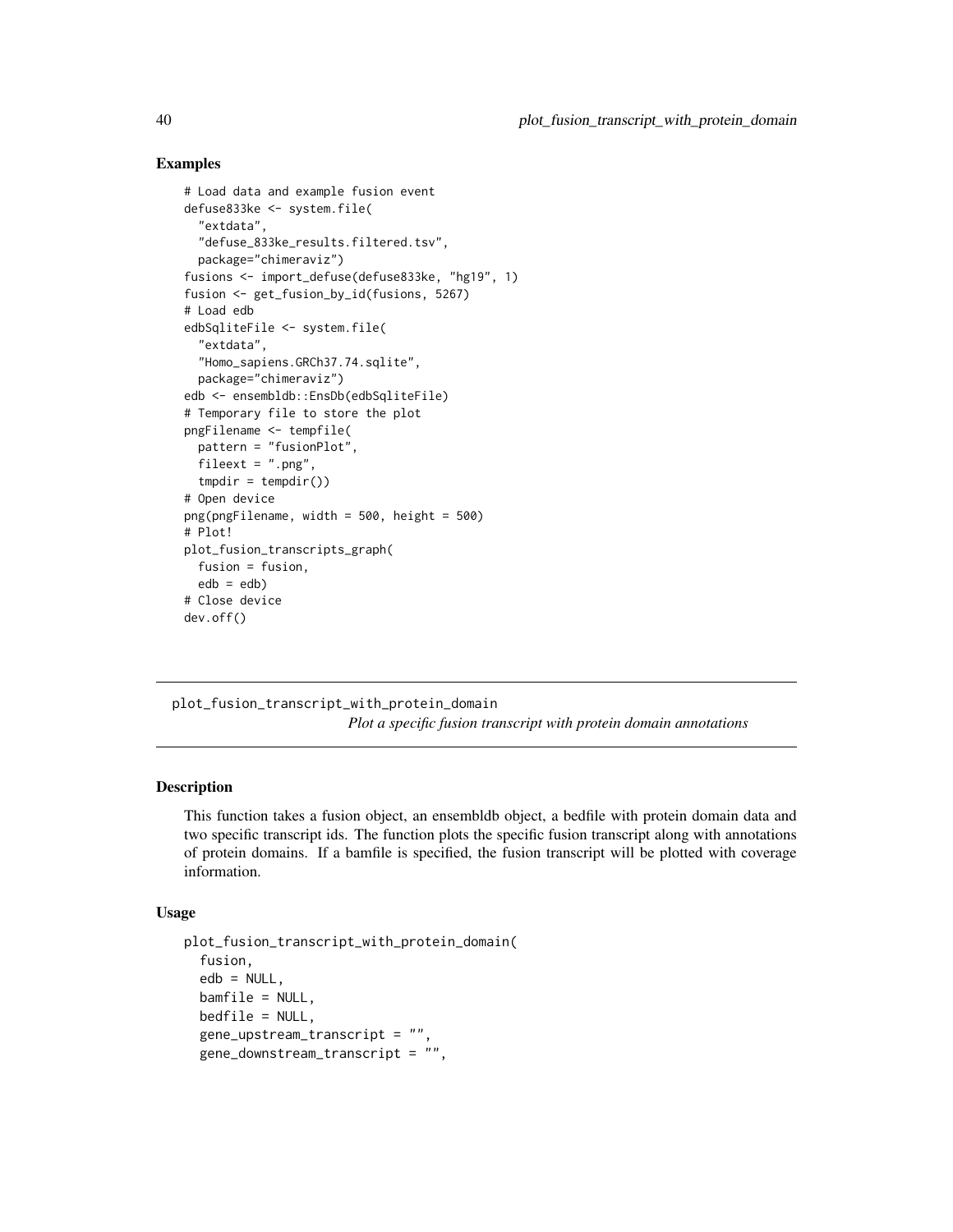```
plot_downstream_protein_domains_if_fusion_is_out_of_frame = FALSE
\lambda
```
### Arguments

| fusion                     | The Fusion object to plot.                                                                                                     |  |
|----------------------------|--------------------------------------------------------------------------------------------------------------------------------|--|
| edb                        | The edb object that will be used to fetch data.                                                                                |  |
| bamfile                    | The bamfile with RNA-seq data.                                                                                                 |  |
| bedfile                    | The bedfile with protein domain data.                                                                                          |  |
| gene_upstream_transcript   |                                                                                                                                |  |
|                            | The transcript id for the upstream gene.                                                                                       |  |
| gene_downstream_transcript |                                                                                                                                |  |
|                            | The transcript id for the downstream gene.                                                                                     |  |
|                            | plot_downstream_protein_domains_if_fusion_is_out_of_frame                                                                      |  |
|                            | Setting this to true makes the function plot protein domains in the downstream<br>gene even though the fusion is out of frame. |  |

### Details

Note that the transcript database used (the edb object) must have the same seqnames as any bamfile used. Otherwise the coverage data will be wrong.

### Value

Creates a fusion transcript plot with annotations of protein domains.

```
# Load data and example fusion event
defuse833ke <- system.file(
  "extdata",
  "defuse_833ke_results.filtered.tsv",
  package="chimeraviz")
fusions <- import_defuse(defuse833ke, "hg19", 1)
fusion <- get_fusion_by_id(fusions, 5267)
# Select transcripts
gene_upstream_transcript <- "ENST00000434290"
gene_downstream_transcript <- "ENST00000370031"
# Load edb
edbSqliteFile <- system.file(
  "extdata",
  "Homo_sapiens.GRCh37.74.sqlite",
  package="chimeraviz")
edb <- ensembldb::EnsDb(edbSqliteFile)
# bamfile with reads in the regions of this fusion event
bamfile5267 <- system.file(
  "extdata",
  "fusion5267and11759reads.bam",
  package="chimeraviz")
```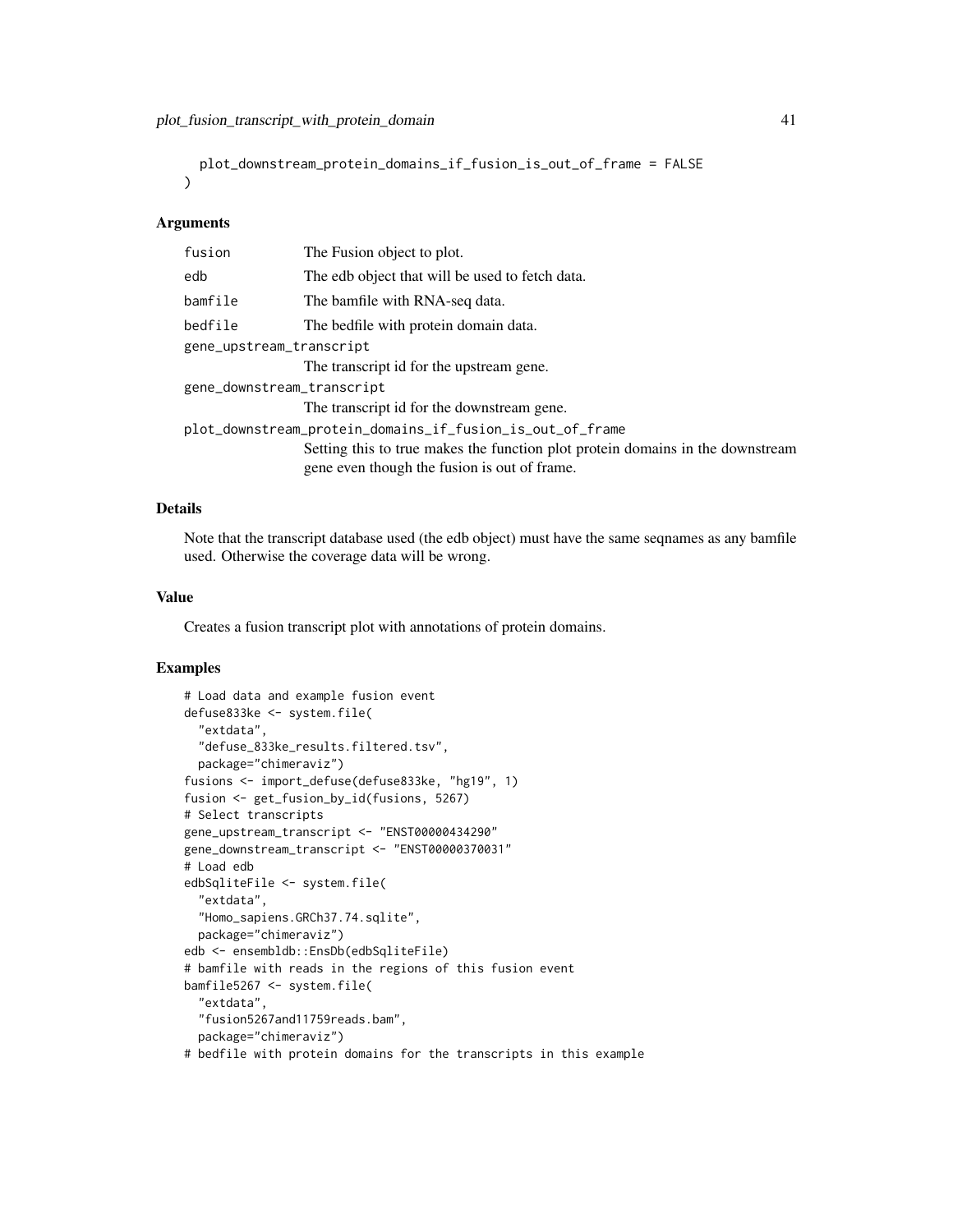```
bedfile <- system.file(
 "extdata",
  "protein_domains_5267.bed",
 package="chimeraviz")
# Temporary file to store the plot
pngFilename <- tempfile(
 pattern = "fusionPlot",
 fileext = " . \text{png},
 tmpdir = tempdir())# Open device
png(pngFilename, width = 500, height = 500)
# Plot!
plot_fusion_transcript_with_protein_domain(
 fusion = fusion,
 edb = edb,
 bamfile = bamfile5267,
 bedfile = bedfile,
 gene_upstream_transcript = gene_upstream_transcript,
 gene_downstream_transcript = gene_downstream_transcript,
 plot_downstream_protein_domains_if_fusion_is_out_of_frame = TRUE)
# Close device
dev.off()
```

| Plot transcripts for each partner gene in a fusion event. | plot_transcripts |  |  |
|-----------------------------------------------------------|------------------|--|--|
|-----------------------------------------------------------|------------------|--|--|

### Description

This function takes a fusion object and an ensembldb object and plots transcripts for both genes, showing which parts of each genes are included in the fusion event. If the bamfile parameter is set, then the coverage is plotted beneath the transcripts.

#### Usage

```
plot_transcripts(
  fusion,
  edb = NULL,bamfile = NULL,
  which_transcripts = "exonBoundary",
  non_ucsc = TRUE,
  vlim = c(0, 1000),
  reduce_transcripts = FALSE,
  bedgraphfile = NULL
)
```
<span id="page-41-0"></span>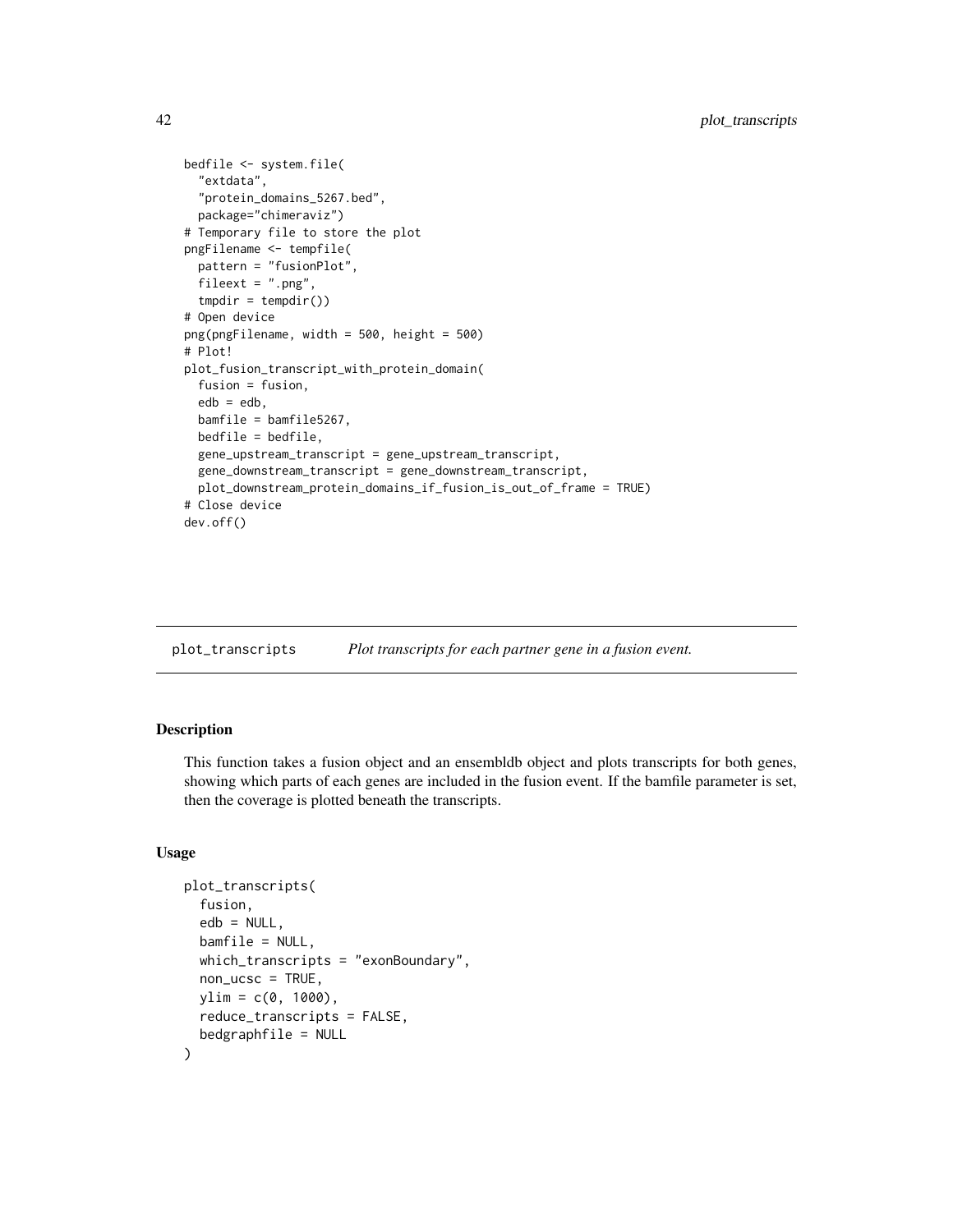### plot\_transcripts 43

### Arguments

| fusion             | The Fusion object to plot.                                                                                                                                                                                                                   |
|--------------------|----------------------------------------------------------------------------------------------------------------------------------------------------------------------------------------------------------------------------------------------|
| edb                | The edb object that will be used to fetch data.                                                                                                                                                                                              |
| bamfile            | The bamfile with RNA-seq data.                                                                                                                                                                                                               |
| which_transcripts  |                                                                                                                                                                                                                                              |
|                    | This character vector decides which transcripts are to be plotted. Can be "ex-<br>onBoundary", "withinExon", "withinIntron", "intergenic", or a character vector<br>with specific transcript ids. Default value is "exonBoundary".           |
| non_ucsc           | Boolean indicating whether or not the bamfile used has UCSC- styled chromo-<br>some names (i.e. with the "chr" prefix). Setting this to true lets you use a bamfile<br>with chromosome names like "1" and "X", instead of "chr1" and "chrX". |
| ylim               | Limits for the coverage y-axis.                                                                                                                                                                                                              |
| reduce_transcripts |                                                                                                                                                                                                                                              |
|                    | Boolean indicating whether or not to reduce all transcripts into a single transcript<br>for each partner gene.                                                                                                                               |
| bedgraphfile       | A bedGraph file to use instead of the bamfile to plot coverage.                                                                                                                                                                              |

### Value

Creates a fusion transcripts plot.

```
# Load data and example fusion event
defuse833ke <- system.file(
  "extdata",
  "defuse_833ke_results.filtered.tsv",
  package="chimeraviz")
fusions <- import_defuse(defuse833ke, "hg19", 1)
fusion <- get_fusion_by_id(fusions, 5267)
# Load edb
edbSqliteFile <- system.file(
  "extdata",
  "Homo_sapiens.GRCh37.74.sqlite",
 package="chimeraviz")
edb <- ensembldb::EnsDb(edbSqliteFile)
# bamfile with reads in the regions of this fusion event
bamfile5267 <- system.file(
  "extdata",
  "fusion5267and11759reads.bam",
  package="chimeraviz")
# Temporary file to store the plot
pngFilename <- tempfile(
  pattern = "fusionPlot",
  fileext = ".png",
  tmpdir = tempdir())# Open device
png(pngFilename, width = 500, height = 500)
# Plot!
```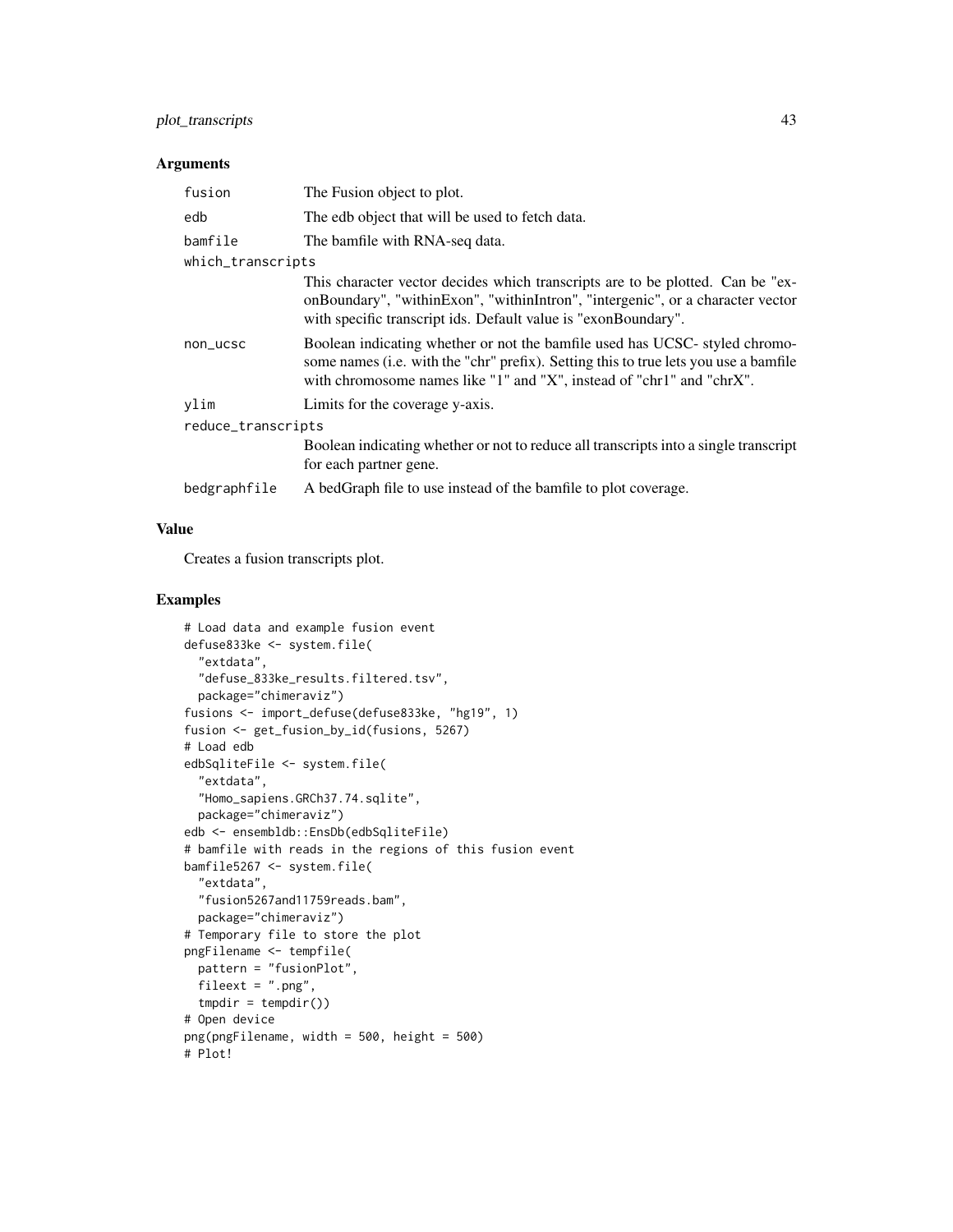```
plot_transcripts(
 fusion = fusion,
 edb = edb,
 bamfile = bamfile5267,
 non_ucsc = TRUE)
# Close device
dev.off()
# Example using a .bedGraph file instead of a .bam file:
# Load data and example fusion event
defuse833ke <- system.file(
 "extdata",
  "defuse_833ke_results.filtered.tsv",
 package="chimeraviz")
fusions <- import_defuse(defuse833ke, "hg19", 1)
fusion <- get_fusion_by_id(fusions, 5267)
# Load edb
edbSqliteFile <- system.file(
 "extdata",
 "Homo_sapiens.GRCh37.74.sqlite",
 package="chimeraviz")
edb <- ensembldb::EnsDb(edbSqliteFile)
# bedgraphfile with coverage data from the regions of this fusion event
bedgraphfile <- system.file(
  "extdata",
  "fusion5267and11759reads.bedGraph",
 package="chimeraviz")
# Temporary file to store the plot
pngFilename <- tempfile(
 pattern = "fusionPlot",
 fileext = ".png",
 tmpdir = tempdir())# Open device
png(pngFilename, width = 500, height = 500)
# Plot!
plot_transcripts(
 fusion = fusion,
 edb = edb,
 bedgraphfile = bedgraphfile,
 non_ucsc = TRUE)
# Close device
dev.off()
```
raw\_chimpipe *ChimPipe data*

#### Description

Documentation for the ChimPipe example data. Documentation for the SQUID example data.

<span id="page-43-0"></span>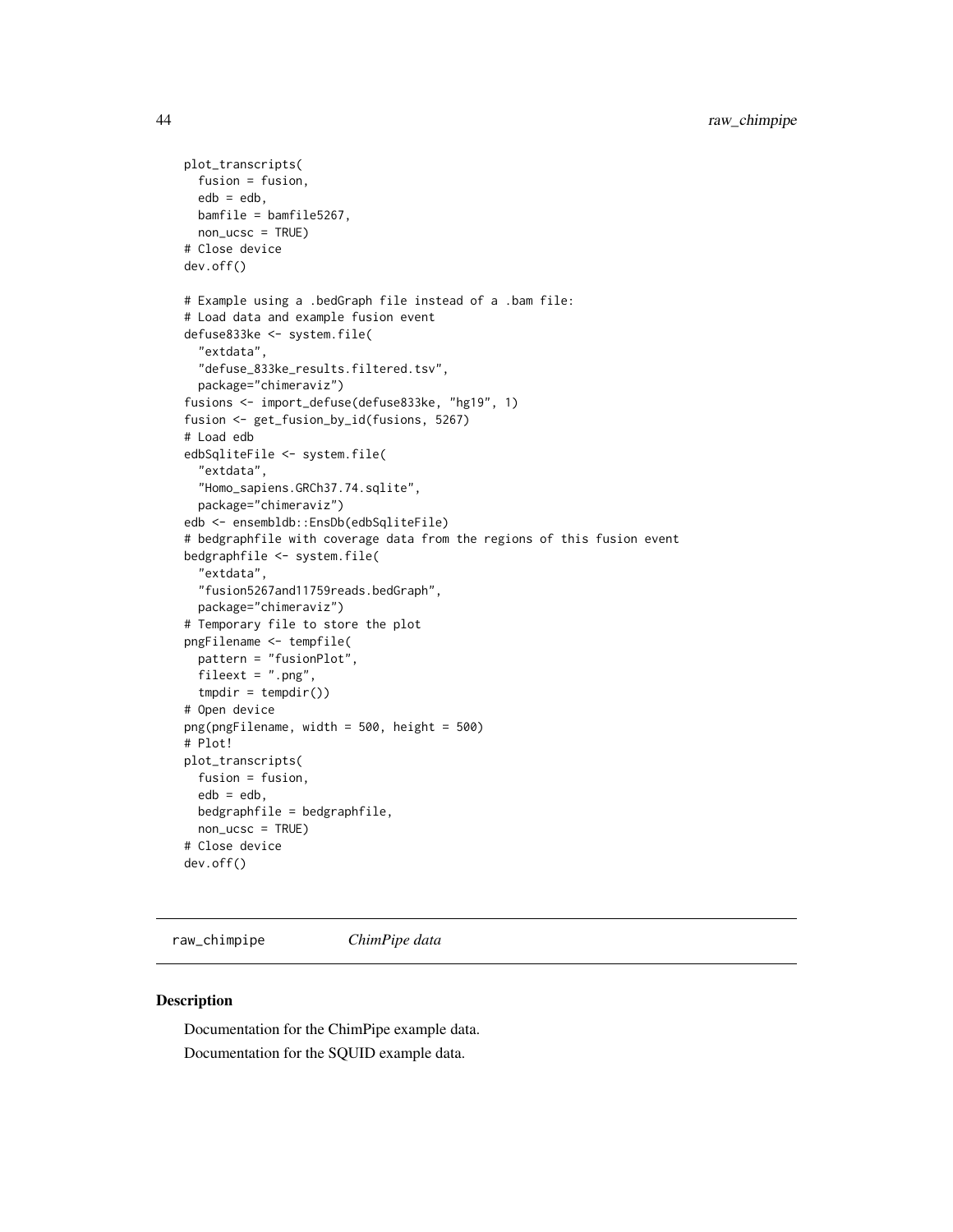### <span id="page-44-0"></span>raw\_cytobandhg19 45

#### chimericJunctions\_MCF-7.txt

This is example data from the ChimPipe tutorial all-in-one package located at https://chimpipe.readthedocs.io/en/latest/tutorial.html all-in-one-package It was downloaded March 10th 2020

#### squid\_hcc1954\_sv.txt

This is example data for SQUID provided on GitHub here: https://github.com/Kingsford-Group/squid/issues/20#issuecomme 598888472 It was downloaded March 17th 2020

raw\_cytobandhg19 *Cytoband information HG19*

### Description

Cytoband information for the HG19 assembly from UCSC. Downloaded from http://hgdownload.cse.ucsc.edu/goldenpath/hg

#### UCSC.HG19.Human.CytoBandIdeogram.txt

This data is used with RCircos in plot\_circle().

raw\_cytobandhg38 *Cytoband information HG138*

### Description

Cytoband information for the HG38 assembly from UCSC. Downloaded from http://hgdownload.cse.ucsc.edu/goldenpath/hg

#### Details

All \_alt or \_random entries has been manually removed, as has the chrM entry.

### UCSC.HG38.Human.CytoBandIdeogram.txt

This data is used with RCircos in plot\_circle().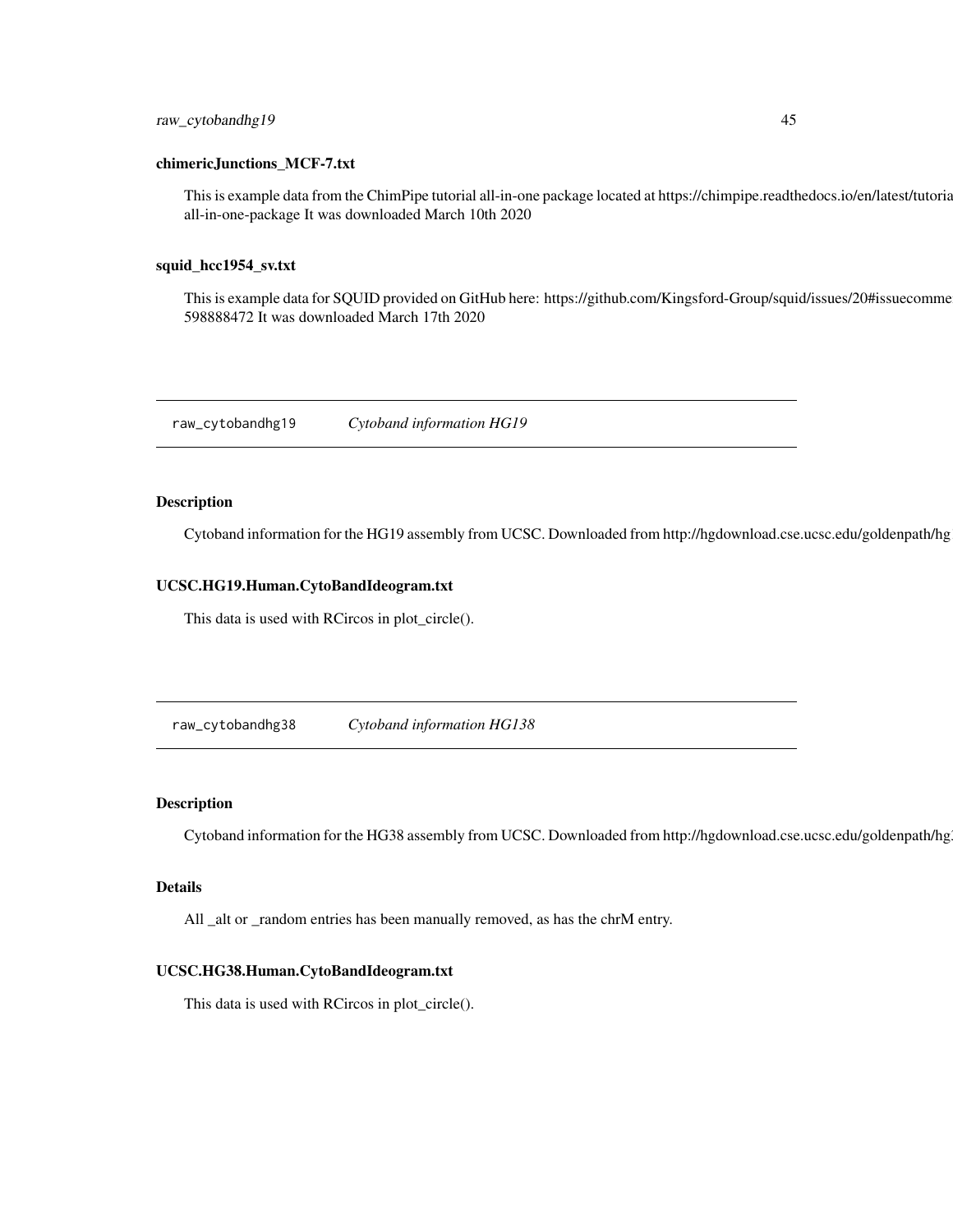<span id="page-45-0"></span>raw\_defuse *deFuse data*

#### Description

Documentation for the deFuse example data.

#### defuse\_833ke\_results.filtered.tsv

This file has the results from a run of deFuse-0.7.0 on the 833ke cell line. The program was ran with the standard configuration, but with the parameter span\_count\_threshold=5 instead of the standard 3. The resulting results.filtered.tsv file was then manually filtered to only include 17 fusion events in the interest of saving computing time for tests and examples. The original results contained 171 fusion events.

#### reads\_supporting\_defuse\_fusion\_5267.\*.fq

These two files, reads\_supporting\_defuse\_fusion\_5267.1.fq and reads\_supporting\_defuse\_fusion\_5267.2.fq, contains the reads that support the fusion event with cluster\_id 5267.

#### 5267readsAligned.bam

The bamfile 5267readsAligned.bam and the 5267readsAligned.bam.bai index file contains the reads supporting the fusion event with cluster\_id 5267 aligned to the fusion sequence. It is used with plot\_fusion\_reads().

raw\_ericscript *EricScript data*

#### Description

Documentation for the EricScript example data.

#### ericscript\_SRR1657556.results.total.tsv

This is example data thankfully provided by EricScript author Matteo Benelli.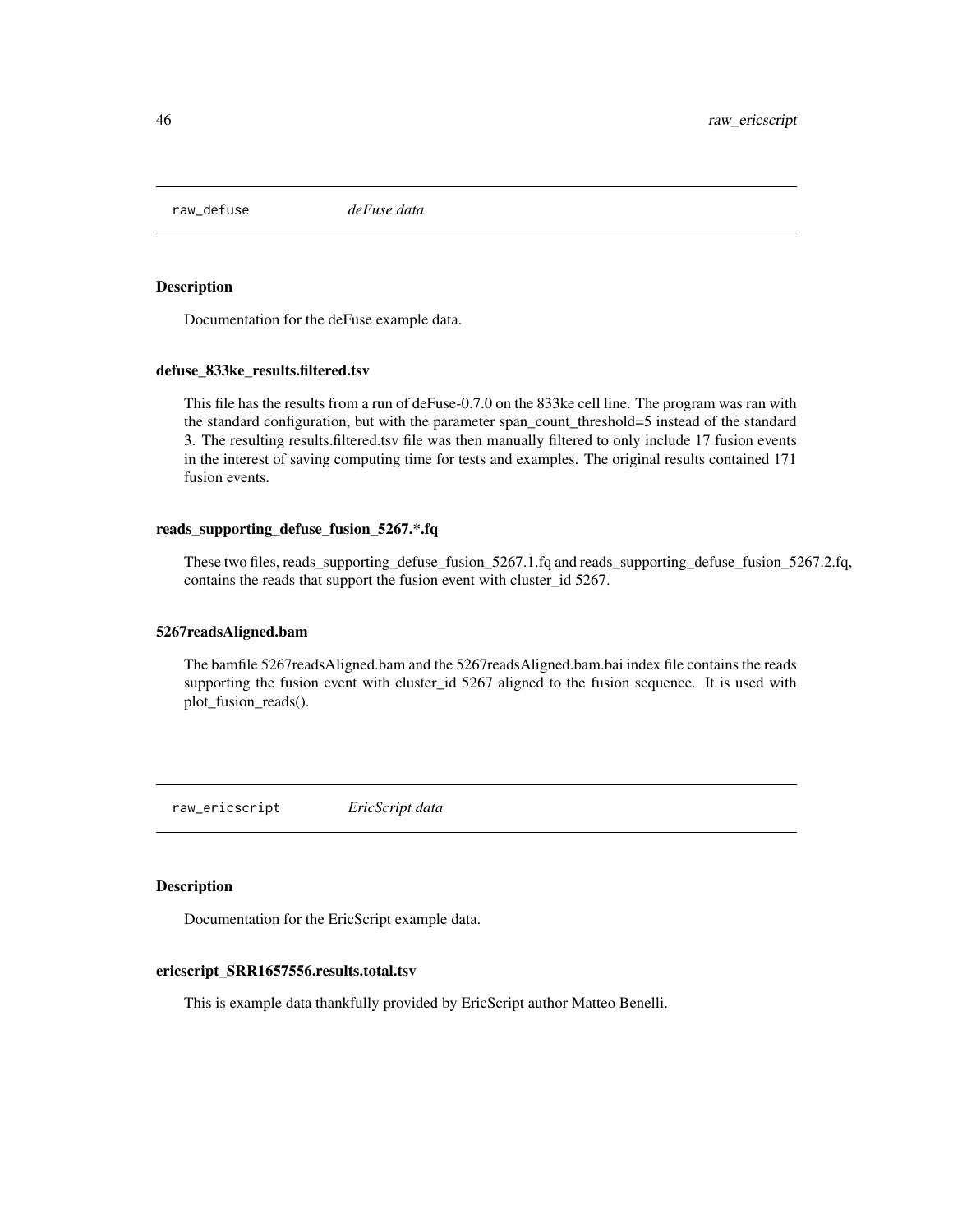<span id="page-46-0"></span>raw\_fusion5267proteindomains *protein\_domains\_5267 bed file*

### Description

Documentation for the protein\_domains\_5267.bed file containing protein domains for the genes in the fusion with cluster\_id=5267.

#### protein\_domains\_5267.bed

This file is an excerpt from a larger file that we created by: - downloading domain name annotation from Pfam database (PfamA version 31) and domain region annotation from Ensembl database through BioMart API - switching the domain coordinates in the protein level to these in transcript level.

raw\_fusion5267reads *Fusion5267and11759 bamfile*

### Description

Documentation for the fusion5267and11759reads.bam file containing reads mapped to the region where the genes in the fusions with cluster\_id=5267 and cluster\_id=11759 is.

#### fusion5267and11759reads.bam

This file is the result of running these commands:

samtools view -b original\_bamfile.bam "1:28831455-28866812" "1:109189912-109205148" "12:8608225- 8677832" > fusion5267and11759reads.bam samtools index fusion5267and11759reads.bam fusion5267and11759reads.bam.bai

where we extract the reads mapping to the region where we know the fusions with cluster\_id=5267 and cluster\_id=11759 from the deFuse example data is.

The original\_bamfile.bam is from a study of the 833KE cell line by Andreas M. Hoff et al., documented in the paper [Identification of Novel Fusion Genes in Testicular Germ Cell Tumors](http://cancerres.aacrjournals.org/c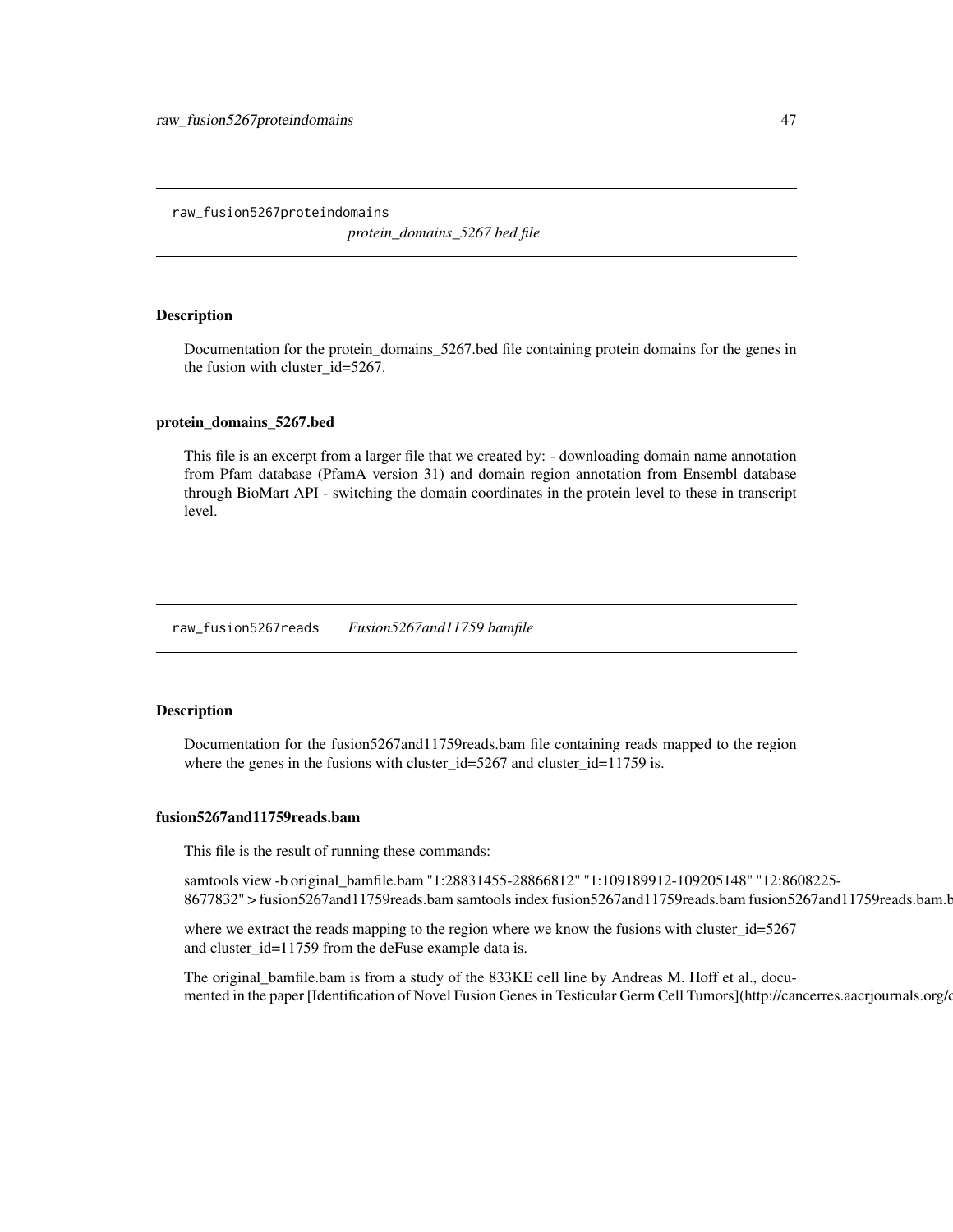<span id="page-47-0"></span>raw\_fusion5267readsBedGraph

*Fusion5267and11759 bedGraph file*

#### Description

Documentation for the fusion5267and11759reads.bedGraph file containing read count data from the regions of the fusion event with cluster\_id=5267.

#### fusion5267and11759reads.bedGraph

This file is the result of running this command:

bedtools genomecov -ibam fusion5267and11759reads.bam -bg > fusion5267and11759reads.bam.bedGraph

fusion5267and11759reads.bam has its own documentation entry for how it was created.

raw\_fusioncatcher *Fusioncatcher data*

### Description

Documentation for the Fusioncatcher example data.

#### fusioncatcher\_833ke\_final-list-candidate-fusion-genes.txt

This file has the results from a run of Fusioncatcher-0.99.3e on the 833ke cell line. The program was ran with the standard configuration file and with the parameters "-p 8 -z -keep-preliminary".

raw\_fusionmap *FusionMap data*

#### Description

Documentation for the FusionMap example data.

#### FusionMap\_01\_TestDataset\_InputFastq.FusionReport.txt

This is example data provided with the FusionMap version released 2015-03-31.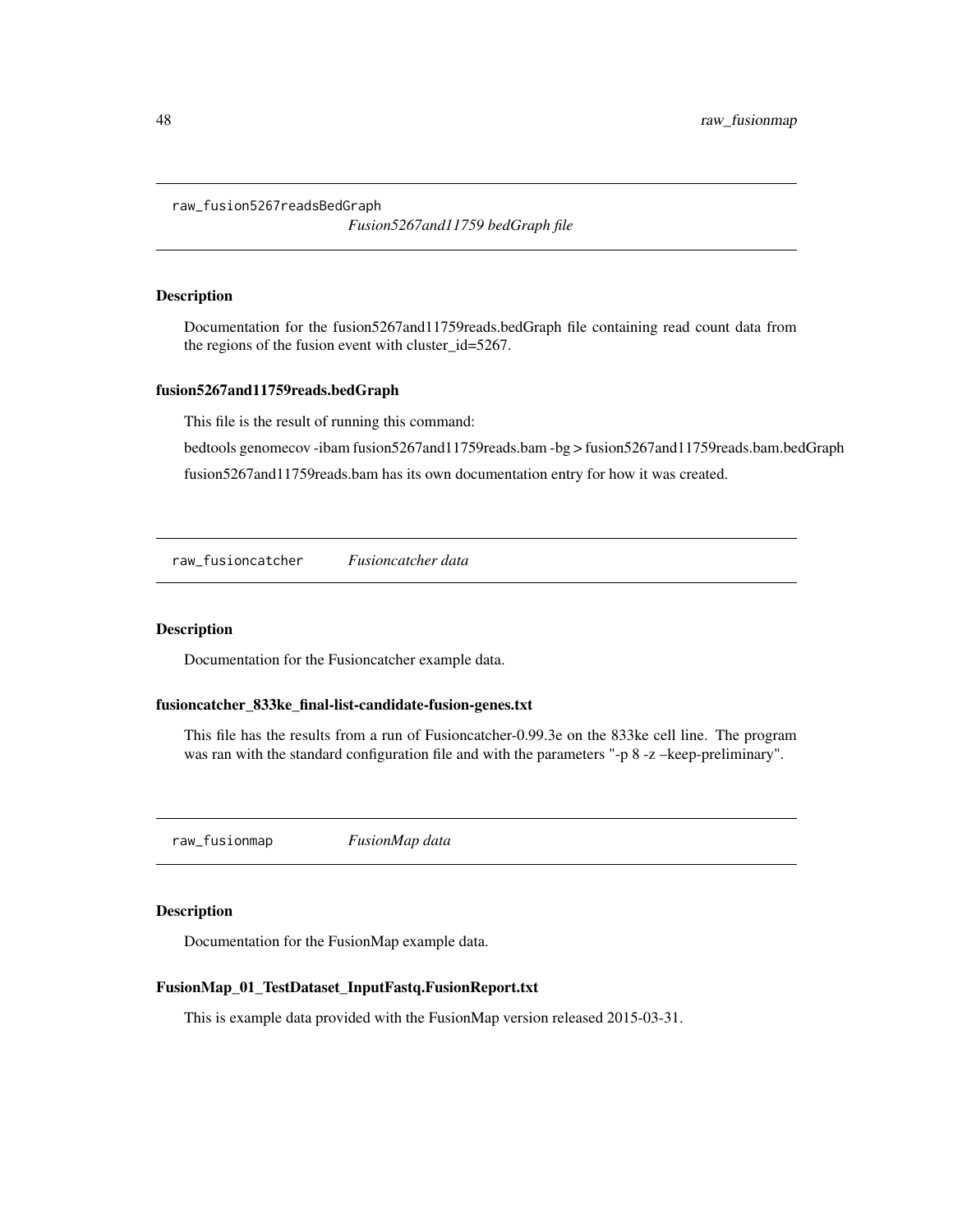<span id="page-48-0"></span>raw\_Homo\_sapiens.GRCh37.74

*Homo\_sapiens.GRCh37.74\_subset.gtf*

#### Description

Homo\_sapiens.GRCh37.74\_subset.gtf

#### Homo\_sapiens.GRCh37.74\_subset.gtf

The Homo\_sapiens.GRCh37.74.gtf file is a subset version of the Ensembl Homo\_sapiens.GRCh37.74.gtf file, located here: [ftp://ftp.ensembl.org/pub/release-74/gtf/homo\\_sapiens](ftp://ftp.ensembl.org/pub/release-74/gtf/homo_sapiens). This gtf file contains transcripts for the partner genes in two of the fusion transcripts from the deFuse example data provided with this package: The fusion transcript with cluster\_id=5267, and the fusion transcript with cluster\_id=11759.

The file is the result of running this command:

#grep "ENST00000373831\|ENST00000373832\|ENST00000373833\|ENST00000398958\|ENST00000411533\|ENST000 Homo\_sapiens.GRCh37.74.gtf > Homo\_sapiens.GRCh37.74\_subset.gtf

The transcript names given in the command above are all transcripts available for the genes CLEC6A, CLEC4D, HENMT1, and RCC1 in Ensembl version 74.

#### Homo\_sapiens.GRCh37.74.sqlite

The Homo\_sapiens.GRCh37.74.sqlite file is the sqlite database that the Ensembldb package creates from the corresponding gtf file. It was created using this command:

# ensDbFromGtf( # gtf = "Homo\_sapiens.GRCh37.74\_subset.gtf", # organism = "Homo\_sapiens", # genomeVersion = "GRCh37", # version = 74)

raw\_infusion *InFusion data*

#### Description

Documentation for the InFusion example data.

#### infusion\_fusions.txt

This is example data from the InFusion getting started page located at https://bitbucket.org/kokonech/infusion/wiki/Getting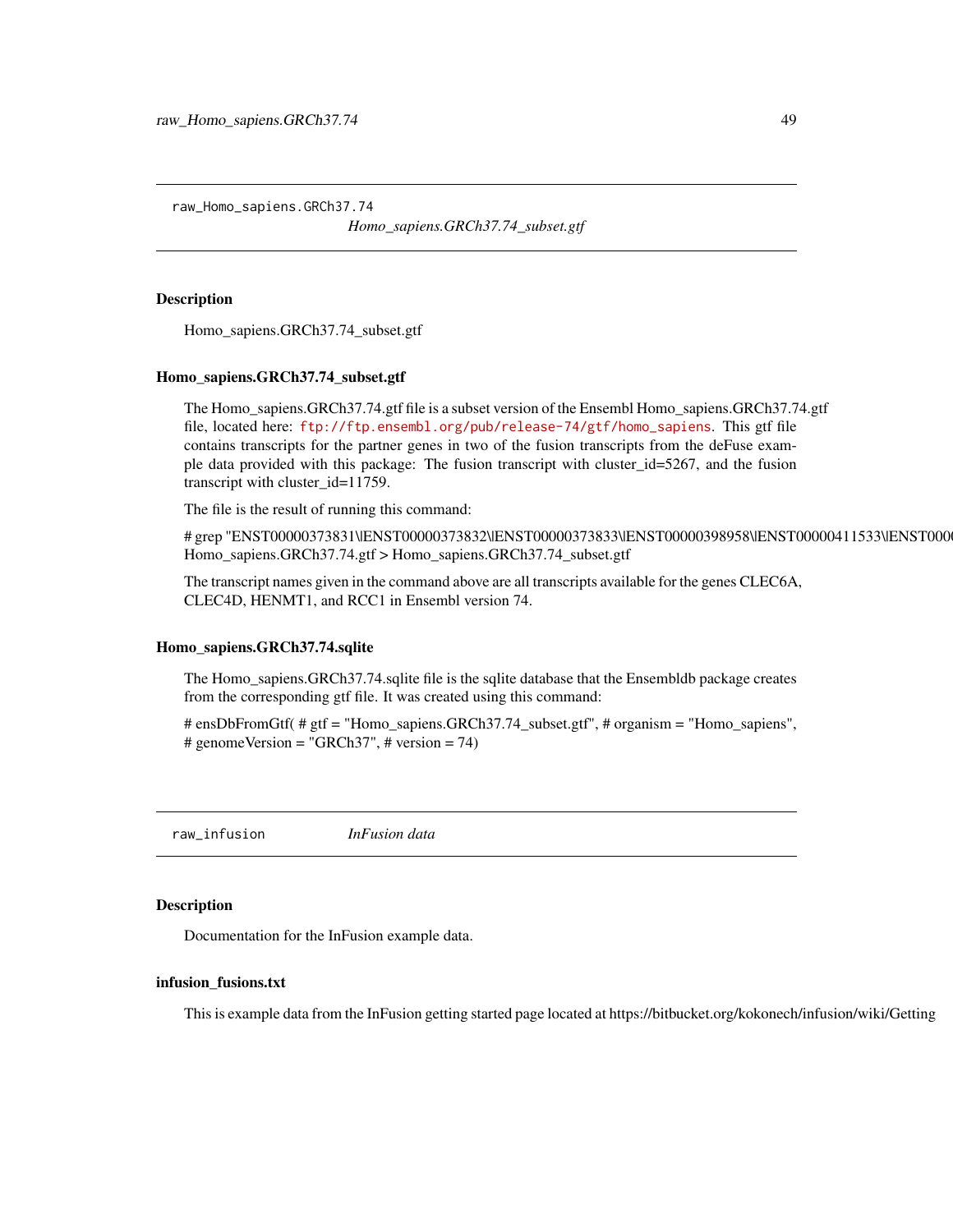<span id="page-49-0"></span>raw\_jaffa *JAFFA data*

### Description

Documentation for the JAFFA example data.

#### jaffa\_results.csv

This is example data from the described JAFFA example run documented at https://github.com/Oshlack/JAFFA/wiki/Example

raw\_oncofuse *oncofuse data*

#### Description

.

Documentation for the oncofuse example data.

#### oncofuse.outfile

The example output from oncofuse was kindly provided by Lavinia G here: https://github.com/stianlagstad/chimeraviz/issues 409773158

raw\_prada *PRADA data*

#### Description

Documentation for the PRADA example data.

### PRADA.acc.fusion.fq.TAF.tsv

This is example data thankfully provided by PRADA authors Siyuan Zheng and Roeland Verhaak.

raw\_soapfuse *SOAPfuse data*

### Description

Documentation for the SOAPfuse example data.

#### soapfuse\_833ke\_final.Fusion.specific.for.genes

This file has the results from a run of soapfuse-1.26 on the 833ke cell line. The program was ran with the standard configuration file.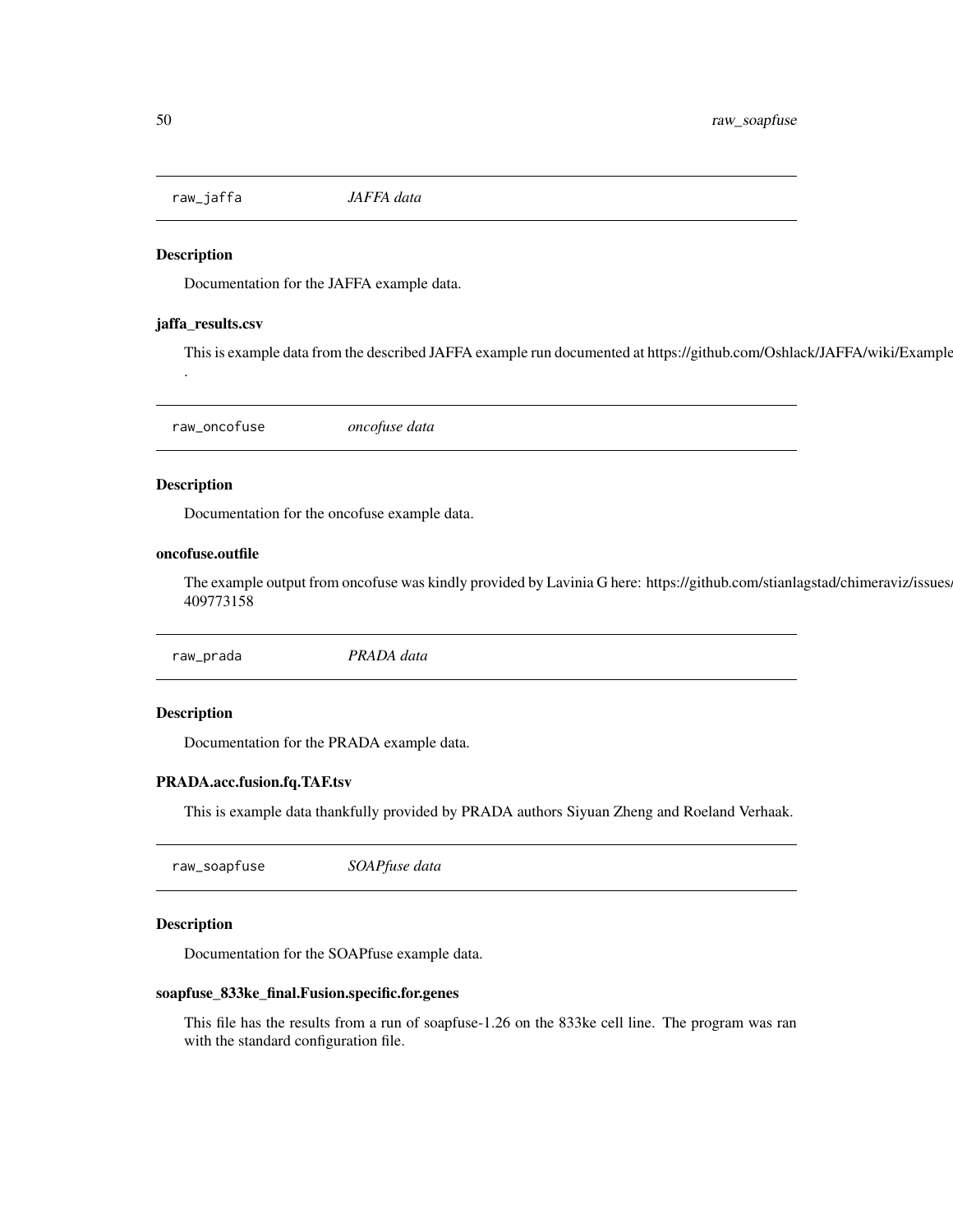<span id="page-50-0"></span>raw\_starfusion *STAR-Fusion data*

#### Description

Documentation for the STAR-Fusion example data.

### star-fusion.fusion\_candidates.final.abridged.txt

This example data was retrieved from the STAR-Fusion github page June 2.nd 2017.

select\_transcript *Select which transcript to use (for plotting) for a GenePartner object*

### Description

This function takes a GenePartner object and creates a transcript data.frame with transcript information, including only the transcripts given by the parameter which\_transcripts

#### Usage

select\_transcript(gene\_partner, which\_transcripts = "exonBoundary")

#### Arguments

gene\_partner The GenePartner object to select a transcript for.

which\_transcripts

This character vector decides which transcripts are to be plotted. Can be "exonBoundary", "withinExon", "withinIntron", "intergenic", or a character vector with specific transcript ids. Default value is "exonBoundary".

### Details

select\_transcript() selects which transcript to create by this prioritization:

1. Exon boundary transcripts. 2. Within exon transcripts. 3. Within intron transcripts. 4. Intergenic transcripts.

#### Value

A data.frame with transcript data.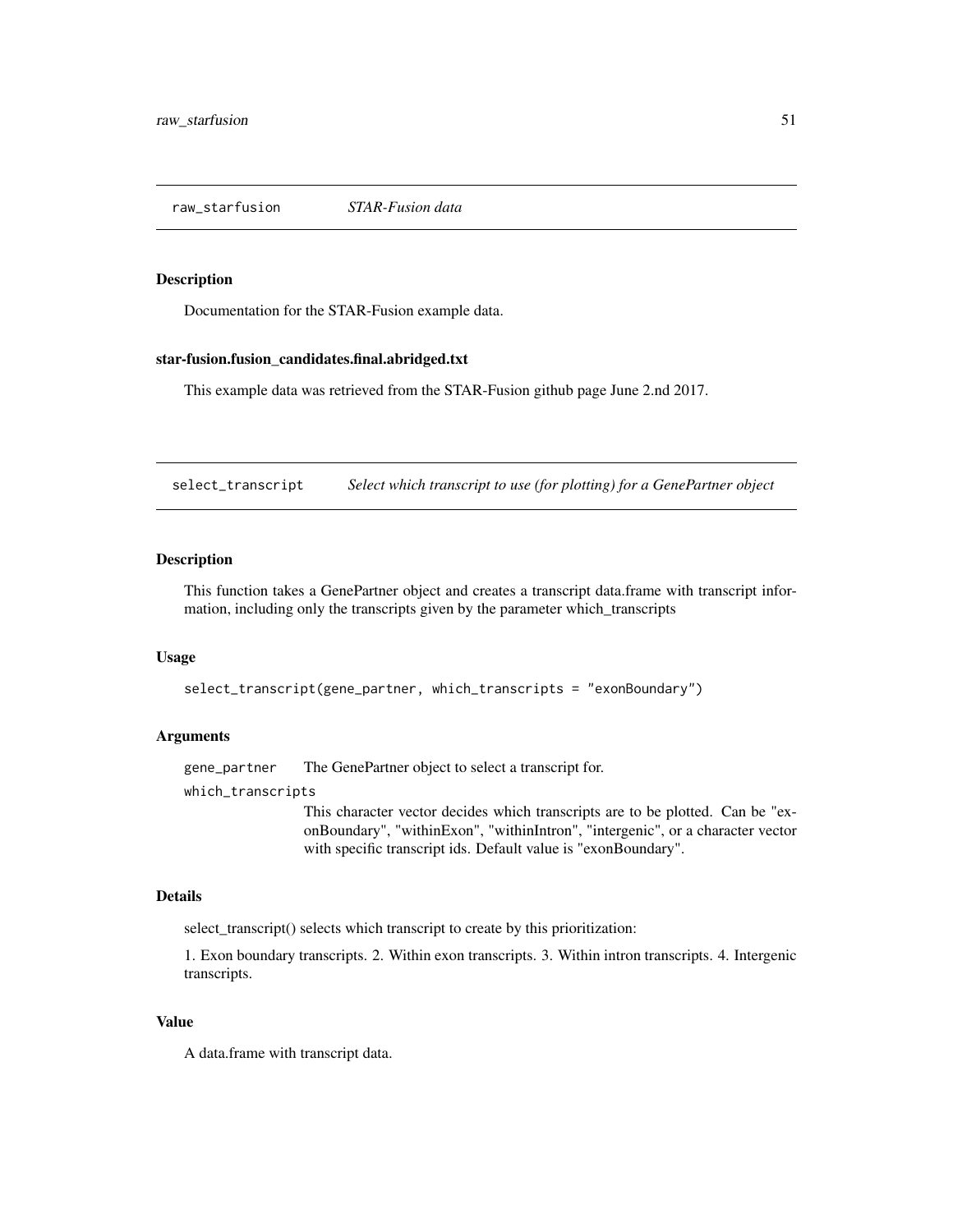### Examples

```
# Load data and example fusion event
defuse833ke <- system.file(
 "extdata",
 "defuse_833ke_results.filtered.tsv",
 package="chimeraviz")
fusions <- import_defuse(defuse833ke, "hg19", 1)
fusion <- get_fusion_by_id(fusions, 5267)
# Load edb
edbSqliteFile <- system.file(
 "extdata",
 "Homo_sapiens.GRCh37.74.sqlite",
 package="chimeraviz")
edb <- ensembldb::EnsDb(edbSqliteFile)
# Get transcripts
fusion <- get_transcripts_ensembl_db(fusion, edb)
# Select transcript
transcriptsA <- select_transcript(upstream_partner_gene(fusion))
```
show,Fusion-method *Show method for the Fusion class.*

#### Description

Show method for the Fusion class.

### Usage

## S4 method for signature 'Fusion' show(object)

### Arguments

object A Fusion object

### Value

Shows information about a Fusion object.

<span id="page-51-0"></span>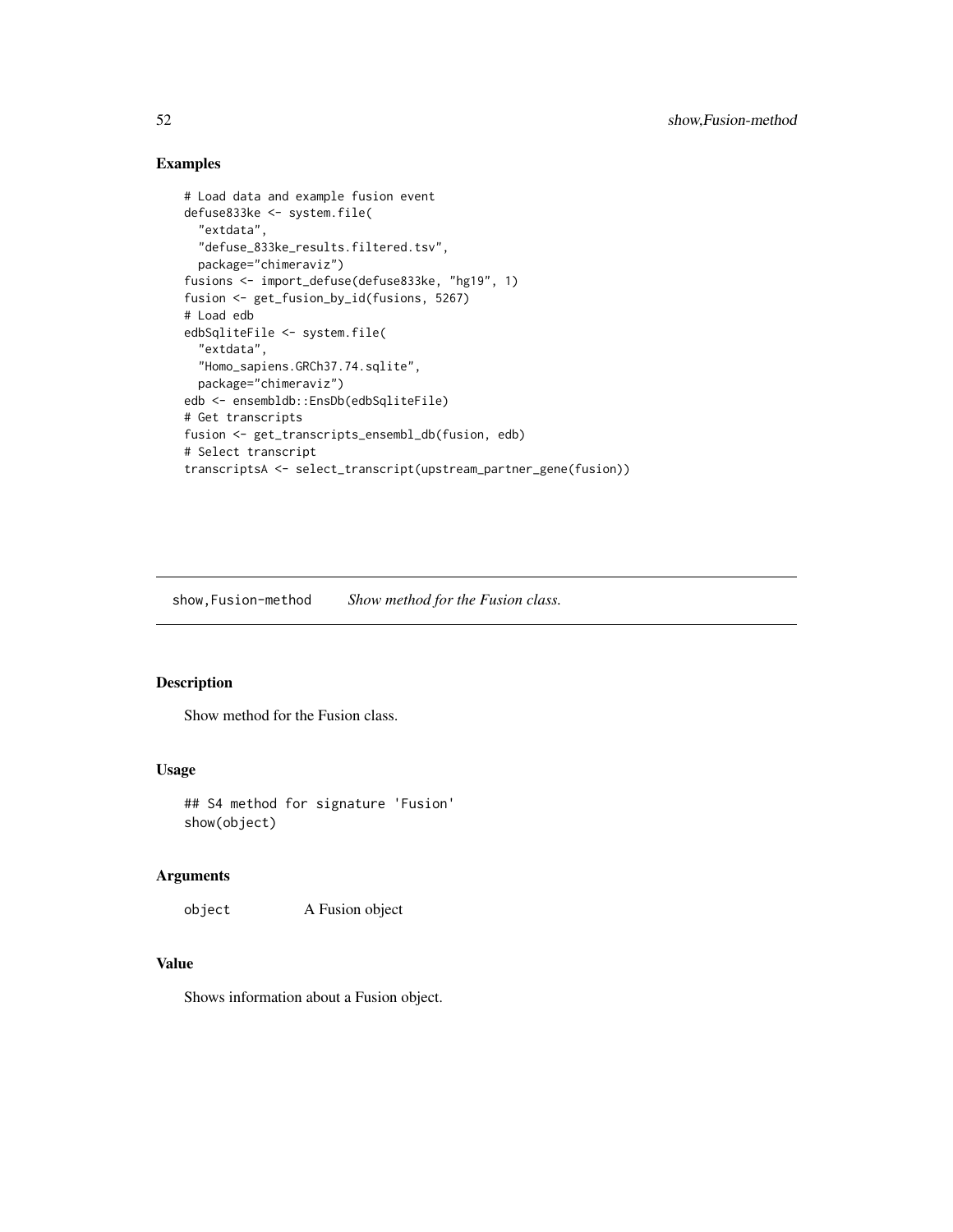<span id="page-52-0"></span>show,PartnerGene-method

*Show method for the PartnerGene class.*

#### Description

Show method for the PartnerGene class.

#### Usage

## S4 method for signature 'PartnerGene' show(object)

#### Arguments

object A PartnerGene object

#### Value

Shows information about a PartnerGene object.

split\_on\_utr\_and\_add\_feature *Split GRanges object based on cds*

### Description

This function will look for ranges (exons) in the GRanges object that has the coding DNA sequence starting or stopping within it. If found, these exons are split, and each exon in the GRanges object will be tagged as either "protein\_coding", "5utr", or "3utr". The returned GRanges object will have feature values set in mcols(gr)\$feature reflecting this.

#### Usage

```
split_on_utr_and_add_feature(gr)
```
### Arguments

gr The GRanges object we want to split and tag with feature info.

#### Value

An updated GRanges object with feature values set.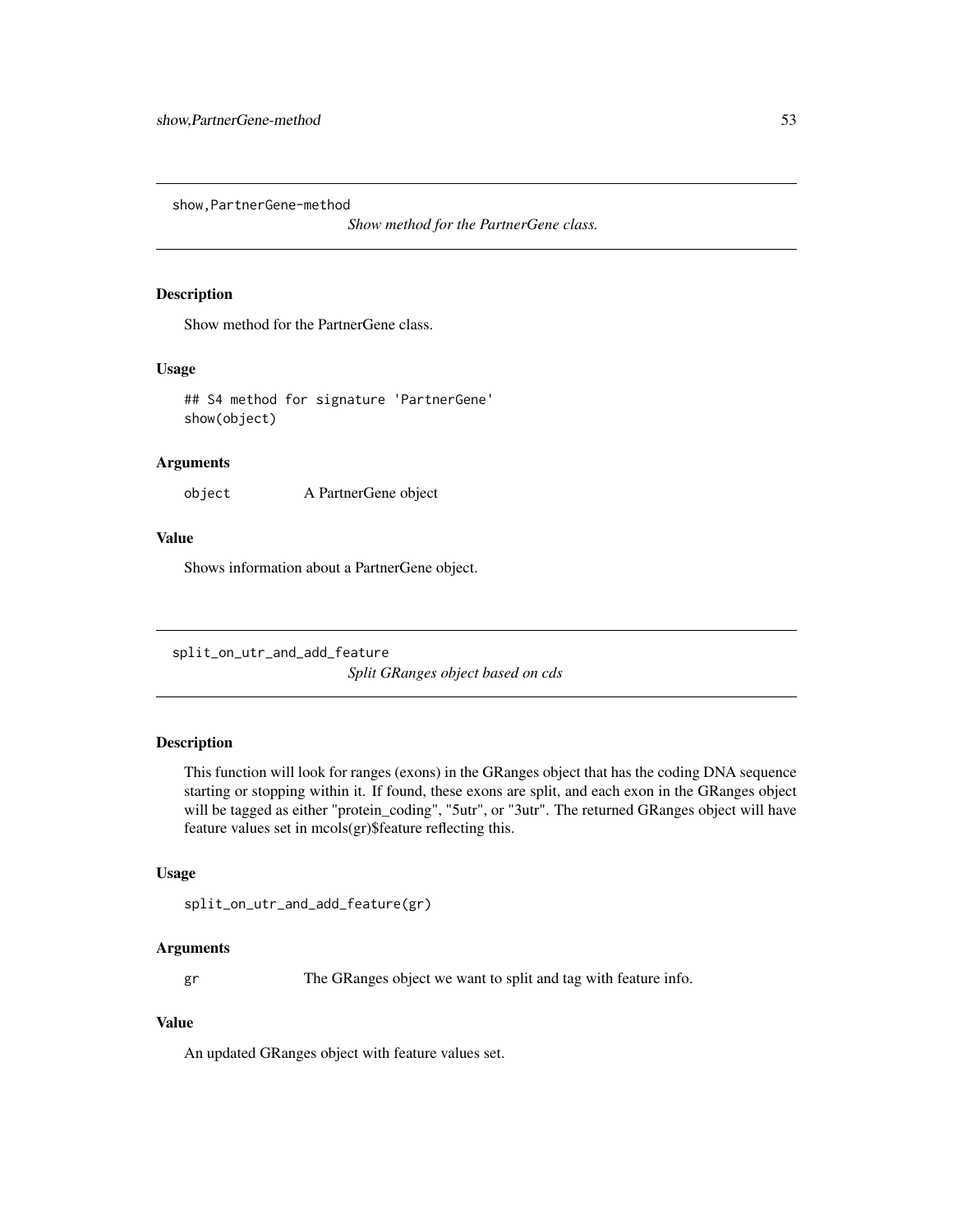### Examples

```
# Load fusion data and choose a fusion object:
defuseData <- system.file(
  "extdata",
  "defuse_833ke_results.filtered.tsv",
  package="chimeraviz")
fusions <- import_defuse(defuseData, "hg19", 1)
fusion <- get_fusion_by_id(fusions, 5267)
# Create edb object
edbSqliteFile <- system.file(
  "extdata",
  "Homo_sapiens.GRCh37.74.sqlite",
  package="chimeraviz")
edb <- ensembldb::EnsDb(edbSqliteFile)
# Get all exons for all transcripts in the genes in the fusion transcript
allTranscripts <- ensembldb::exonsBy(
  edb,
  filter = list(
    AnnotationFilter::GeneIdFilter(
      c(
        partner_gene_ensembl_id(upstream_partner_gene(fusion)),
        partner_gene_ensembl_id(downstream_partner_gene(fusion))))),
  columns = c(
    "gene_id",
    "gene_name",
    "tx_id",
    "tx_cds_seq_start",
    "tx_cds_seq_end",
    "exon_id"))
# Extract one of the GRanges objects
gr <- allTranscripts[[1]]
# Check how many ranges there are here
length(gr)
# Should be 9 ranges
# Split the ranges containing the cds start/stop positions and add feature
# values:
gr <- split_on_utr_and_add_feature(gr)
# Check the length again
length(gr)
# Should be 11 now, as the range containing the cds_strat position and the
# range containing the cds_stop position has been split into separate ranges
```
upstream\_partner\_gene *Get the upstream fusion partner gene*

### Description

This getter retrieves the upstream PartnerGene object.

This sets the upstream PartnerGene object of a Fusion object

<span id="page-53-0"></span>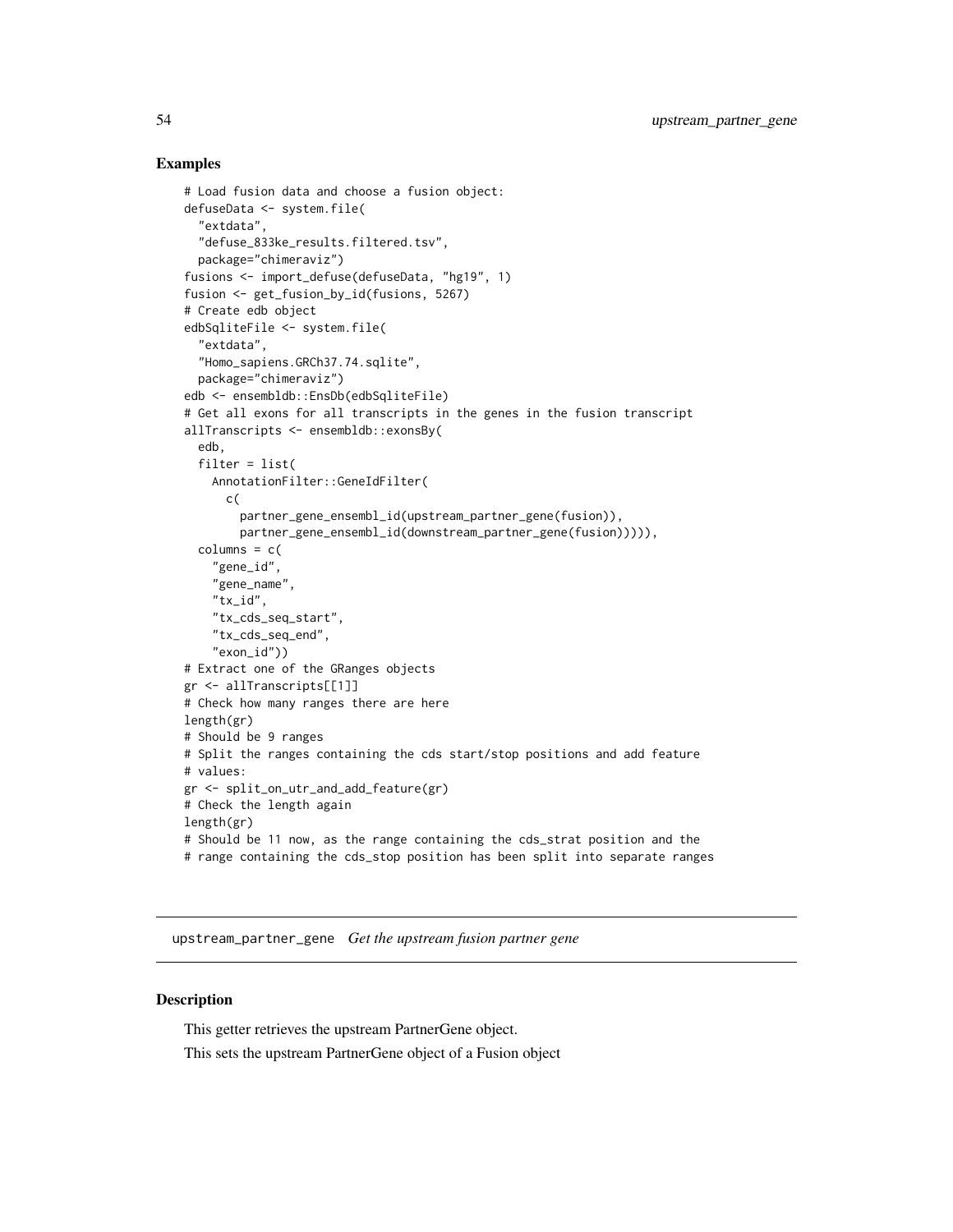### upstream\_partner\_gene 55

### Usage

```
upstream_partner_gene(x)
## S4 method for signature 'Fusion'
upstream_partner_gene(x)
upstream_partner_gene(object) <- value
## S4 replacement method for signature 'Fusion'
upstream_partner_gene(object) <- value
```
### Arguments

| X      | The Fusion object you wish to retrieve the upstream Partner Gene object for. |
|--------|------------------------------------------------------------------------------|
| object | The Fusion object you wish to set a new upstream Partner Gene object for.    |
| value  | The new PartnerGene object.                                                  |

### Value

The upstream PartnerGene object.

```
# Load data
defuseData <- system.file(
  "extdata",
  "defuse_833ke_results.filtered.tsv",
  package="chimeraviz")
fusions <- import_defuse(defuseData, "hg19", 1)
fusion <- fusions[[1]]
# Get the upstream fusion partner gene
upstream_partner_gene(fusion)
# Load data
defuseData <- system.file(
  "extdata",
  "defuse_833ke_results.filtered.tsv",
 package="chimeraviz")
fusions <- import_defuse(defuseData, "hg19", 1)
fusion <- fusions[[1]]
# Set the upstream PartnerGene object to be the same as the downstream
# PartnerGene object
upstream_partner_gene(fusion) <- downstream_partner_gene(fusion)
```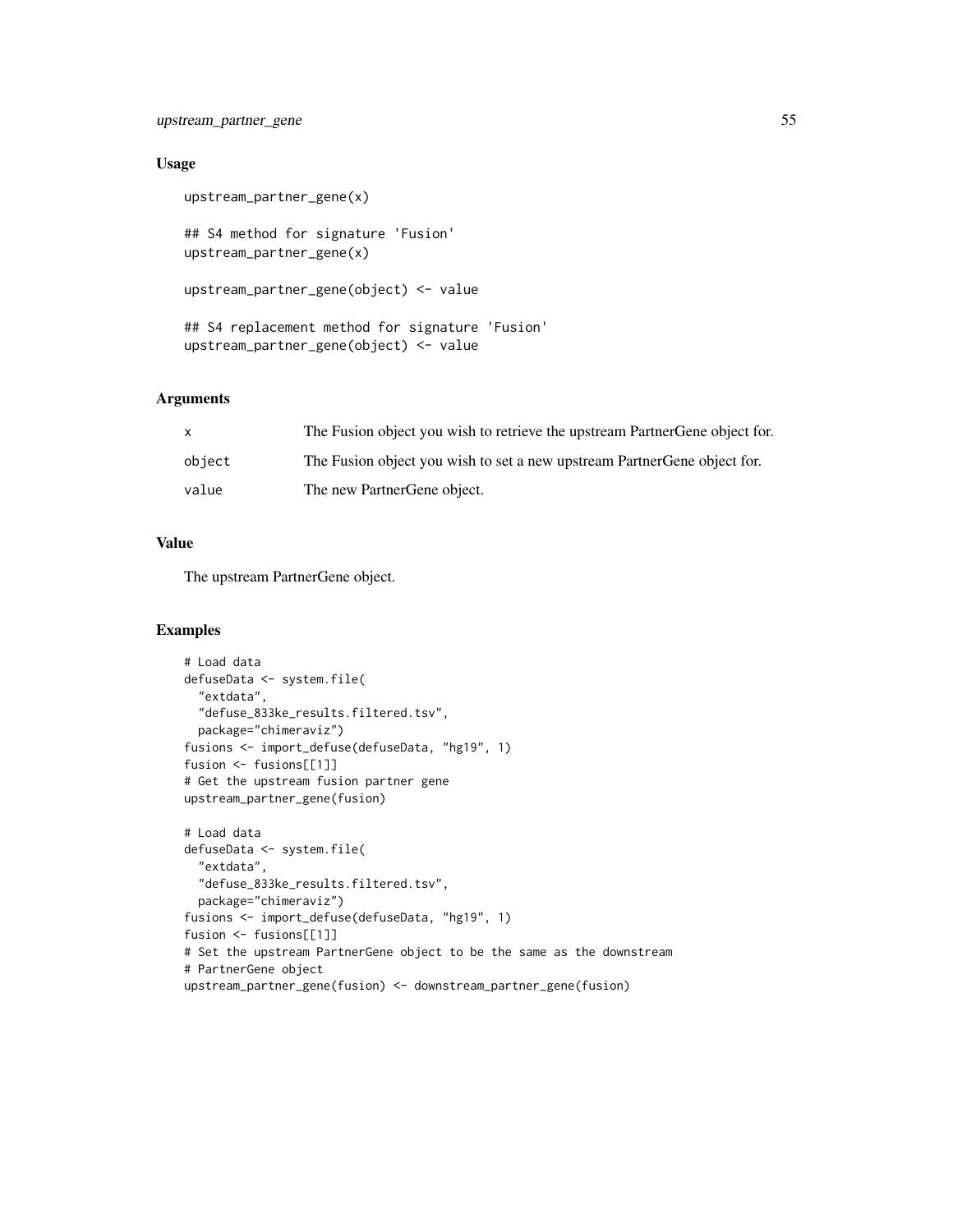```
write_fusion_reference
```

```
Write fusion junction sequence to a fasta file
```
#### Description

This function will write the fusion sequence to a fasta file, using Biostring::writeXStringSet() .

### Usage

```
write_fusion_reference(fusion, filename)
```
### Arguments

| fusion   | The Fusion object we want to create a fasta file from. |
|----------|--------------------------------------------------------|
| filename | The filename to write to.                              |

### Value

Writes the fusion junction sequence to the given filename.

```
# Import the filtered defuse results
defuse833keFiltered <- system.file(
  "extdata",
  "defuse_833ke_results.filtered.tsv",
  package="chimeraviz")
fusions <- import_defuse(defuse833keFiltered, "hg19", 1)
# Get a specific fusion
fusion <- get_fusion_by_id(fusions, 5267)
# Create temporary file to hold the fusion sequence
fastaFileOut <- tempfile(pattern = "fusionSequence", tmpdir = tempdir())
# Write fusion sequence to file
write_fusion_reference(fusion, fastaFileOut)
```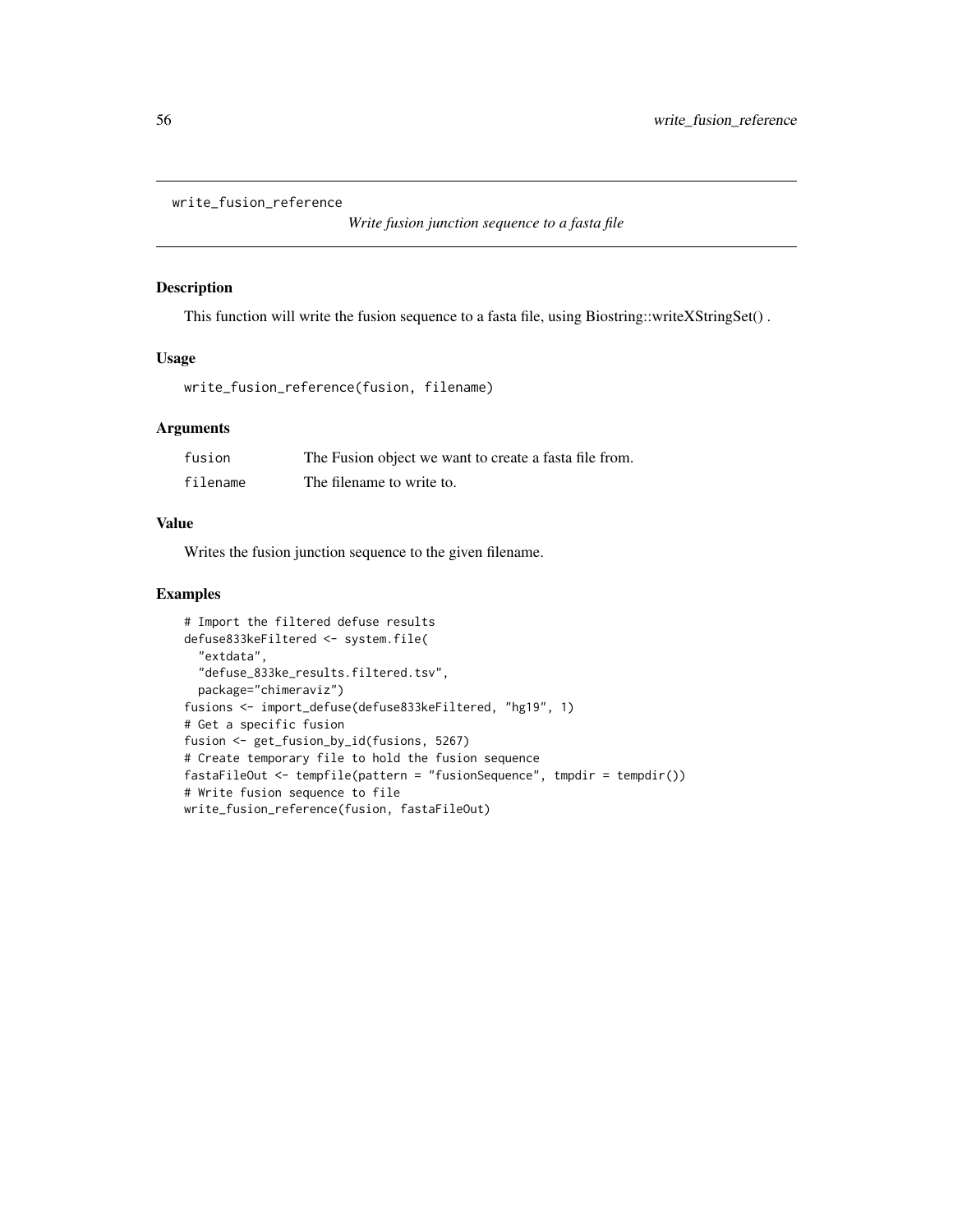# <span id="page-56-0"></span>**Index**

```
.fusions_to_gene_label_data
        (chimeraviz-internals-fusions_to_gene_label_data),
        4
.fusions_to_link_data
        (chimeraviz-internals-fusions_to_link_data),
get_fusion_by_gene_name, 16
        5
.scale_list_to_interval
        (chimeraviz-internals-scaleListToInterval),
        6
add_fusion_reads_alignment, 3
chimeraviz, 4
chimeraviz-internals-fusions_to_gene_label_data,
import_fusioncatcher, 22
        \Deltachimeraviz-internals-fusions_to_link_data,
        5
chimeraviz-internals-scaleListToInterval,
        6
create_fusion_report, 6
decide_transcript_category, 7
down_shift, 10
downstream_partner_gene, 8
downstream_partner_gene,Fusion-method
        (downstream_partner_gene), 8
downstream_partner_gene<-
        (downstream_partner_gene), 8
downstream_partner_gene<-,Fusion-method
        (downstream_partner_gene), 8
fetch_reads_from_fastq, 10
Fusion (Fusion-class), 11
Fusion-class, 11
fusion_spanning_reads_count, 12
fusion_spanning_reads_count,Fusion-method
        (fusion_spanning_reads_count),
        12
fusion_split_reads_count, 13
fusion_split_reads_count,Fusion-method
        (fusion_split_reads_count), 13
                                               fusion_to_data_frame, 14
                                               get_ensembl_ids, 14
                                               get_fusion_by_chromosome, 15
                                               get_fusion_by_id, 17
                                               get_transcripts_ensembl_db, 17
                                               import_aeron, 18
                                               import_chimpipe, 20
                                               import_defuse, 20
                                               import_ericscript, 21
                                               import_function_non_ucsc, 22
                                               import_fusionmap, 23
                                               import_infusion, 24
                                               import_jaffa, 24
                                               import_oncofuse, 25
                                               import_prada, 26
                                               import_soapfuse, 27
                                               import_squid, 27
                                               import_starfusion, 28
                                               partner_gene_ensembl_id, 29
                                               partner_gene_ensembl_id,PartnerGene-method
                                                        (partner_gene_ensembl_id), 29
                                               partner_gene_ensembl_id<-
                                                        (partner_gene_ensembl_id), 29
                                               partner_gene_ensembl_id<-,PartnerGene-method
                                                        (partner_gene_ensembl_id), 29
                                               partner_gene_junction_sequence, 31
                                               partner_gene_junction_sequence,PartnerGene-method
                                                        (partner_gene_junction_sequence),
                                                        31
                                               PartnerGene (PartnerGene-class), 29
                                               PartnerGene-class, 29
                                               plot_circle, 31
                                               plot_fusion, 32
                                               plot_fusion_reads, 35
                                               plot_fusion_separate (plot_fusion), 32
```